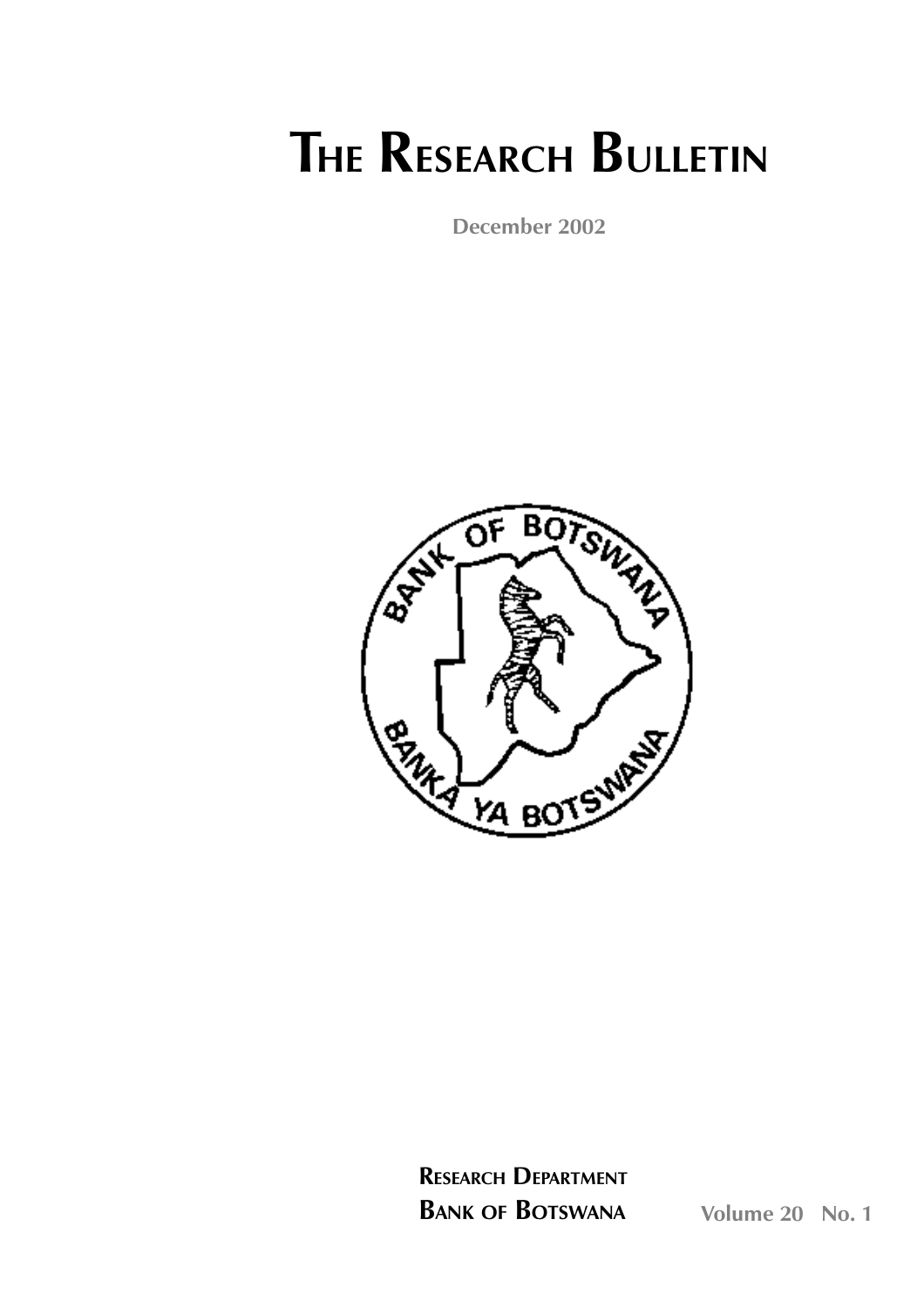#### **The Research Bulletin, December 2002, Volume 20, No 1**

Published by The Research Department, Bank of Botswana P/Bag 154, Gaborone, Botswana.

ISSN 1027-5932

This publication is also available at the Bank of Botswana website: www.bankofbotswana.bw

Copyright © Individual contributors, 2002

Typeset and designed by *Lentswe La Lesedi (Pty) Ltd* Tel: 3903994, Fax: 3914017, e-mail: lightbooks@it.bw www.lightbooks.net

Printed and bound by Printing and Publishing Company Botswana (Pty) Ltd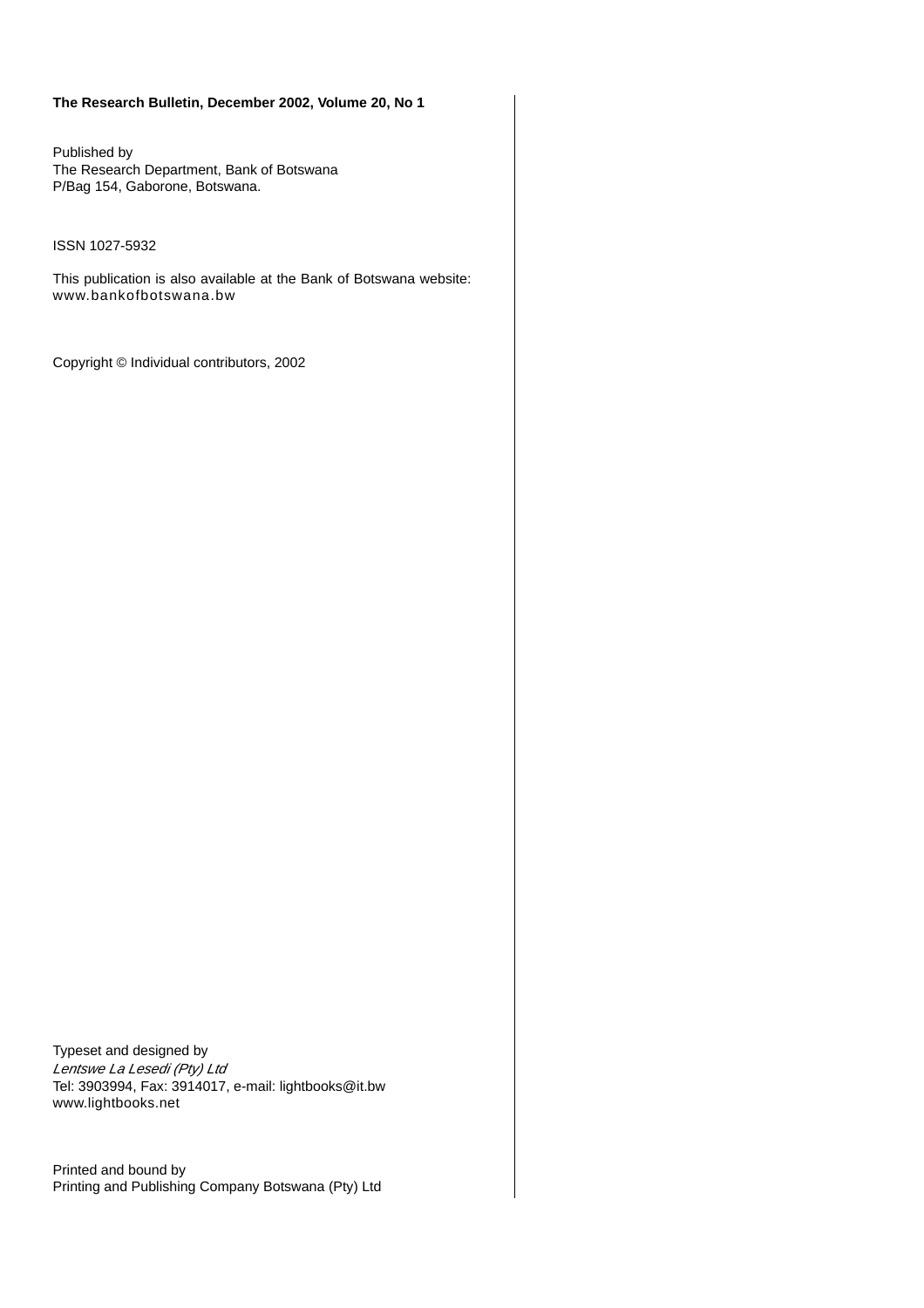# **CONTENTS**

| Bank of Botswana Monetary Policy Statement 2002 1       |
|---------------------------------------------------------|
| <b>Bank of Botswana</b>                                 |
| <b>Bank of Botswana Monetary Policy Statement 2002:</b> |
|                                                         |
| <b>Bank of Botswana</b>                                 |
| Legal Reforms in The Botswana Payments System and       |
| Oabile Mabusa                                           |
| The Application of VAT in Botswana: Considerations      |
| Matthew Wright                                          |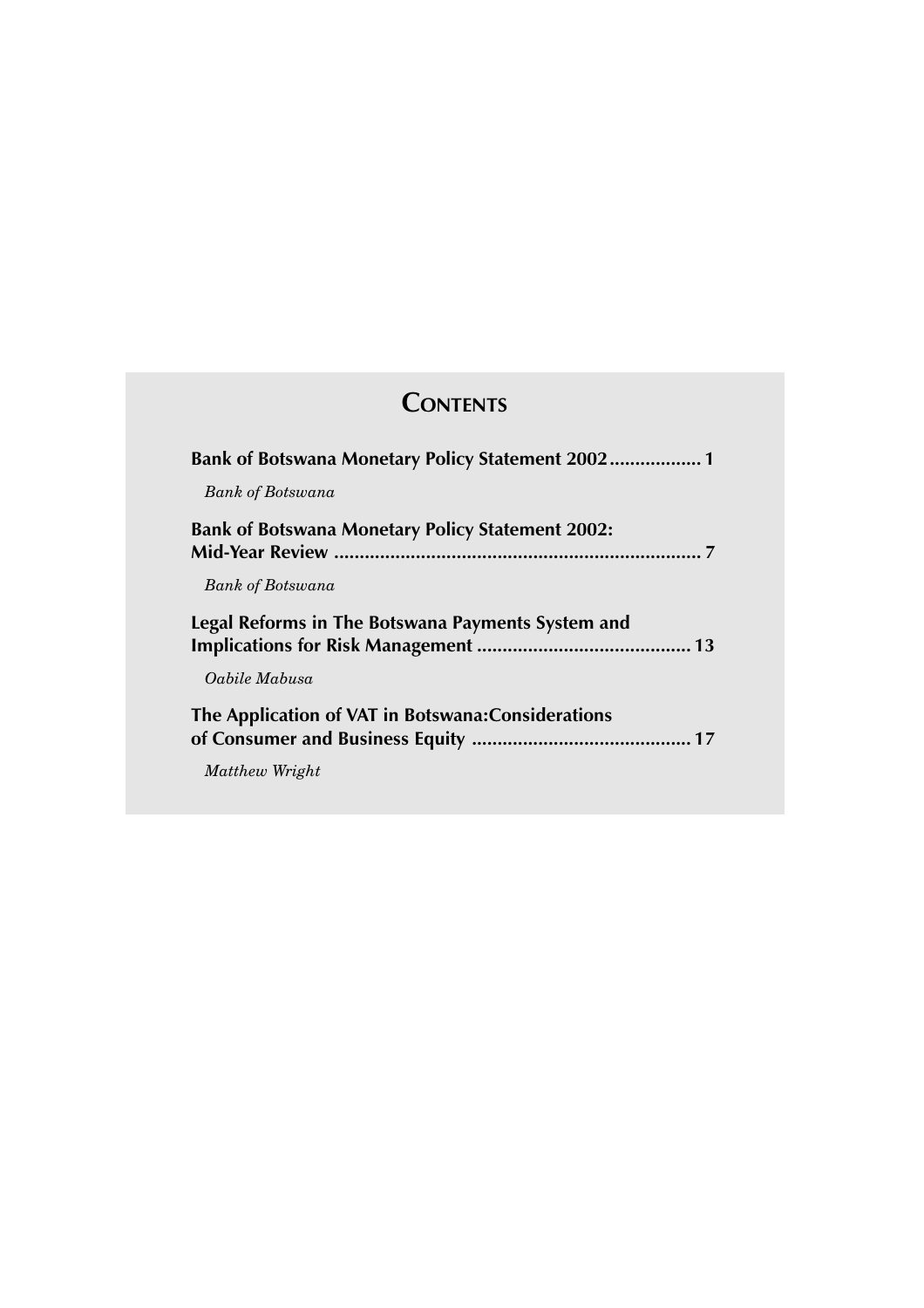The purpose of The Research Bulletin is to provide a forum where research relevant to the Botswana economy can be disseminated. Although produced by the Bank of Botswana, the Bank claims no copyright on the content of the papers. If the material is used elsewhere, an appropriate acknowledgement is expected. In all cases, the views expressed in the papers are those of the individual authors and are not necessarily associated with the official policies of the Bank of Botswana.

Additional copies of the Research Bulletin are available from The Librarian of the Research Department at the above address. A list of the Bank's other publications, and their prices, are given below.

### **BANK OF BOTSWANA PUBLICATIONS**

|    |                                      |                    | Southern  |                 |
|----|--------------------------------------|--------------------|-----------|-----------------|
|    |                                      | <b>Domestic</b>    | Africa    | <b>Overseas</b> |
| 1. | Research Bulletin (per copy)         | P <sub>5.00</sub>  | US\$5.00  | US\$5.00        |
| 2. | Annual Report (per copy)             | P <sub>10.00</sub> | US\$10.00 | US\$10.00       |
| 3. | <b>Botswana Financial Statistics</b> | Free               | US\$25.00 | US\$25.00       |
|    | $(12 \text{ copies per year})$       |                    |           |                 |
| 4. | Aspects of the Botswana Economy:     | P82.50             | US\$29.00 | US\$42.00       |
|    | <b>Selected Papers</b>               |                    |           |                 |

All prices include postage (by airmail for overseas subscribers). Cheques, drafts, etc., should be drawn in favour of Bank of Botswana and forwarded to the Librarian, Bank of Botswana, Private Bag 154, Gaborone, Botswana.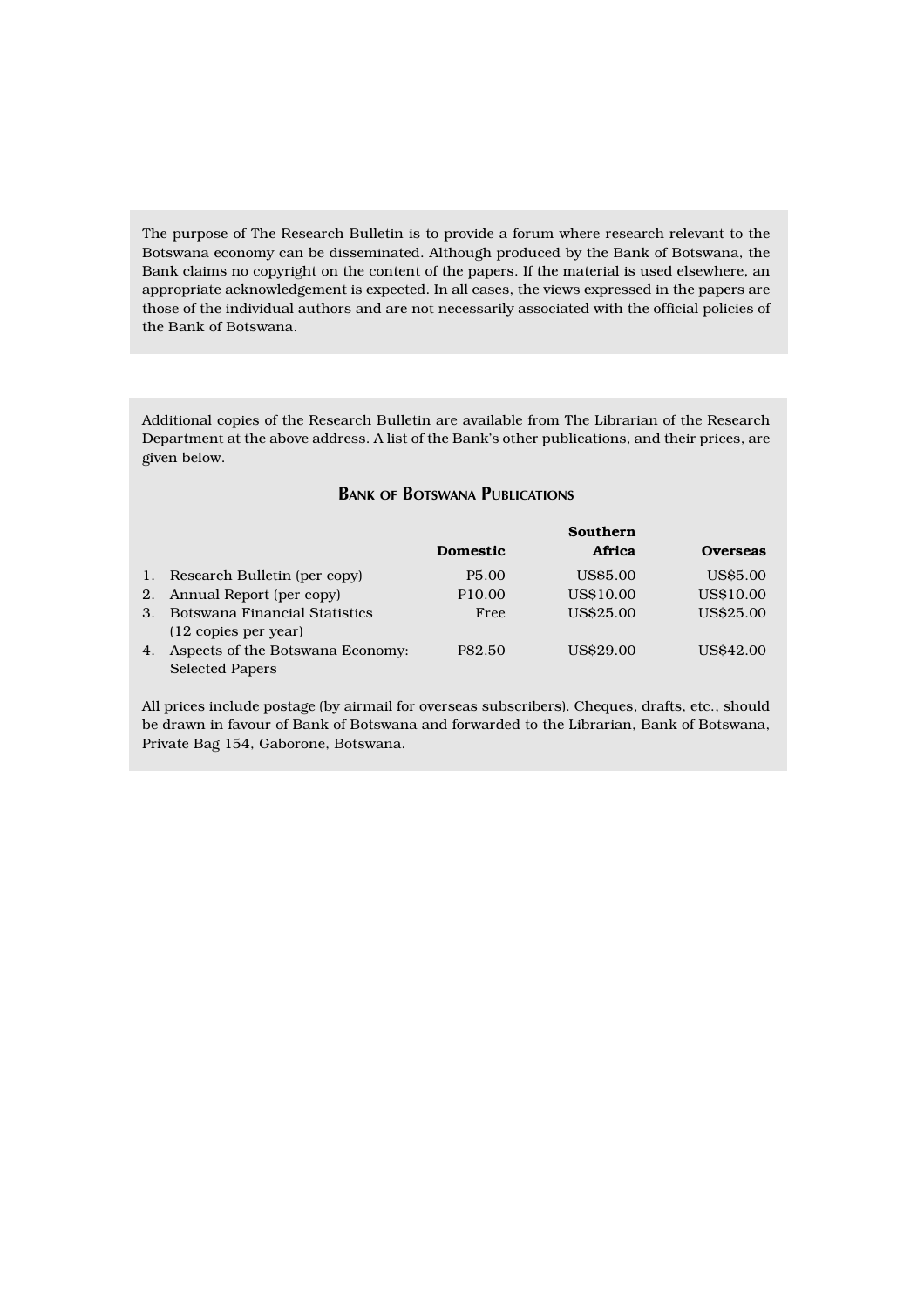## **BANK OF BOTSWANA MONETARY POLICY STATEMENT 2002**

*Bank of Botswana<sup>1</sup>*

### **1. INTRODUCTION**

1.1 For a number of years now, the Bank has used the annual Monetary Policy Statement to report on inflation and monetary policy developments in the previous year and to provide an assessment of the prospects for inflation for the year ahead. The annual Statements have been supplemented by mid-year reviews, highlighting progress made in the first half of the year in meeting the objectives and updating forecasts and analysis relating to the remaining six months. The 2002 Monetary Policy Statement builds upon this approach.

1.2 As in the past, the current Statement reviews recent developments in inflation and monetary policy and presents the Bank's analysis and policy position for the coming year. It also includes a section on the framework used by the Bank in the formulation of monetary policy, as well as the Bank's explicit annual objectives for inflation and credit growth, and an explanation of how these are derived.

### **2**. **THE BANK'S MONETARY POLICY FRAMEWORK AND OBJECTIVES**

2.1 The principal objective of monetary policy in Botswana is the achievement of sustainable low inflation. The control of inflation is the means by which monetary policy contributes, along with other Government policies, to the ultimate national objective of a stable macroeconomic environment and sustainable rates of growth of incomes and living standards.

2.2 The Bank pursues its monetary policy objective in support of the broader national objectives of economic diversification and export competitiveness. The control of inflation helps Botswana generally to maintain competitiveness, but the Bank seeks specifically to achieve a rate of inflation that, at a minimum, will maintain relative stability in the real exchange rate and avoid the need for a devaluation of the Pula. Given an exchange rate policy that aims to keep the nominal effective exchange rate of the Pula  $constant$ , $^{2}$  this yields the Bank's annual inflation objective, which is described more fully in Section 7 below.

2.3 The main tool of monetary policy used by the Bank to achieve its inflation objective is the level of interest rates. Changes in interest rates, along with other factors such as the exchange rate, balance of payments, and the Government's fiscal policy, affect the overall level of demand for goods and services in the economy. The Bank, therefore, has its main influence on inflationary pressures in the economy indirectly through its influence on domestic demand relative to a given level of national output.

2.4 In pursuing sustainable low inflation, the Bank is mindful of the negative consequences that an overly tight monetary policy can have for economic activity generally, and employment and investment in particular. Therefore, in its use of interest rates to restrain inflation, the Bank aims to balance the needs of savers and investors by keeping real interest rates high enough to provide a positive return to savers but not allowing them to be so high that they significantly discourage private sector borrowing to finance viable investment projects. In this regard, the Bank seeks generally to maintain real interest rates in Botswana at levels that are comparable to those prevailing in international capital markets; deviations from these rates will be for the purpose of moderating inflationary or deflationary pressures arising from domestic demand.

2.5 To implement policy, the Bank focuses on intermediate targets which influence the main components of domestic demand. The principal intermediate target in the current policy framework is the rate of growth of credit to the private sector, since it is considered an important contributor to the growth of private consumption and investment and, importantly, can be directly influenced by monetary policy through interest rates. The factors considered in establishing the Bank's monitoring range for credit growth, and the specific range for 2002, are also described more fully in Section 7 below. The rate of growth of Government spending is also an important indicator of domestic demand, given that a large proportion of this demand is derived from expenditure on public consumption and investment. This continuing large role of the Government in the economy underscores the need for complementarity between fiscal and monetary policy. Other indicators besides credit growth and Government expenditure that the Bank considers when assessing the overall stance of its policy are measures of external demand and cost pressures, and indicators of domestic cost pressures, such as wage growth, productivity and capacity growth.

### **3. DEVELOPMENTS IN INFLATION IN 2001**

3.1 It was within the policy framework described above that the 2001 Monetary Policy Statement specified the Bank's objective of achieving a reduction in inflation from the increased levels that had been seen during 2000. This inflation objective was presented in the context of an international environment that was experiencing increased inflation, and a domestic environment that was characterised by excessive demand pressures, particularly those arising from high rates of credit growth. However, it was expected that the international environment would be benign during the year, with lower inflation anticipated, and that monetary policy measures already in place would contribute towards reduced inflationary pressures arising from domestic demand.

3.2 In the event, inflation in Botswana continued to ease

<sup>1</sup> First published by the Bank of Botswana, 20 February 2002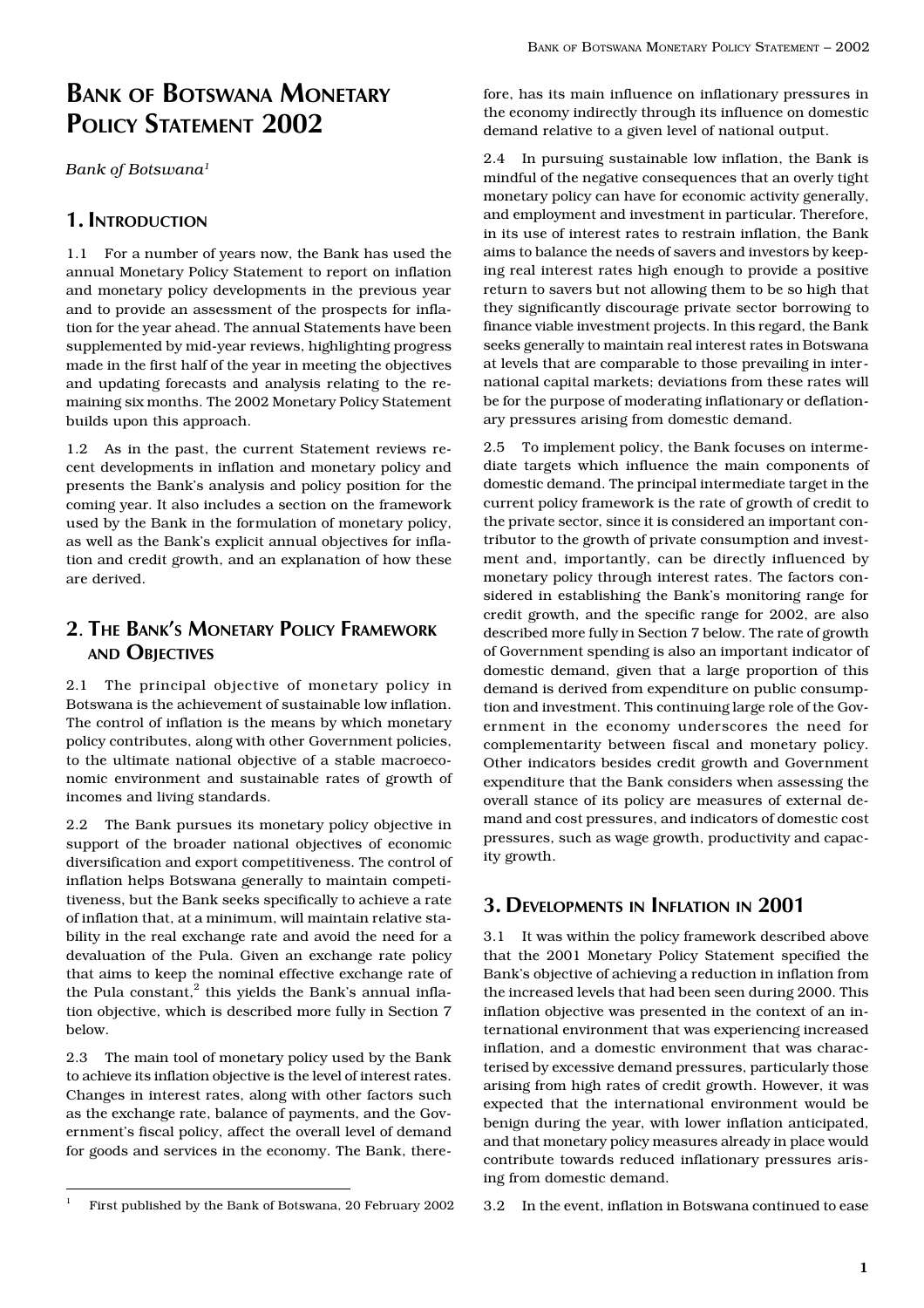in 2001 (Chart 1), reaching 5.8 percent by the end of the year, compared to 8.5 percent at the end of 2000. Average inflation for 2001, at 6.6 percent, was also well below the 8.5 percent average for the previous year. The 5.8 percent inflation rate that prevailed during the last three months of 2001 was the lowest since February 1985, when it was 5.4 percent. As described in more detail below, the decline in inflation mostly reflected low inflation and weak demand globally, and lower international oil prices. Domestic demand pressures on inflation were, however, comparable with those in 2000, as reflected by the growth rates of credit to the private sector and government spending. Inflation was also affected by technical factors relating to domestic administered prices, especially public sector housing rentals; the impact of overlapping rental adjustments by the Botswana Housing Corporation (BHC) in July 2000 and May 2001 pushed up inflation in the middle of the year, but also led to a sharp decline in inflation from July onwards when this factor fell out of the consumer price index.

#### **CHART 1: BOTSWANA INFLATION**



3.3 Price increases for most commodity groups declined during the year. The most dramatic reductions were in respect of fuel and power, where year-on-year inflation fell from 22.5 percent in 2000 to 3.0 percent in 2001, and transport costs, where inflation fell from 15.4 percent to 4.8 percent. A few commodity groups experienced higher inflation during 2001 (clothing and footwear, and education), but the overall impact of these increases was small.

3.4 The lower inflation in 2001 compared to 2000 were also apparent in respect of goods and services classified by tradeability. Inflation for non-tradeables fell from 9.1 percent in December 2000 to 7.7 percent in December 2001, while tradeables inflation also slowed down, from 7.9 percent to 5.1 percent. Lower tradeables inflation was mostly due to the reduction in the annual rate of increase in the cost of imported tradeables, which fell from 8.8 percent in 2000 to 4.6 percent in 2001, due largely to lower global inflation and possibly to the modest nominal appreciation of the Pula. Domestic tradeables inflation only

fell slightly, from 6.3 percent in 2000 to 5.9 percent in 2001; this slow rate of decline most likely reflects the impact on incomes, and hence spending, of public sector salary and wage increases during the year, combined with changes in administered prices, especially rentals and water tariffs.

### **4. INFLUENCES ON DOMESTIC INFLATION**

### **(a) International Developments**

4.1 Globally, inflation was lower in 2001 compared to 2000 (Chart 2), reflecting the global economic slowdown and subdued demand, which was aggravated by the terrorist attacks of September 11, 2001 in the United States of America. Overall inflation in the advanced economies was 1.2 percent in 2001, considerably lower than the 2.5 percent in 2000.<sup>3</sup> Inflation in the U.S. fell particularly sharply, from 3.4 percent in 2000 to 1.6 percent in December 2001. South African inflation also fell significantly; core inflation was 5.8 percent in December, compared to 8.6 percent at the end of 2000.

#### **(b) Aggregate Demand**

4.2 The growth rate of credit extended by the commercial banks slowed down in 2001, with average annual growth of 13.2 percent compared to 28.4 percent in 2000. By the end of 2001, the year-on-year rate of credit expansion was 10.7 percent, down from 17.7 percent at the end of 2000. However, these figures understate the underlying trend rate because of the impact of the extension and subsequent early repayment of loans, using offshore funds, by certain large borrowers. As can be seen in Chart 3, if these loans are excluded, credit growth did not slow down significantly in 2001; it remained between 15 percent and 20 percent during the year.

4.3 The annual growth rate of Government spending averaged 11 percent during 2001, similar to the average for 2000. However, towards the end of the year the growth rate picked up sharply, indicating potential emerging demand and inflationary pressures arising from the Government budget.

4.4 Economic growth for the period 2000/2001 (July-June) was 9.1 percent, marginally higher than the 8.1 percent recorded during the previous national accounts year (1999/2000). However, this was largely the result of a very large increase (19.6 percent) in mining output, which in turn reflected the impact of the completion of the Orapa 2000 expansion project on diamond production. Economic growth excluding mining and Government in 2000/01 was only 3.0 percent, a sharp reduction from 6.2 percent in

<sup>2</sup> Specifically, the policy is to peg the value of the Pula to a basket of currencies comprising the South African rand and the International Monetary Fund's Special Drawing Right (SDR), in proportions that broadly reflect Botswana's trade patterns.

 $1$  Calculated as an average of inflation rates in the USA, UK, euro zone and Japan, using SDR basket weights.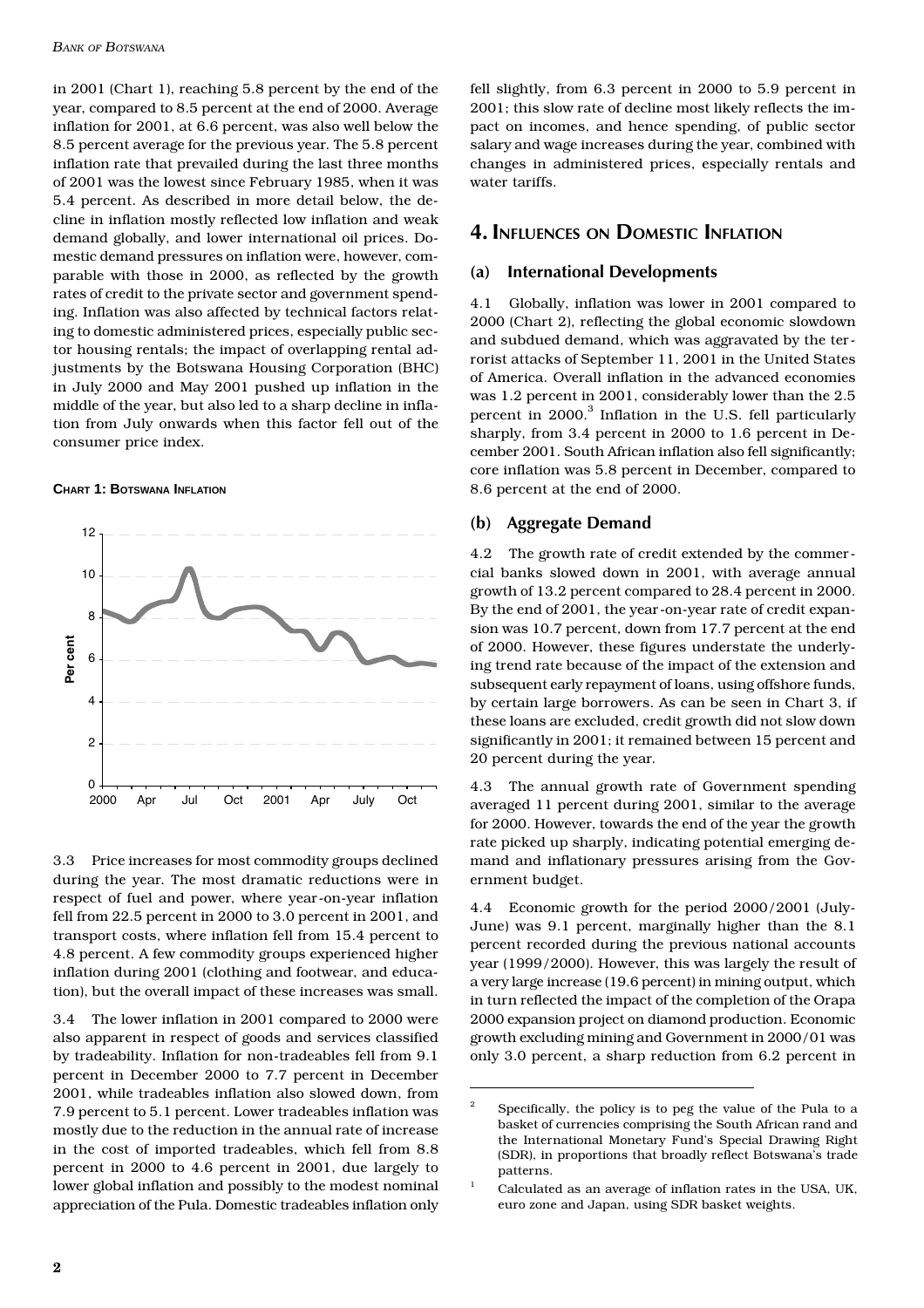



**CHART 3: GROWTH RATES OF CREDIT AND GOVERNMENT SPENDING (YEAR ON YEAR)**



1999/2000, indicating a considerable economic slowdown in the non-mining private sector. The GDP figures suggest, therefore, that aggregate demand is growing more slowly than the picture presented by the credit growth and Government spending indicators.

#### **(c) Nominal and Real Exchange Rates**

4.5 The main development with regard to exchange rates during 2001 was the rapid depreciation of the South African rand against major international currencies; over the year as a whole, the rand depreciated by 34 percent against the SDR. As a result of the link to the rand through the currency basket, the Pula also depreciated against major international currencies, losing 20 percent of its value

against the SDR during the year. $^4$  However, the Pula appreciated markedly against the rand, gaining 22 percent over the same period. A number of factors have been identified as contributing to rand volatility; they include political and economic problems in Zimbabwe, the slow pace of the South African privatisation programme, industrial unrest as well as adverse investor sentiments in respect of emerging markets, which were accentuated by debt repayment problems in Argentina.

4.6 In nominal effective terms, the Pula was relatively stable for most of the year (Chart 4). However, volatility in bilateral rates, particularly towards the end of the year, caused the Pula to appreciate in effective terms, for technical reasons, and by the end of the year the nominal effective exchange rate (NEER) of the Pula was 5.1 percent higher than at the end of 2000.

4.7 The real effective exchange rate of the Pula appreciated by 6.8 percent during 2001 (Chart 5). Most of this reflected

<sup>4</sup> The Pula depreciated by 23 percent against the US dollar, 21 percent against the pound sterling, 19 percent against the euro and 11 percent against the Japanese yen during 2001.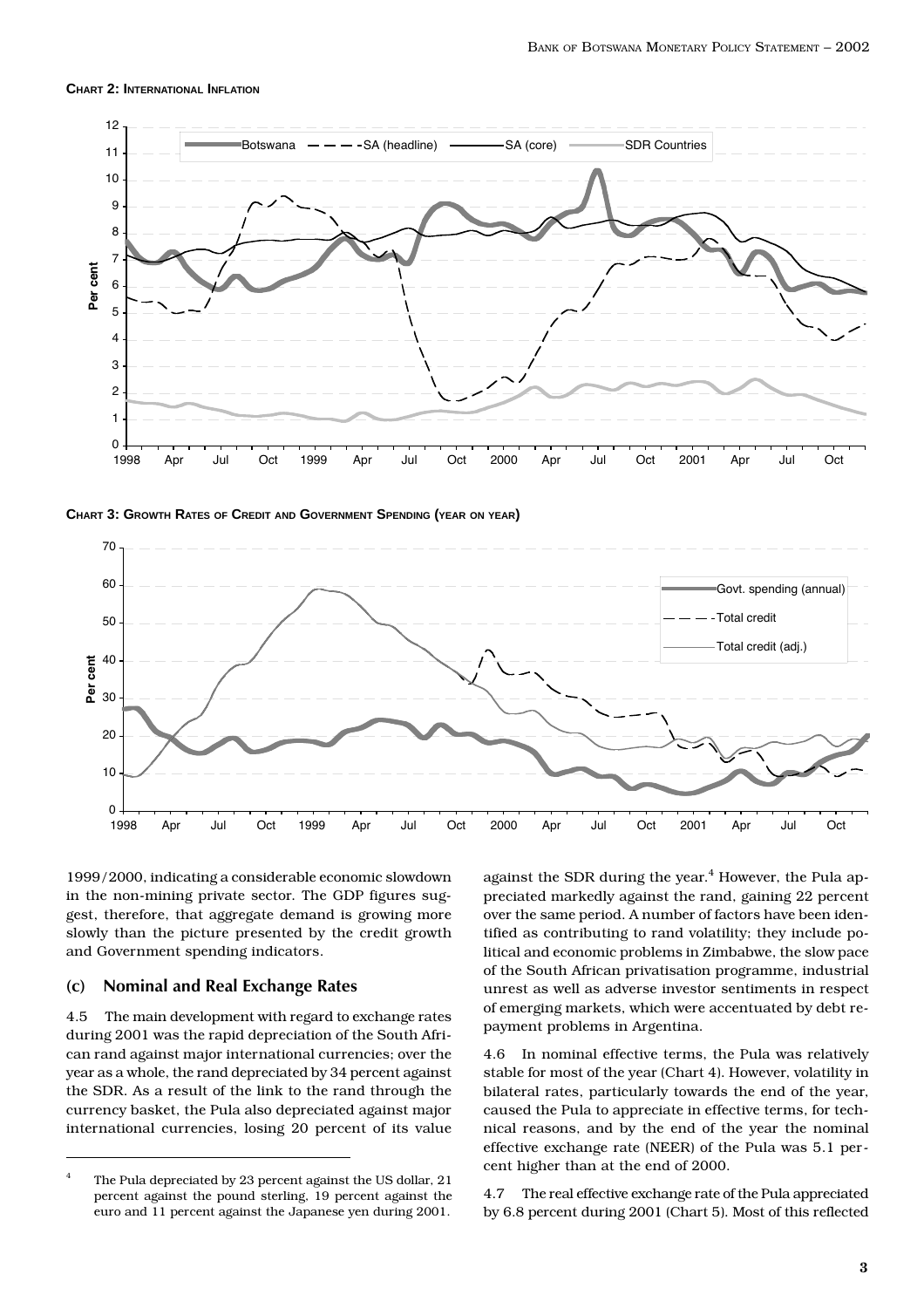



the appreciation of the nominal effective exchange rate over this period, with the remainder reflecting higher inflation in Botswana compared to trading partner countries.

sidered that these developments added to the risk of a reversal of the recent decline in inflation, especially if monetary policy was eased.



### **5. MONETARY POLICY IMPLEMENTATION DURING 2001**

5.1 In the 2001 Monetary Policy Statement, the Bank stressed the need to maintain the momentum of the downward trend in credit expansion by staying the course with respect to interest rates until such time that there was clear evidence that inflationary pressures had abated. Apart from a temporary increase in mid-year due to BHC rental increases, inflation declined through the year, and in the last three months fell to 5.8 percent. However, monetary policy remained restrictive, reflecting the fact that the reduction in inflation had not been sustained for a long enough time and had come largely from lower imported inflation. There were also concerns about incipient demand pressures, as the growth rates of both credit and Government expenditure were at undesirably high levels by the end of the year, and disposable incomes had risen sharply due to public sector wage and salary increases and an effective tax cut from an increase in the income tax threshold. It was con5.2 Open market operations were conducted during the year to ensure that yields on BoBCs were consistent with the policy stance. The three-month BoBC rate ranged between 12.5 percent and 12.9 percent during the year. This reflects the unchanged policy stance since October 2000 (the Bank Rate has been maintained at 14.25 percent), although the lower rates on BoBCs in the latter half of the year may indicate market expectations of lower interest rates. BoBCs outstanding rose by 39 percent, from P3 712 million to P5 148 million, mainly as a result of the need to absorb liquidity arising from the growth of the net foreign exchange reserves $^5$  (P4  $\,$  831 million) over and above the growth of Government deposits at the Bank (P3 662 million).

5.3 While there was little variation in nominal interest rates, Botswana's real interest rates rose during 2001, due to lower

<sup>5</sup> Change in the foreign exchange reserves net of revaluation gains attributable to the Bank of Botswana.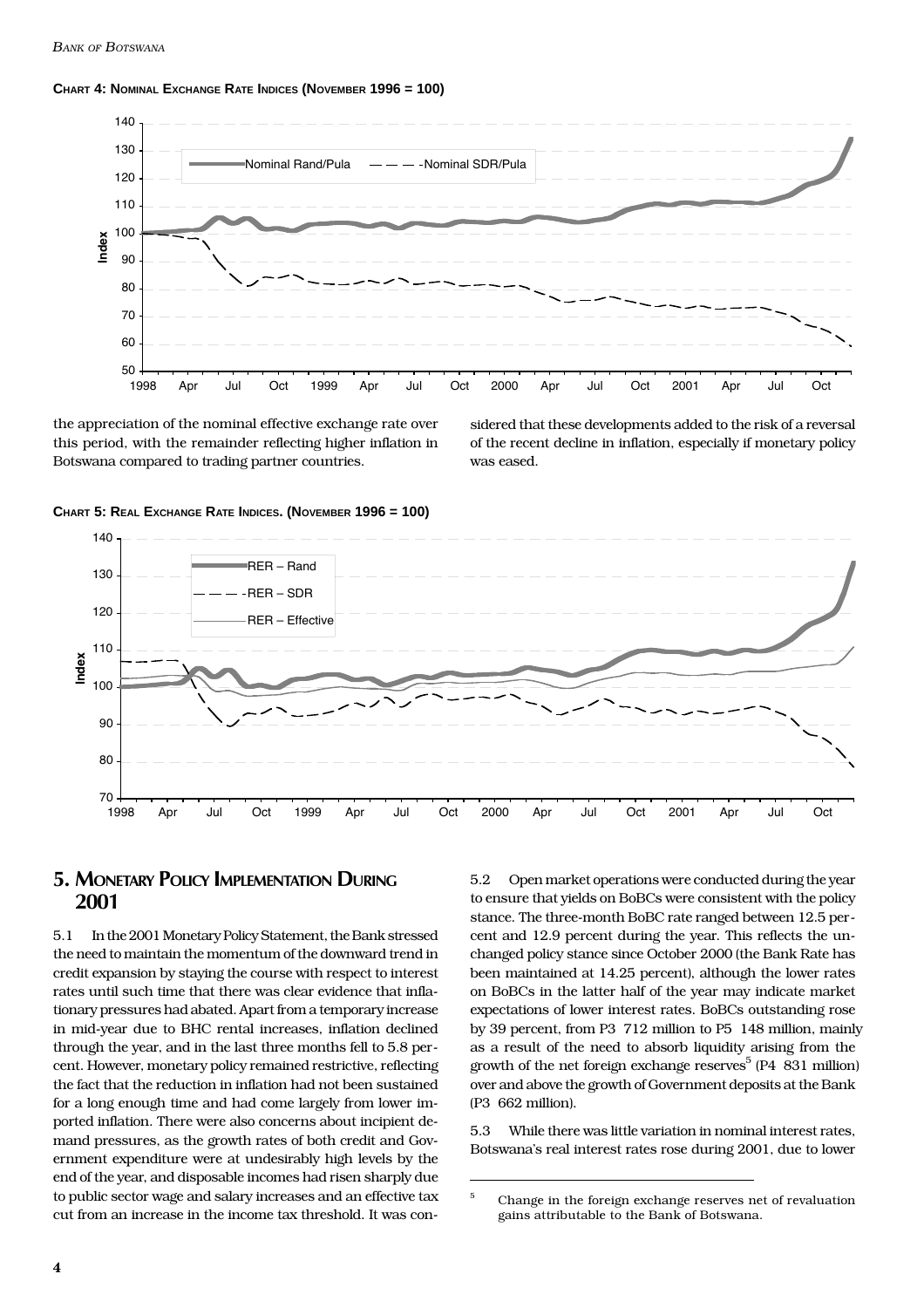

#### **CHART 6: REAL INTEREST RATES – INTERNATONAL COMPARISONS**

inflation (Chart 6). As at the end of the year, the real threemonth BoBC rate was 6.1 percent, compared to 3.9 percent at the end of 2000. This contrasts with the downward trend in real interest rates in the major economies, resulting mainly from monetary policy easing. However, comparable South African real interest rates rose from 1.5 percent to 3.5 percent in 2001, due to the reduction in inflation.

### **6. OUTLOOK FOR INFLATION IN 2002**

6.1 Globally, consumer demand and business confidence remain subdued while economic growth is weak, contributing to reduced global inflation. There is, however, uncertainty with respect to oil prices, which have been considerably lower since the terrorist attacks of September 11, 2001 in the USA. The recent agreement by OPEC members to reduce production, and indications that many non-OPEC members will follow suit, suggests that there may be an increase in oil prices in 2002.

6.2 Inflation in South Africa, which is the most important external influence on Botswana inflation, has declined. This favourable trend in inflation could reverse, however, if as is widely expected, South African import prices rise in response to the depreciation of the rand against major international currencies late in 2001. At the moment, core inflation in South Africa is forecast to rise to 6.8 percent by mid-year and average 7.2 percent for 2002 as a whole. In contrast, inflation in the major industrial countries is forecast to average 1.2 percent in 2002, similar to the 2001 figure. If the nominal effective exchange rate of the Pula remains unchanged, this would suggest that imported inflation in Botswana in 2002 is likely to be slightly higher, on average, than it was in 2001.

6.3 Domestically, there are mixed indications as to demand pressures. Export demand is likely to remain subdued due to low rates of global economic growth and, possibly, the impact of the nominal appreciation of the Pula in 2001, with the latter causing some switching from domestic to import demand. This may alleviate some of the pressure from credit growth that would otherwise spill over to growth in domestic demand. Nevertheless, underlying credit growth remains undesirably high and Government expenditure growth began to accelerate in 2001 compared to the previous year. The 2002 Government Budget indicates that this trend is likely to continue, with Government spending projected to rise sharply, by 27 percent, in the 2002/03 fiscal year, although, due to implementation constraints, actual spending growth may well be lower than this. Nonetheless, there are likely to be considerable inflationary pressures arising from the Government budget.

6.5 As in the past, adjustments in administered prices will have an impact on inflation. Whether or not fuel prices are increased will depend upon the combination of price developments in international markets and exchange rate developments; while oil prices fell sharply in US dollar terms in the last three months of 2001, the depreciation of the Pula against the US dollar has worked against this. Any upward adjustment in domestic fuel prices would have an additional impact if transport fares were increased as a result, as well as filtering into other domestic prices in time. It is also likely that BHC will increase rentals in mid-2002. The introduction of Value Added Tax (VAT) in July 2002 is also likely to cause an increase in the price level, causing a one-off increase in inflation.

### **7. MONETARY POLICY STANCE IN 2002**

7.1 On the basis of the Bank's assessment of currently available forecasts of inflation in South Africa and the SDR countries for 2002, the Botswana inflation rate necessary to achieve general stability in the real effective exchange rate would be in the range of 4-6 percent.<sup>6</sup> This inflation objective, which the Bank will seek to achieve over 2002, is expressed as a range to reflect the range of possible outcomes currently forecast for South Africa and the SDR countries. If inflation in these countries meets or exceeds the average of the forecasts, then inflation in Botswana will need to stay within the upper part of the

<sup>6</sup> In view of the volatility of the standard measure of headline inflation, the Bank is in the process of reviewing possible measures of core inflation that would be suitable as indicators of underlying inflationary pressures and hence better suited to the purpose of guiding monetary policy. Several measures of core inflation show promise and are currently being evaluated for use by the Bank.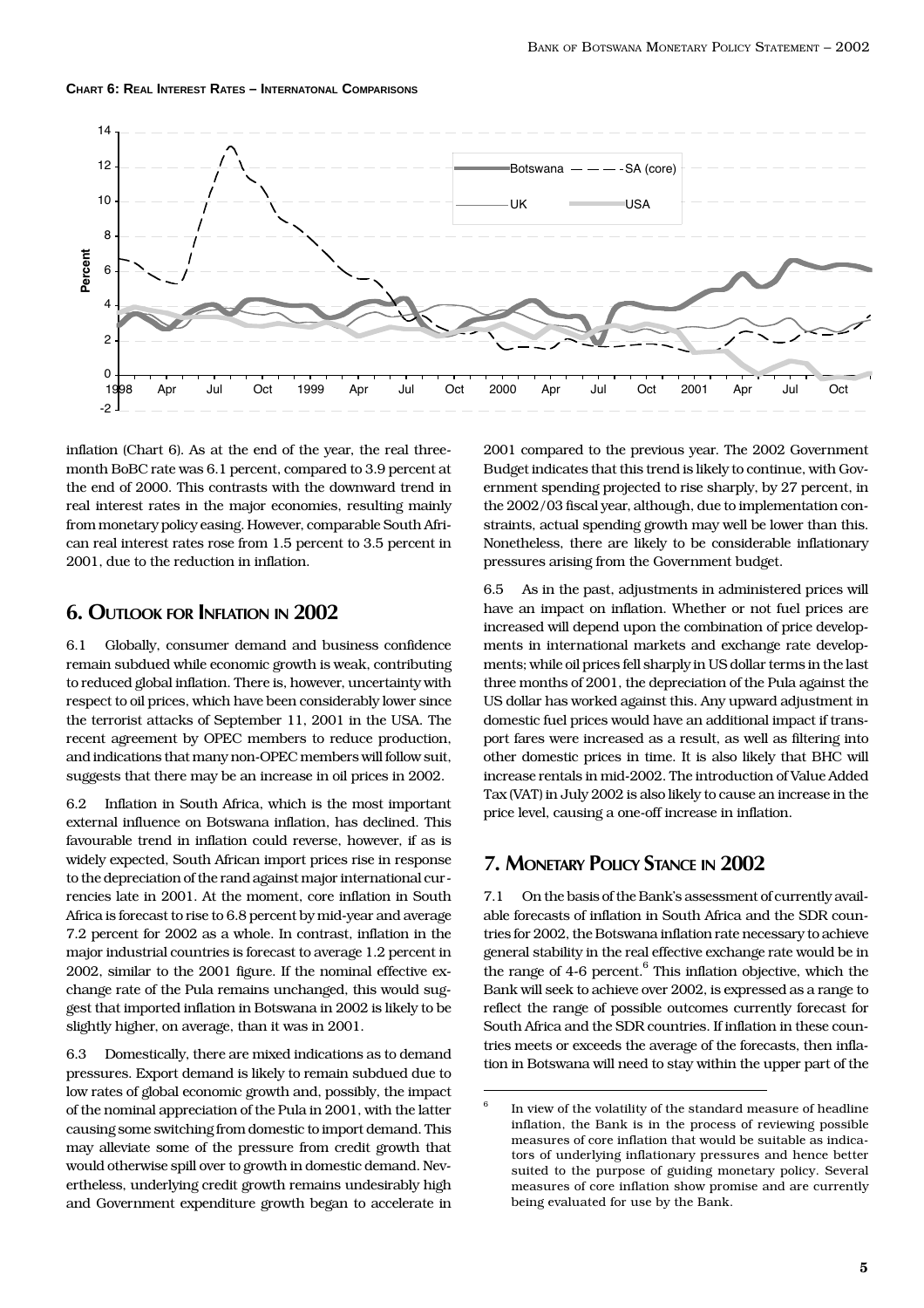range. Similarly, if the inflation outcomes in these countries throughout the year are tending to improve on the average expected rate, the Bank will aim to ensure that inflation in Botswana falls within the lower part of the range. In the 2002 mid-year review of monetary policy, the Bank will evaluate whether this inflation objective needs adjusting in light of inflation trends elsewhere.

7.2 The range for the growth rate of private credit that is considered to be compatible with achieving this inflation outcome is 12.5 to 14.5 percent. This range is calculated from the estimated long-run capacity growth (aggregate supply) of the non-mining sector of the economy, as presented in the current National Development Plan (NDP 8), and the desired inflation rate for the year, with an allowance for the process of financial deepening as the economy develops. It also assumes a neutral impact of Government spending on domestic demand.

### **8. SUMMARY AND CONCLUSIONS**

8.1 As was detailed earlier in this Statement, there have been encouraging developments in the trend of inflation in Botswana over the past year. Inflation has remained relatively low or continued to decline in major industrialised economies and, most importantly for Botswana, in South Africa. As a result, imported inflation eased, contributing to the slowing in the overall rate of inflation in Botswana. Other prices have also eased but not to the same extent, due partly to increases in administered prices and partly because of pressures from domestic demand as indicated in the continuing high levels of credit growth and Government spending.

8.2 The general expectation for 2002 is that non-inflationary growth should resume in the major industrial economies – except perhaps in Japan – by the second half of the year, due in large part to the aggressive easing of monetary policy by the central banks in these countries during 2001.

8.3 The risks to this generally more positive outlook for inflation compared to a year ago come from both domestic and external factors. Domestically, the main threat to inflation is demand pressures arising from the projected sharp increase in Government spending in the 2002/03 fiscal year. Externally, if OPEC is successful in cutting production and convincing non-OPEC countries to do the same, oil prices could rise more than what current consensus forecasts assume will be the case. There is also the distinct possibility that the impact of last year's depreciation of the rand on inflation in South Africa could be more than is currently expected. In the circumstances, the Bank will need to ensure that the resulting rise in domestic costs do not lead to a generalised rise in domestic inflation.

8.5 Looking ahead to 2002, the task for monetary policy more generally will be to ensure that the reduction in inflation that was achieved towards the end of 2001 is sustained. This will be helped if lower inflation contributes to expectations of reduced future inflation. In the short term, if the Bank is to meet its inflation objective of 4-6 percent,

there remains a need for continued restraint in the growth of domestic demand, especially demand arising from underlying growth in domestic credit. The need to contain credit growth will be particularly acute in light of the announced increase in public expenditure.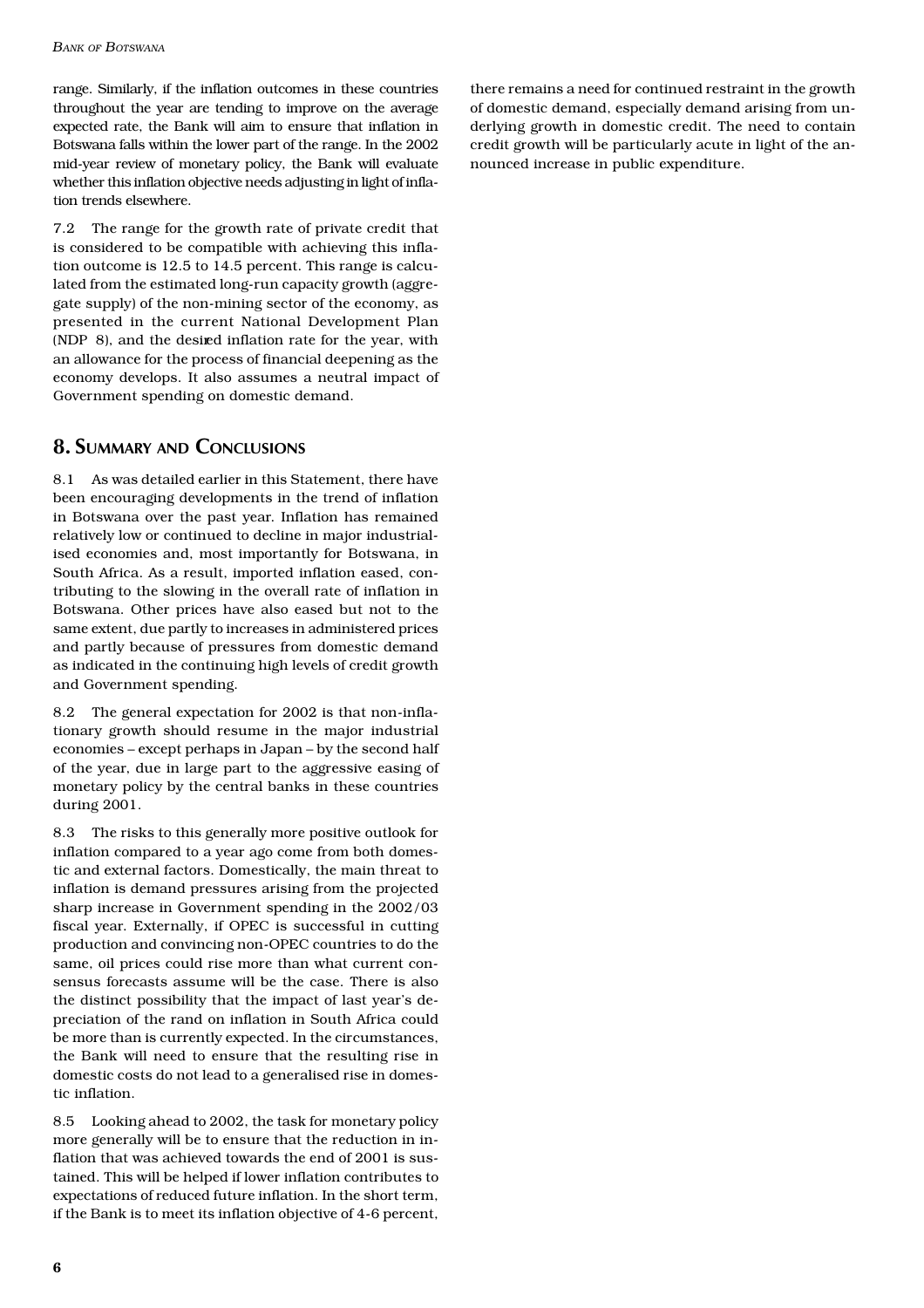# **Bank of Botswana Monetary Policy Statement 2002: Mid-Year Review**

*Bank of Botswana<sup>1</sup>*

### **1. INTRODUCTION**

1.1 The Monetary Policy Statement (MPS) released in February 2002 specified several objectives that the Bank of Botswana intended to meet during the year. The purpose of this mid-year review of the MPS is to ascertain the extent to which the objectives have been met as at the middle of the year; to review the outlook for economic and financial trends for the remainder of the year; and, to evaluate the need or otherwise for a change in the stance of policy.

1.2 The MPS stated that, 'On the basis of currently available forecasts of inflation in South Africa and the SDR countries for 2002, the Botswana inflation necessary to achieve general stability in the real effective exchange rate (REER) would be in the range of 4–6 percent'. The inflation objective was expressed as a range to reflect possible outcomes of forecasts, current at the time, for South Africa and the SDR countries.

1.3 To achieve the inflation objective, monetary policy has been focused on the control of an intermediate target, the growth rate of credit to the private sector, while it also takes account of the growth in government spending. These two factors are considered to be the main determinants of aggregate demand in Botswana and, therefore, the main domestic causes of inflationary pressures arising from the imbalance between aggregate supply and expenditure. For 2002, the desired range of credit expansion is 12.5-14.5 percent.

### **2. THE OUTTURN FOR THE FIRST HALF OF 2002**

2.1 The domestic economic and financial outturn for the first half of 2002 has generally been as expected in the MPS. Inflation has been largely stable, fluctuating around the upper level of the desired target range. Credit growth was below or within the target range for the first half of the year, although the trend has been upward and underlying credit $^2$  growth has been above the target range. While the Bank maintained a tight monetary policy stance, domestically generated inflation rose in the first six months of the year but was moderated by the slowdown in imported inflation.

2.2 Although world economic performance improved in the first half of 2002 compared to last year, the recovery is now estimated to be slower than projected at the beginning of the year. Global inflation was largely stable during the first six months of 2002, leading most of the major central banks to maintain a relatively stimulative monetary policy stance in order to support the current growth trend.

### **(a) Domestic Inflation**

2.3 Inflation $3$  eased further in the early months of the year, moving from 5.8 percent in December 2001 to 5.7 percent in January and February 2002, the lowest rate experienced since February 1985 when it was 5.4 percent. It rose again to a high of 6.9 percent in April before falling back to under 6 percent in June (see Chart 1). The main contributors to inflation during the first half of 2002 were increases in the cost of food, alcohol and tobacco, and housing. The rise in food prices was due to a number of factors, including the shortage of cereal products resulting from drought conditions in Southern Africa, higher international grain prices and the depreciation of regional currencies against the US dollar. Housing costs were pushed up by the increase in Botswana Housing Corporation (BHC) rentals, which was the cause of the temporary jump in inflation in April.





2.4 The overall stability of inflation was a combined result of higher inflation for domestically produced tradeable goods and a slowdown in price increases for nontradeables and imports. Inflation for domestic tradeables rose to 8.2 percent in June 2002 from 5.9 percent in December 2001, while that for non-tradeables slowed during the same period to 6.9 percent from 8.3 percent. In the light of lower global inflation and the modest nominal appreciation of the Pula in the last quarter of 2001, imported inflation also slowed, to 3.8 percent in June 2002 from 4.6 percent in December 2001. The relative trends in inflation for domestic and imported tradeables partly reflect the nature of commodity classification within these

<sup>1</sup> First published by the Bank of Botswana, 22 August 2002.

<sup>&</sup>lt;sup>2</sup> Underlying credit excludes loans to certain large companies acquired in 1999 and paid off in 2001 using offshore funds. A substantial overdraft granted to one large company to pay tax and outstanding for ten days is also excluded from the credit growth figures.

<sup>3</sup> Unless otherwise indicated, all inflation rates and growth rates are year-on-year changes.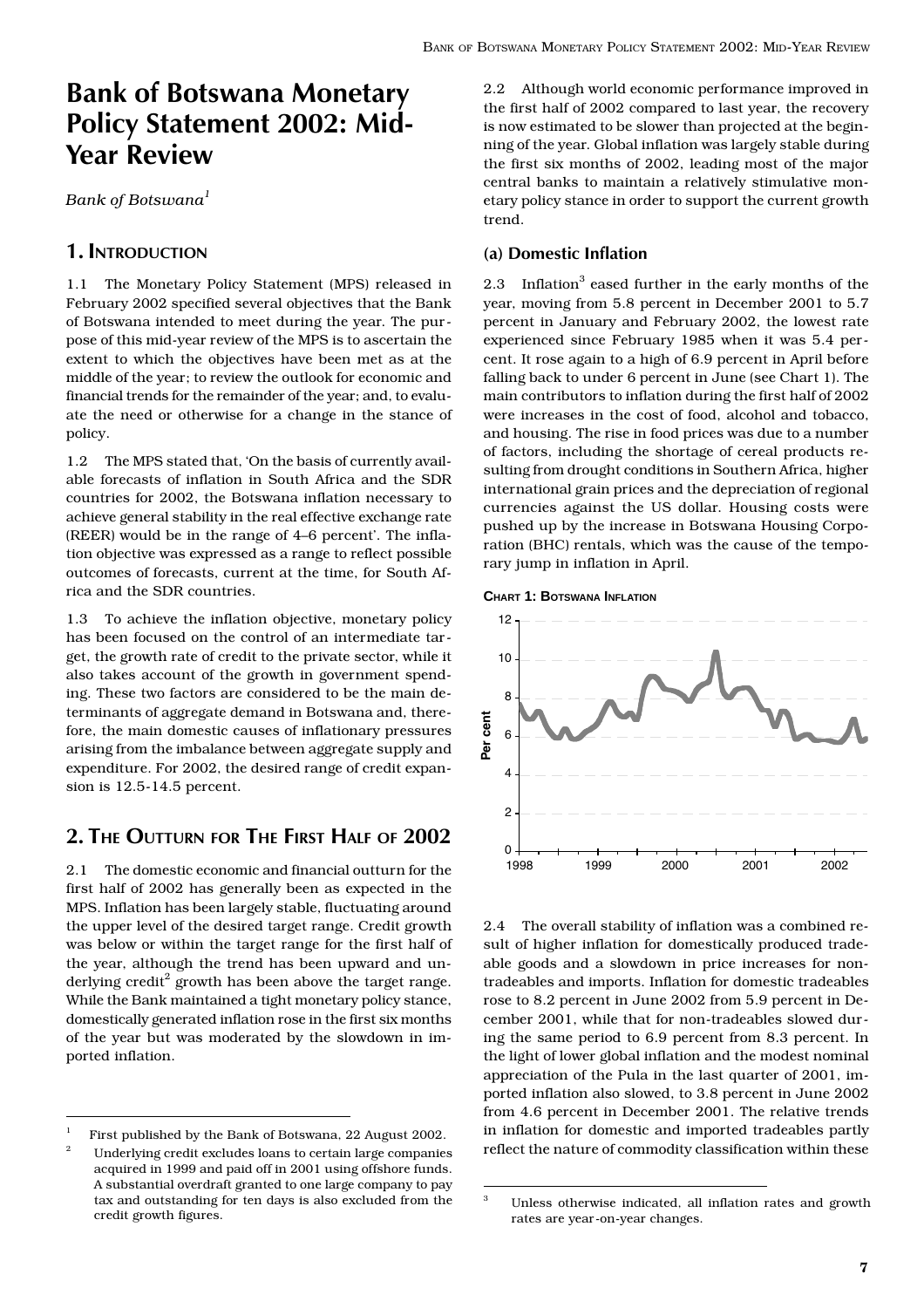categories. For instance, a major contributor to rising domestic tradeables inflation has been cereal prices, for which annual inflation was 11.9 percent in June, compared to 4.4 percent at the beginning of the year. Notwithstanding their classification as domestic tradeables, cereals are mostly imported and their prices would normally reflect this fact.

2.5 The overall or conventional headline measure of inflation is subject to the influence of volatile or large price fluctuations, such as those due to seasonality or administered price changes, that may not warrant an immediate policy reaction. Hence the Bank is developing a measure of core inflation that is more appropriate as an indicator of underlying inflationary pressures and, as such, a better guide for monetary policy. Initial indications from these measures of core inflation are that inflationary pressures in recent months have been somewhat less than those indicated by the headline measure of inflation.

**(b) International Inflation Trends**

age of 13.9 percent during the first half of 2002 (Chart 3) compared to an average growth rate of 13.2 percent in 2001. The growth rate of credit is, however, considerably higher if credit is adjusted for the impact of the extension and subsequent early repayment of loans, using offshore funds, by certain large borrowers. If these loans are excluded the average annual credit growth in the first half of 2002 was 20.9 percent, higher than its average growth of 18.3 per cent in 2001. Within the total, the growth rate of credit extended to private sector businesses averaged 11.7 percent during the first half of 2002 or 24.6 percent after adjustment, while lending to households grew on average by 18.7 percent over the same period.

### **(d) Government Expenditure**

2.8 Compared to 2001, government expenditure in 2002 is more expansionary. For the three months to March 2002 expenditure was 17.1 percent higher than for the corresponding period last year, while expendi-



2.6 Inflation in Botswana's trading partners was on average higher in the first half of 2002 at 6.2 percent compared to 4.1 percent at the end of 2001 (chart 2). While in the SDR economies inflation was unchanged at 1.0 percent in June 2002, the same as at the end of 2001, South African inflation increased sharply during this period. South African core inflation was 9.1 percent in June 2002, compared to 5.8 percent in December 2001, while  $CPIX<sup>4</sup>$ was 9.8 percent, well above the South African Reserve Bank's target of 3–6 percent for 2002 and 2003; the main cause of this was the lagged impact of last year's depreciation of the rand as well as a rise in oil prices and labour costs.

### **(c) Domestic Credit**

2.7 The growth of total bank credit rose to an aver-

ture for the whole fiscal year ending March 2002 was 15.7 percent higher than in fiscal year 2000/01, against a growth rate of 11.4 percent in the previous fiscal year.

#### **(e) Nominal Exchange Rates**

2.9 Following its sharp depreciation towards the end of 2001, the South African rand recovered during the first half of 2002. As a result of the link to the rand through the currency basket, the Pula also strengthened against the major international currencies, appreciating by 6.6 percent against the SDR and by 12.1 percent against the US dollar. Against the rand, however, the Pula depreciated by 3.0 percent over the same period. As these movements against the different currencies in the basket were generally offsetting, the trade-weighted nominal effective exchange rate of the Pula was largely unchanged, appreciating by only 0.2 percent.

#### **CHART 2: INTERNATIONAL INFLATION**

<sup>&</sup>lt;sup>4</sup> CPI for metropolitan and other urban areas excluding mortgage interest rates.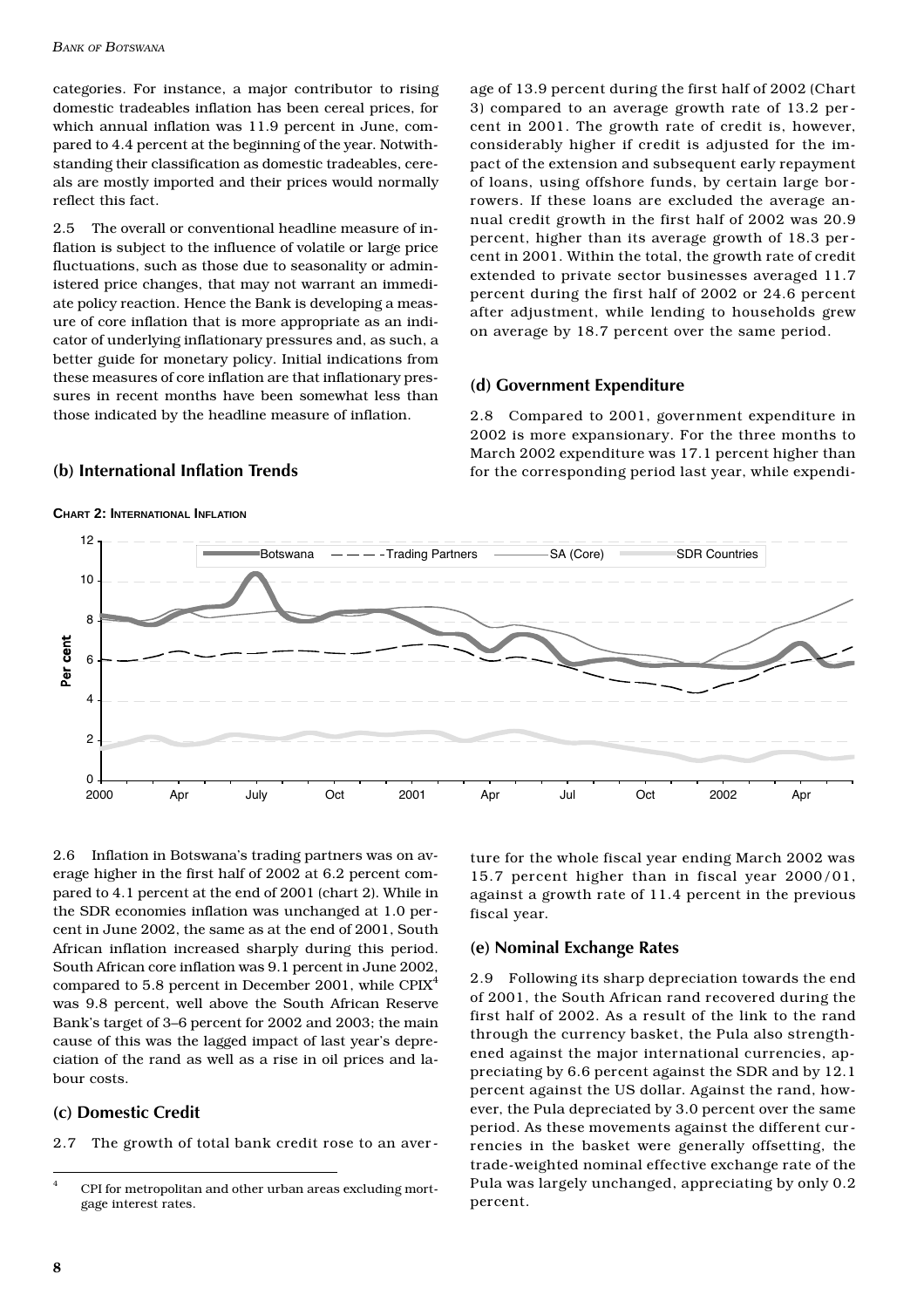



#### **CHART 4: NOMINAL EXCHANGE RATE INDICES (NOVEMBER 1996 = 100)**



### **(d) Real Exchange Rates**

2.10 The real effective exchange rate of the Pula has also been relatively stable during the first half of the year, depreciating by 1.2 percent, which reflected stability in the nominal effective exchange rate and inflation in Botswana that was moderately below the average in trading partner countries. The Pula depreciated by 6.7 percent in real terms against the rand and strengthened by 9.3 percent against the SDR.

### **3. MONETARY POLICY IMPLEMENTATION DURING THE FIRST HALF OF 2002**

3.1 The 2002 Monetary Policy Statement stated that, 'Looking ahead, the task of monetary policy more generally will be to ensure that the reduction in inflation that was achieved towards the end of 2001 is sustained'. As noted earlier in this note, inflation stabilised around the upper level of the target range of 4–6 percent during the first half of this year. Underlying credit growth, however,



**CHART 5: REAL EXCHANGE RATE INDICES. (NOVEMBER 1996 = 100)**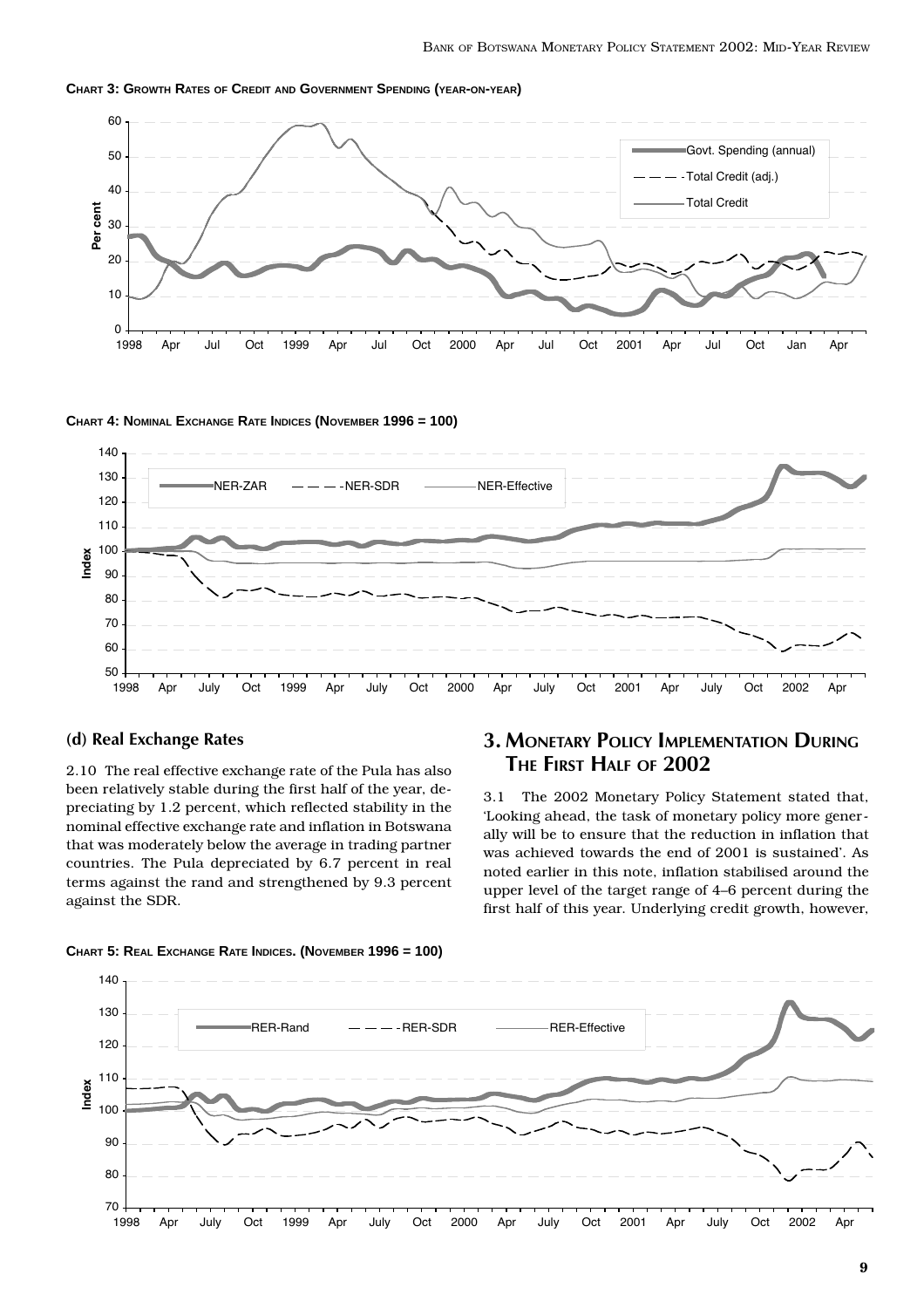#### **CHART 6: REAL INTEREST RATES – INTERNATONAL COMPARISONS**



remains well above target and government spending continues to be expansionary. In light of inflationary pressures due to the acceleration in credit growth and government expenditure as well as the rise in inflation in South Africa, monetary policy has remained tight, with the Bank Rate maintained at 14.25 percent. Other interest rates were also broadly stable, reflecting the unchanged monetary policy stance; the nominal three-month BoBC rate rose to 12.51 percent in June 2002 from 12.21 percent at the end of 2001.

3.2 As both nominal interest rates and inflation were relatively stable, real interest rates varied little, with the real three-month BoBC rate declining to 6.2 percent in June 2002 from 6.3 percent at the end of last year. Real interest rates were also generally stable internationally during the first half of 2002, indicating the unchanged policy stance in the major economies and small changes in inflation. At 6.2 percent the real BoBC rate is substantially higher than real money market rates of 0.6 percent in the USA, 3.0 percent in the UK, and 2.1 percent in South Africa.

### **4. PROSPECTS FOR INFLATION IN THE SECOND HALF OF 2002 AND POLICY IMPLEMENTATION**

#### **(a) Domestic Factors**

4.1 The growth rates for both commercial bank credit and government expenditure are higher than desirable and therefore risk contributing to inflationary pressures. However, demand is likely to be curtailed by the introduction of VAT in July and the associated reduction in real disposable incomes.

4.2 Several administered prices (rentals, electricity, water and rail) have already been raised, but mostly by relatively small amounts. Except for fuel, for which a price increase might lead to an increase in public transport fares, no further changes to administered prices are expected during the remainder of 2002.

4.3 The introduction of VAT in July has had a signifi-

cant impact on headline inflation, which rose sharply to 8.8 percent from the June level of 5.9 percent. The increase of 3.2 percent in prices between June and July compared to an average monthly increase of 0.5 percent over the previous twelve months provides evidence to conclude that the higher than trend increase was largely due to the introduction of VAT. Nevertheless, the initial impact of VAT on prices was at the lower end of expectations. Although there may still be further tax-related price changes over the next several months, it is likely that the bulk of the VAT pass-through has already occurred. It is also possible that some of any further tax effects could be offset by adjustments to earlier increases resulting from competitive pressures, particularly in instances where the tax may have been inappropriately applied.

#### **(b) External Factors**

4.4 The global economy has recovered somewhat after last year's slowdown. However, initial forecasts of a robust recovery are likely to be revised downwards in the light of more recent disappointing growth rates in the USA, the euro zone and Japan. Slow growth will also act to contain possible inflationary pressures. While the price of oil has stabilized, there are risks that it may rise as a result of any conflict in the Middle East, and this could lead to a hike in inflation. For the SDR countries, inflation is forecast to be 1.4 percent in the second half of the year and 1.2 percent for the whole year.

4.5 In South Africa, it is expected that inflation will peak at just over 10 percent in the third quarter of the year and start declining thereafter, to around 9 percent by the end of the year, due to the impact of monetary policy tightening and the recovery of the rand,

### **5. MONETARY POLICY STANCE IN THE SECOND HALF OF 2002**

5.1 The 2002 Monetary Policy Statement set a target range of 4–6 percent for Botswana inflation necessary to maintain real effective exchange rate stability. The target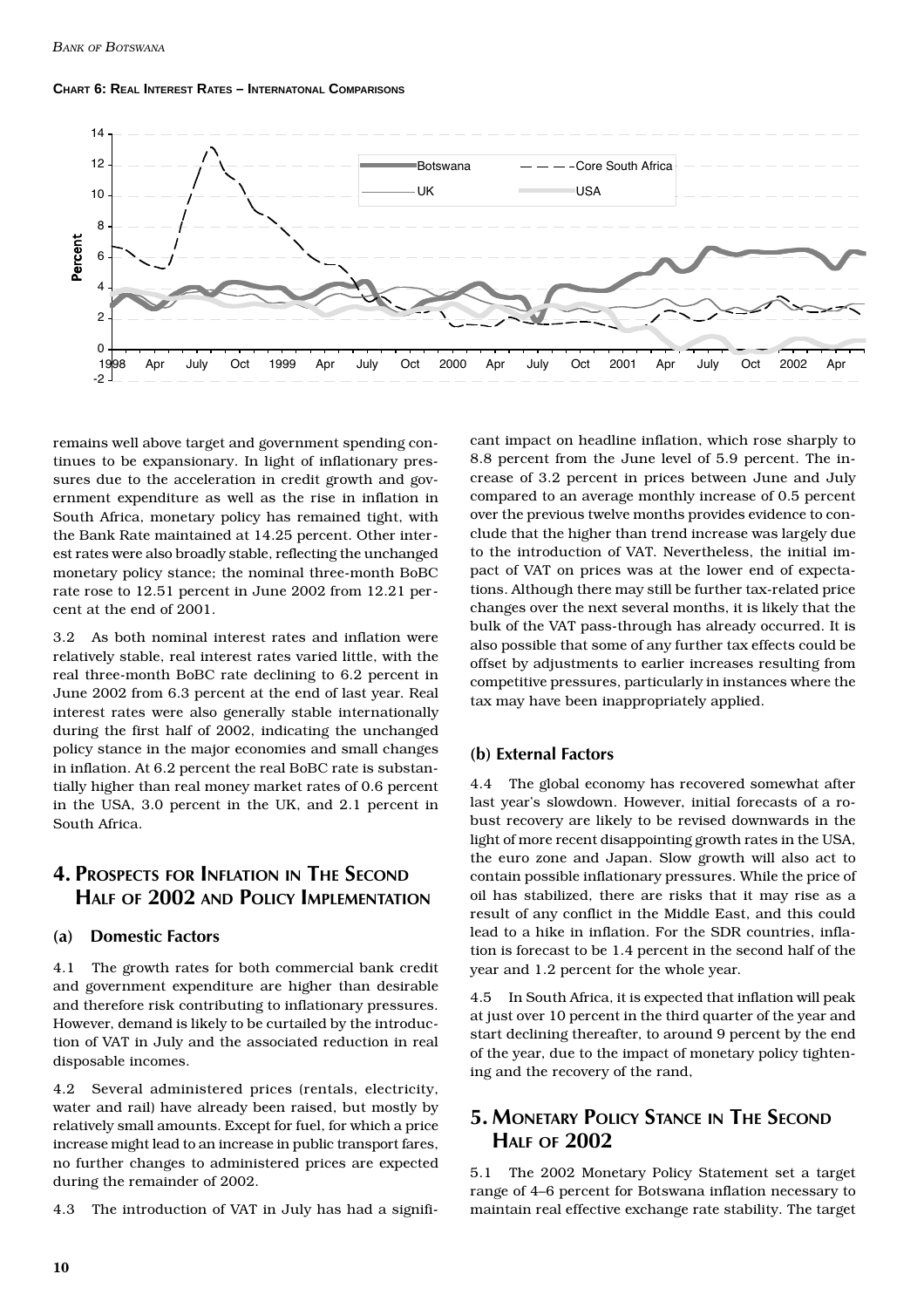range was based on forecast weighted average inflation of 5.1 percent for trading partner countries. As at the end of June 2002, the weighted average inflation for trading partner countries was 6.3 percent while the revised forecast for the year is 6.5 percent. While both the actual outturn and the revised forecasts would imply an upward revision of the target range of inflation consistent with real exchange rate stability, there are strong reasons to keep it at its current level for the remainder of the year. The first is that the principal reason for the upward revision of the forecast is higher inflation in South Africa, and, as noted earlier, the increase is expected to be short-lived given the recovery of the rand and the commitment of the authorities to eventually achieve prescribed targets. A further reason for maintaining the current desired range is that lower inflation in Botswana compared to trading partner countries will help to reverse the undesirable appreciation of the real exchange rate that occurred in 2001.

5.2 The Bank will, therefore, maintain the target range of 4–6 percent stated in the 2002 Monetary Policy Statement while the range for the growth rate of credit to the private sector that is compatible with achieving this inflation outcome is also maintained at 12.5 to 14.5 percent.

5.3 As a result of the July increase in inflation following the introduction of VAT, inflation is currently above the upper end of the target range. However, this will be a oneoff, temporary rise in the inflation rate as long as incomes, in both the public and private sector, are not adjusted upwards to compensate for this increase in taxes. In these circumstances, where the underlying rate of inflation (i.e., excluding the tax effect) has not risen, a monetary policy response is not needed.

### **6. SUMMARY AND CONCLUSIONS**

6.1 Inflation has generally been stable during the first half of 2002 and was lower than in 2001. However, inflation benefited mostly from lower cost increases for imports while prices of domestic tradeables accelerated, although this appears to be largely due to the rise in the cost of cereal products, reflecting the shortage of grains in the region and international price trends rather than domestic demand pressures.

6.2 The outlook is that inflation in the major industrial economies is likely to remain low and stable for the rest of the year. Nevertheless, higher South African inflation is likely to result in a rise in imported inflation. There is also continuing uncertainty about oil prices in light of the ongoing conflict in the Middle East. Domestically, inflationary pressures are likely to remain as a result of the higher than desirable rates of growth in both government spending and commercial bank credit, as well as the possible second round effects of the introduction of VAT, although these may be offset to some extent by the lower disposable incomes that will result from VAT.

6.3 In the circumstances, the Bank will continue to monitor inflation trends very closely, especially over the coming months, for any signs that the underlying rate of inflation is increasing, either as a result of the introduction of VAT or from increasing demand pressures. The task for the Bank is to ensure that the stance of monetary policy is appropriate to maintaining low and stable inflation in both the short and medium term.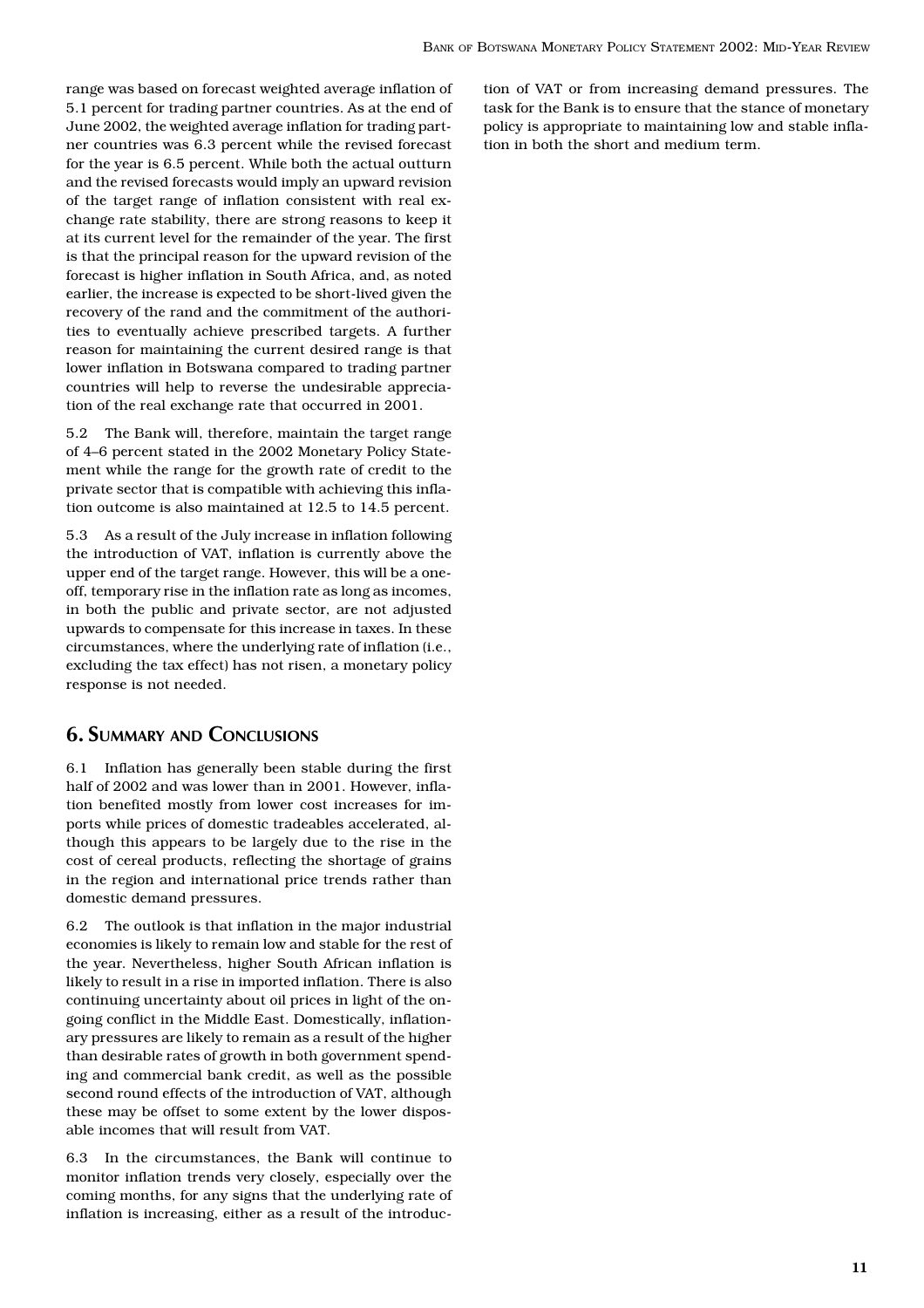**BLANK <sup>P</sup> 12**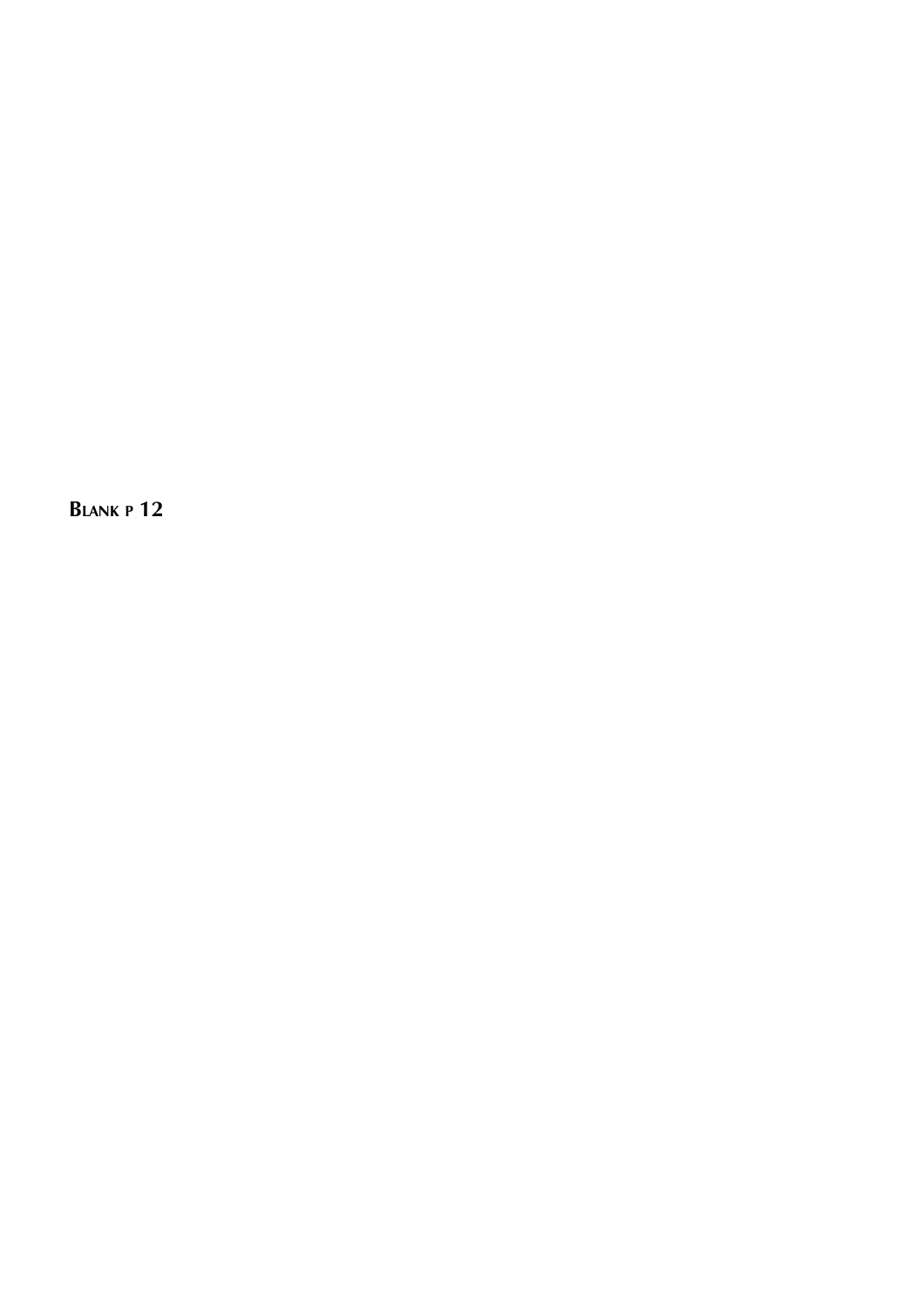# **Legal Reforms in The Botswana Payments System and Implications for Risk Management**

*Oabile Mabusa<sup>1</sup>*

### **INTRODUCTION**

The role of the payments system (see Box 1) in the efficient and reliable operation of financial systems is receiving increasing attention that underlies its importance in global economies. Until recently, rules governing the transmission of payments from the time a payer initiates a transfer instruction to the time the receiving counterparty gains beneficial use of the transferred value did not receive close attention and supervision in financial markets around the world. Consequently, the 'assets in transit' were presumed to be inherently safe from the point of transfer initiation to the point of final delivery. This notion, however, proved to be wrong in 1974, when the Herstadt bank collapsed in Germany, resulting in the loss of transfers received from initiating counterparties but yet undelivered.

#### BOX 1 : Payment system – a definition:

A payment system is a set of instruments, legal arrangements, banking procedures and, typically, interbank funds transfer systems that ensure the circulation of money in an economy. Payment system covers the whole process from initiating a payment transaction, processing the transaction throughout to its final settlement.

Following the Herstadt episode, the Bank for International Settlements (BIS) undertook comprehensive studies designed to identify international payments system risks which could inhibit the smooth and efficient execution of payment transfers among counterparties. The studies outlined the strategies necessary to remove or mitigate such risks, as indicated by the *Lumfalussy Guidelines,* and the BIS *Core Principles for Systemically Important Payment Systems.* The Core Principles have become the de-facto reference source for central banks in an effort to reform and modernise their payments systems. At an international level, the BIS studies have influenced the development of the Continuous Linked Settlement initiative (see Box 2) whose aim is to reduce the risks associated with foreign exchange payments through realtime settlement.

### **BACKGROUND**

Like many developing countries, Botswana embarked on a payments system reform and modernisation programme fairly recently, adopting a structured approach. The country has developed a strategic vision, identifying existing strengths and weaknesses, opportunities and constraints in the domestic payments system. Using the BIS Core

#### BOX 2: Continuous Linked Settlement (CLS)

 a system for continuous link or real-time, intra-day-settlement of multi-currency transactions. The service will be provided by the New York based CLS Bank. Payment instructions carried out by the system, which is still undergoing development, will be undertaken via SWIFT FIN or IP networks. $^{2}$  The primary objective of the CLS Bank is to remove the timing mismatch between cross-currency payments and settlement.

Member banks (who could be central banks of various countries) will interface with the CLS Bank through their Real-Time Gross Settlement systems. Upon carrying out the payment instructions, the CLS Bank will advise member banks of their net obligations in each currency. When the obligations are met, CLS will pay out net long currency positions to members. CLS will also provide real-time information to member banks to facilitate reconciliation.

Principles as a best-practice benchmark, other country models were also reviewed to determine the desirable and practical characteristics of the country's future payments system. Both of these culminated in the production of the Botswana *National Payments System Framework and Strategy* document, which illustrates the objectives of the reform and modernisation process and serves as the blueprint for the future National Payments System.<sup>3</sup>

The framework and strategy document identifies the pressing need to develop effective payments system legislation as one of the fundamental requirements in the payments system reform and modernisation programme. The urgency of legal reform arises from the absence of effective legislation by which the central bank can regulate payments system activity to avoid systemic risks triggered by the payments system. In a monetary regime where the central bank employs indirect tools for monetary policy, the efficiency of the payments system can directly and significantly impact on the efficiency of monetary policy and financial system stability. An inefficient payments system can contribute to delays in the transmission of monetary policy signals through the economy, resulting in undesirable economic shocks, both domestically and across borders. The paper discusses the essential characteristics of the Botswana payments system legal environment and identifies key risks and measures to reduce them in the framework for the future Botswana National Payments System.

### **LEGAL RISKS IN THE CURRENT PAYMENTS SYSTEM**

Legal risks in a payments system can manifest themselves in a number of forms. The principle of legal risk stems from the unenforceability of legal agreements, which may

Director, Banking Department, Bank of Botswana

<sup>2</sup> SWIFT is the acronym for the Society for Worldwide Financial Telecommunications. SWIFT FIN refers to SWIFT's software solution for the exchange of interbank payment messages. IP or Internet Protocol refers to the arrangements for communicating messages over the Internet.

The National Payments System Framework and Strategy document is available on the Bank of Botswana website (www.bankofbotswana.bw).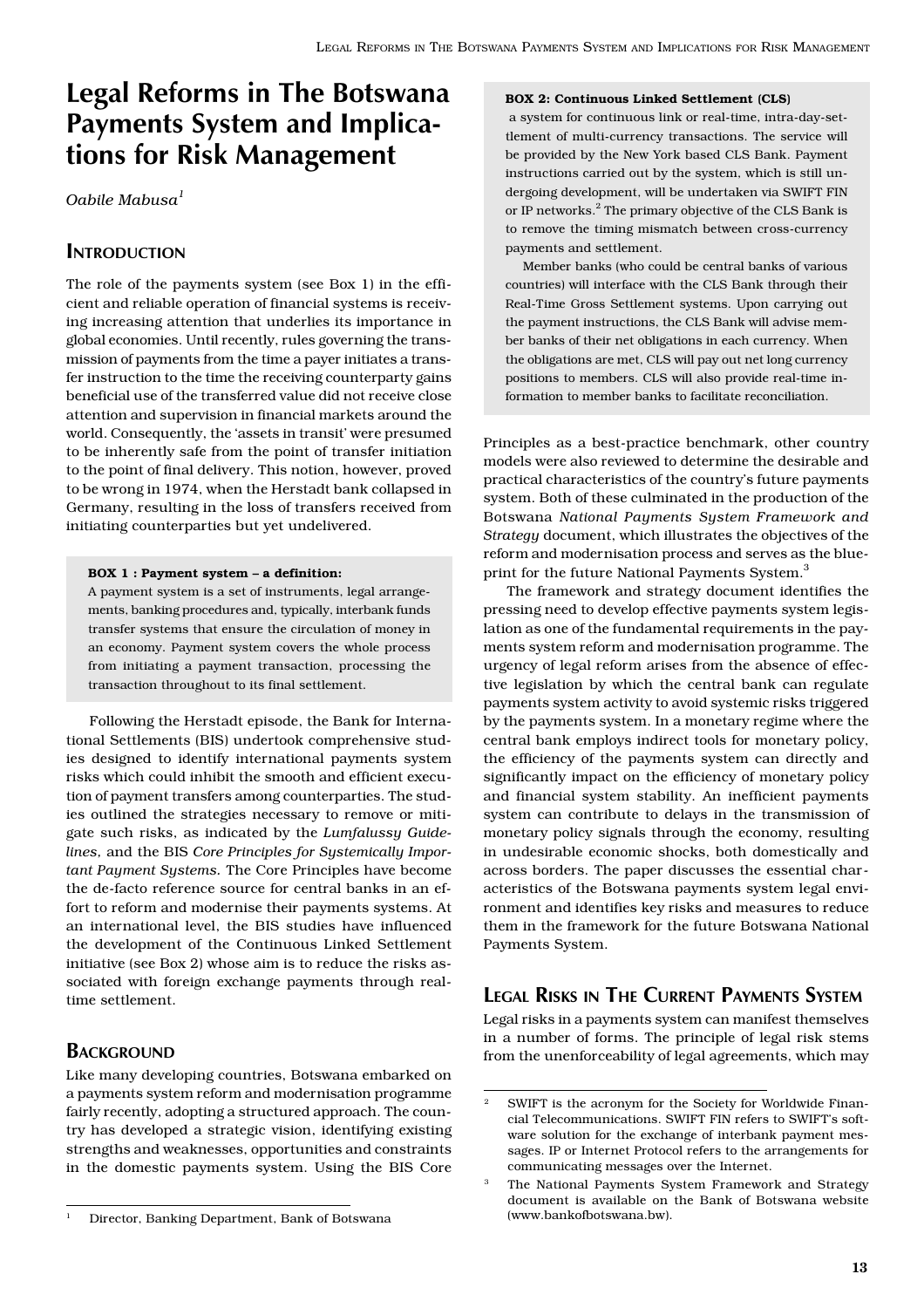arise from outdated, inadequate or conflicting legal and legislative provisions. Such would be the case, for instance, where a correspondent bank becomes insolvent after receiving payment from a counterparty to a trade deal, but before transferring and providing final value to the receiving counterparty. Unless the domicile legislation of the correspondent expressly protects the rights of the receipient in this case, the receiving counterparty may never receive value. The absence of a clear and enforceable legal framework to support payments system activity in a country represents a fundamental flaw and a potential major source of risk. It affects the ability of counterparties to conduct trade in a secure and confident manner, with the expectation that the payments system will undertake the safe delivery of their funds with certainty, once the payment instructions have been issued. Transacting parties may also worry when domestic legislation does not explicitly guarantee final delivery (as is the case in Botswana) of any payments that have been submitted into the payments system. Highlighted below are some specific areas that constitute legal risk within the domestic payments system legal environment.

### **(a) Role of the Central Bank**

The central bank's role in the payments system is defined by the provisions of Section 42 of the Bank of Botswana Act 1996,<sup>4</sup> which gives the Bank the powers to '…*in conjunction with financial institutions, organise facilities for the clearing of cheques and other instruments for effecting payments.'* The Bank of Botswana operates a clearing house, based on rules and procedures that are mutually agreed by the participants in the clearing system (i.e., Bank of Botswana and authorised financial institutions). Under the clearing house rules, the Bank of Botswana is mandated to provide netting (see Box 3) services. Despite the increasing significance of both the securities and retail payment sectors of the financial system, the central bank has no direct legal oversight mandate over the provision of payment services in these sectors. Delays in the delivery of scrip in the securities market result in the transfer of cheque payments long before the scrip is delivered, thus exposing the scrip buyers to risk.

#### BOX 3: Netting – a definition

Netting is the process by which payment obligations between two or more parties are summed up and outgoing payments offset against incoming payments, to reach a single payment obligation payable by the participant in a net debit position.

### **(b) Legal Basis of Clearing House**

Apart from the general provisions in the Bank of Botswana Act and the conventional netting practice established through the clearing house rules, the practice of netting or the off-setting of payment obligations does not appear to be founded on a clear legal basis. In effect, this situation could expose the Bank of Botswana to possible litigation by parties whose payments may fail due to the effects

of netting and not necessarily because the debtor did not have sufficient funds to meet specific payments.

### **(c) Unwinding of Clearing**

There is no clear legal basis, under the existing payments system environment, upon which the Bank of Botswana could intervene in the payments system and unwind payments (that is, roll back netted payments to restore positions prior to netting) in order to avert systemic disruption and crisis. This is a critical stability function of the central bank, which can have far reaching consequences for the financial system and must, therefore, be enshrined in law. Clearing operations can experience temporary stresses or shocks of a lesser magnitude than what would be considered to constitute a threat to overall financial system integrity. This may be the case, for example, where a single participant in the clearing process is unable to meet its settlement obligations for the day. Ideally, it is necessary that appropriate rules and procedures should be in place for the orderly management and withdrawal of the defaulting participant. Neither the Bank of Botswana Act nor the clearing house rules contain the necessary mandate to enable the orderly unwinding of net settlement transfers. Technically, this situation could result in the inability of the clearing house to rescue a financially distressed participant from the clearing system and restore normalcy.

### **(d) Liquidation and Clearing Effect**

It has been explained that the netting process lacks a solid legal foundation, and that the central bank does not have the legal jurisdiction to unwind settled payments. Furthermore, the finality of payments made through the clearing system does not appear to be protected in law. Therefore, any unsettled claims on an insolvent participant may never be honoured because they are likely to immediately fall under the jurisdiction of the liquidator. Insomuch as there are no clearing house loss sharing arrangements in Botswana, even where the arrangements and procedures exist, they can create crippling exposures to the remaining participants as they absorb the liabilities of the collapsing member. In extreme cases, this could trigger financial contagion which could ultimately lead to the failure of the financial system. In their current form, the clearing house rules do not make any provision for the absorption of the clearing liabilities of an insolvent participant by the surviving clearing participants.

### **CREDIT RISK**

Credit risk conditions arise as a result of the failure or liquidation of a counterparty, rendering it incapable of meeting some or all of its payment obligations when due or anytime thereafter. While the probability of total loss of value is low whenever credit risk exposures exist, the likelihood of loss cannot be entirely ruled out. Participants in the clearing and settlement system settle their clearing obligations across central bank accounts at the end of each clearing day, at which time net payment obligations are determined by the clearing house at the Bank of Botswana. By calculating net clearing obligations only once

The Bank of Botswana Act is available on the Bank of Botswana website.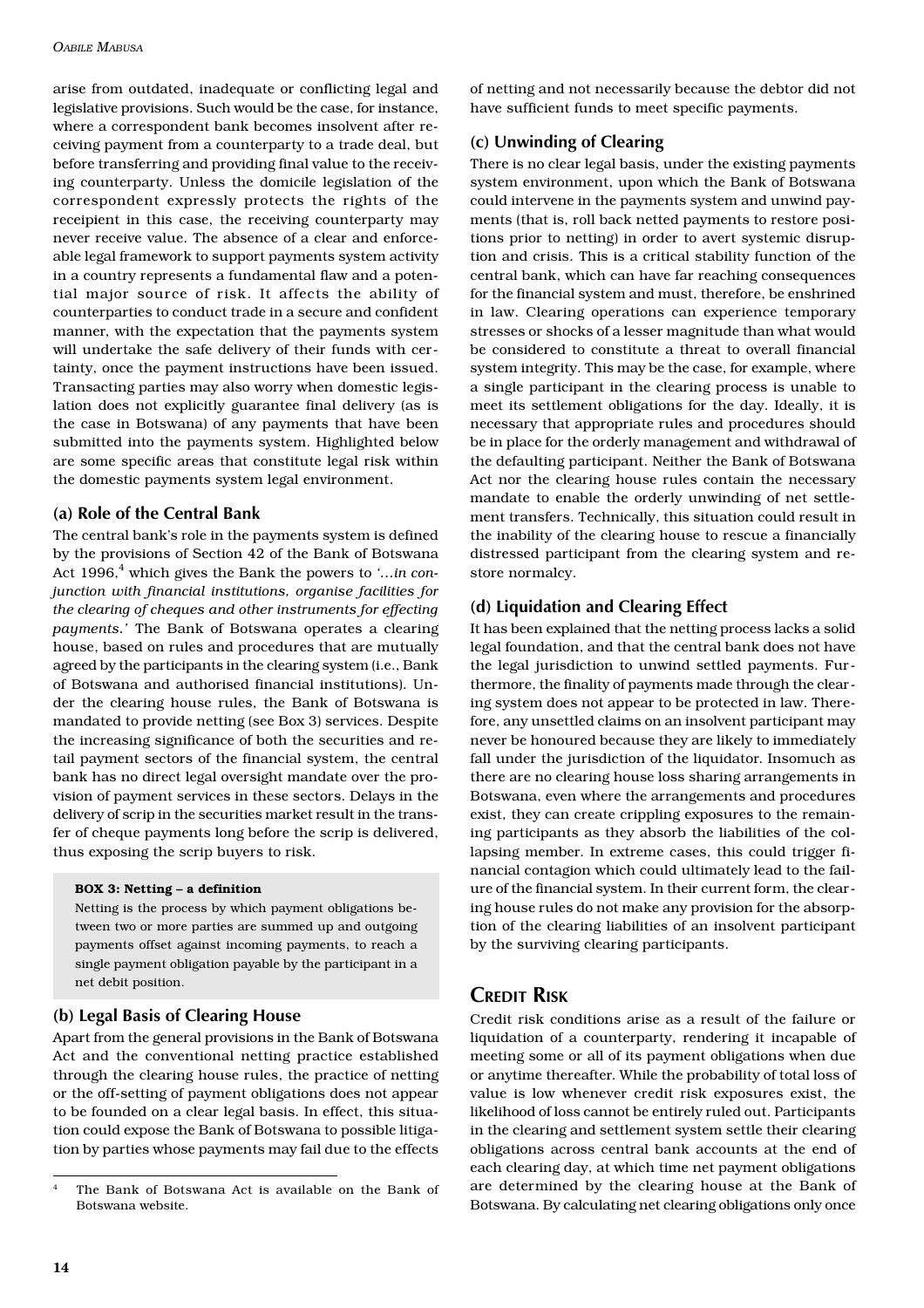at the end of the day, the central bank implicitly provides unsecured and interest-free intra-day credit to the clearing banks, thereby exposing itself to credit risk. The cumulative value of these intra-day exposures by all participants in the clearing system can reach substantial levels on any average day, and can increase the Bank's exposures.

Settlement banks face credit risks in the payments system when they avail uncleared funds to their customers before receiving final value from the paying banks. In effect, by doing this, the banks take a risk on the basis of customer integrity. However, this does not remove the risk of non-receipt of payment. By extending limitless intraday overdraft facilities to clearing banks, the Bank of Botswana also bears part of this credit risk, as the central bank may not be able to recover the full value of its intraday advances to settlement banks in case of failure. In most of the cases, intra-day overdrafts significantly exceed the statutory reserve balances, which can be theoretically regarded as a proxy for collateral (it should be noted, however, that reserve balances do not form part of clearing balances in the Botswana clearing and settlement system).

#### **LIQUIDITY RISK**

A four-day clearing cycle generally applies in Botswana for debit instruments submitted to the clearing house, from the time of submission into the clearing process to the time of final settlement or transfer of value. Long clearing cycles contribute to the accumulation of large levels of float within the payments system and this is considered as an undesirable sterilisation of funds from a central bank point of view.

The current deferred net settlement arrangement effectively means that payments are accepted on trust until funds have been made available. Up until final funds are transferred, the receiving bank faces the risk that the paying bank may not be able to provide funds in settlement of its obligations. The inability of a participant in the payments system to settle a payment instruction when funds are due, or at any time in the future, gives rise to risks in the payments system. The nature of such risks may be temporary – such as in the case where the paying participant experiences a temporarily shortage of liquid funds – or they could be permanent, in the case where the paying participant becomes insolvent before honouring its obligations. In the short-term, the receiver faces a liquidity risk when the paying bank is unable to meet its net settlement obligations, and an opportunity cost during the period when the funds remain unpaid. In the longer term, the receiver faces the probability of losing the full face value of the payment due.

### **OPERATIONAL RISK**

Temporary disruptions in the functioning of critical components of the payments system give rise to operational risk. The risk increases with the amount of time it takes to recover the system and roll it back to normal operation. The Botswana payments system currently is largely

comprised of manual operations and, as with most manual systems, provides ample opportunity for the occurance of human errors and omissions and the possible loss of payment instructions and documents. High value transfers in the Botswana payments system are automated, and highly secure, but this does not materially change the risk profile of the payments system due to the risks associated with manual operations. We must acknowledge, however, that manual processes in the domestic payments system have hitherto operated efficiently due to the relatively low volume of transactions.

### **SYSTEMIC RISK**

Systemic risk represents the most far reaching and potentially most disruptive form of risk within any payments system. It is the risk that the failure of a clearing participant in the payments system to honour its settlement obligations to the rest of the participants can affect the liquidity and solvency of other clearing participants. This may trigger a domino-effect which may lead to the collapse of the entire financial system. Settlement failure can also derive from reasons of a technical nature, such as inadequacies and inconsistencies in law as discussed above.

In spite of the prevailing legal environment, the Bank of Botswana, in its pursuit of financial system stability and reliability objectives, utilises a number of strategies to reduce the incidence of risk in the payments system, particularly systemic risk. These strategies, which are outlined below, are aimed at preventing the collapse of an otherwise financially sound financial institution due to transitory liquidity shortfalls.

#### **(a) Collateralised Loans**

A clearing bank which finds itself in a net debit position at the end of a clearing day, can obtain overnight funds from the central bank, against its assets that are held by the central bank to cover its shortfall until the next clearing day. This facility, which is called the Secured Lending Facility (SLF), is based on a legal agreement entered into between the Bank of Botswana and each clearing bank. Overnight overdrafts are typically cleared at the first opportunity the next day to enable the institution to perform other trading activities, although technically, the overdraft could be left to extend until the end of the next clearing day. The price tag (interest rate) on overnight overdrafts $^5$  (currently at the rate of 50 percent) is designed to discourage clearing banks to be too dependent on the facility.

### **(b) Lending in the Repo Market**

Clearing banks experiencing a shortfall can also trade their securities in the primary market to raise funds. This is a secure form of funding because the collateral used, being Bank of Botswana Certificates, is highly secure and liquid.

<sup>5</sup> Currently the interest rate is set at the Bank Rate plus six per cent or, in the event that a bank exceeds its agreed quota, at 50 percent.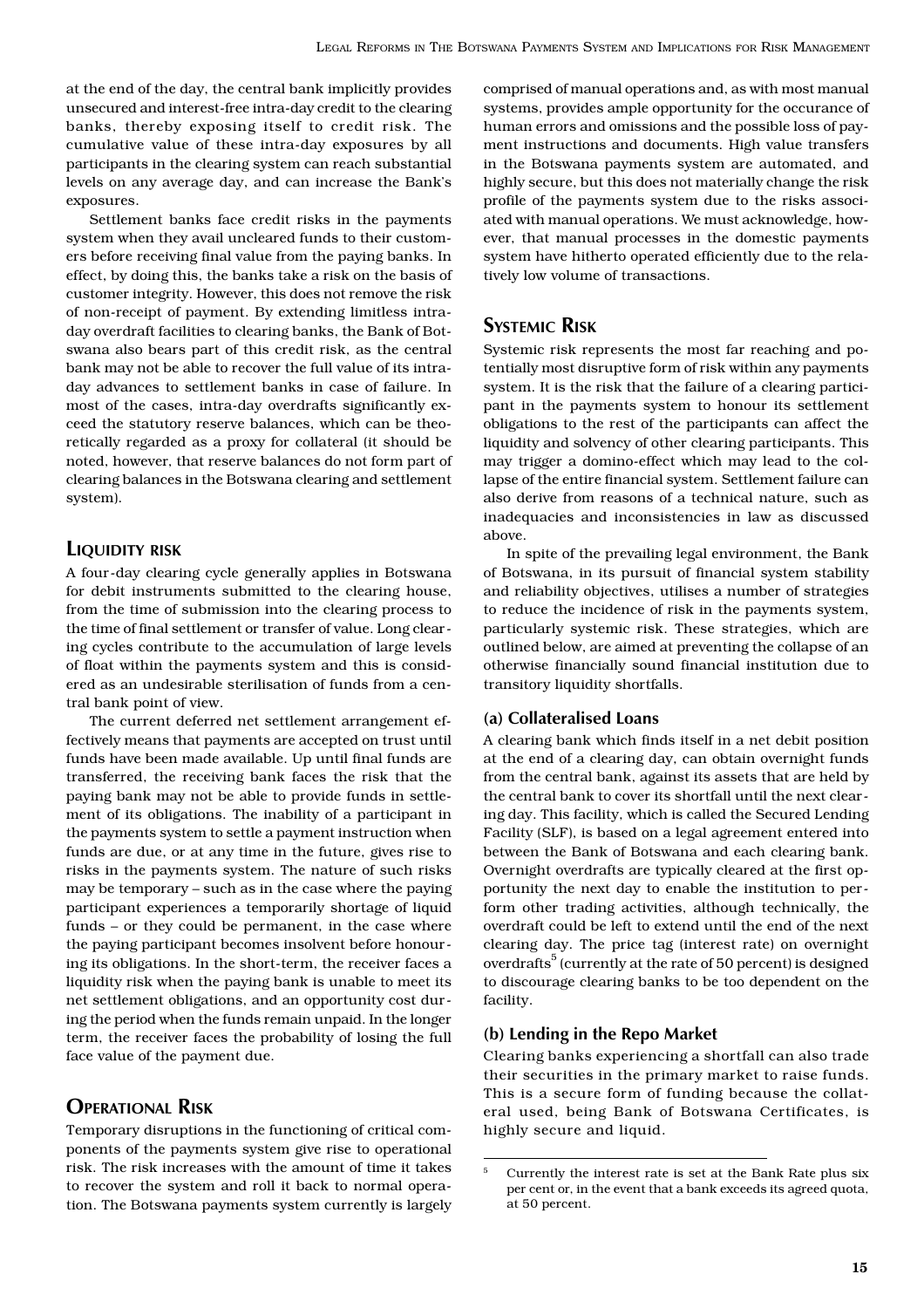### **MAIN FEATURES OF THE DRAFT LEGAL FRAME-WORK**

In view of the above risks and other issues compromising the integrity of the domestic payments system, the country has prepared draft payments system legislation (the National Clearance and Settlement Systems Bill), which will comprehensively address the risks. This new law will provide for transfer certainty and finality by guaranteeing finality of transfers, which are being processed through the clearing and settlement system. In general, payment transfers within the clearing and settlement system will be insulated and, therefore, not be subject to liquidation orders.

The draft legislation that has been drawn to regulate the Botswana payments system is designed to create an appropriate environment within which the identified risks could either be eliminated or properly managed. This will be apparent in the following highlights, which serve to illustrate some of the important provisions of the legislation.

Central bank empowerment: The draft National Clearance and Settlement Systems legislation will provide the central bank with the powers to oversee the overall payments system activity, license payment service providers and/or operators in the payments market and also approve the rules and procedures for their operation.

Payment finality: Under the new draft legislation, finality of payments processed within the clearing and settlement system will be protected in law. This will provide assurance to both national and international counterparties conducting business with Botswana institutions and companies that any payments made through the Botswana payments system in their favour will be secure.

Service providers broadly defined: Participation in the payment service market will be broadened to extend beyond the traditional banking institutions, to include brokers and non-bank clearing agents. In addition to providing an effective regulatory framework for the operation of the payments system under the auspices of the Bank of Botswana, the proposed Act will create an enabling environment for self-regulation by participants in the payments system.

Transparent conditions for recognition and management: Conditions or criteria for the recognition or non-recognition of clearance and settlement systems (i.e., licensing and termination of clearance and settlement systems) by the central bank are explicitly spelt out in the new legislation, thus providing clarity on compliance requirements. The law defines the reporting obligations of payment service providers to the central bank. The legislation also contains adequate procedures for conflict management and resolution between and among payments system participants. A secondary benefit of this provision is the legal assurance it gives to the rest of the participants that the central bank will not unfairly exploit its role as the regulator and overseer of the payments system.

Protection against zero-hour zone rule: To protect counterparties against the undesired effects of liquidation orders (the zero-hour zone rule – see Box 4), the draft legislation protects and insulates payments that have been cleared within the payments system from appropriation by a liquidator.

#### BOX 4: Zero hour zone rule

Some bankruptcy legislations contain a rule that permits a pre-dating of the effectiveness of an insolvency order to the midnight before the bankruptcy court order was made. This rule is generally referred to as the 'zero hour zone'. The zero hour zone rule jeopardises the payments system in that payments which may have been settled after midnight would be subjected to the effects of liquidation and may have to be unwound.

Legislations supporting Real Time Gross Settlement (RTGS) systems generally provide for finality and irrevocability of settlements. Consequently, payments cannot be unwound in an RTGS system if a participant were to fail after having made payments earlier in the day.

Unpaid cheques and truncation (see Box 5): Other general but important provisions within the draft legislation include a prohibition against the drawing of a cheque with insufficient funds in one's account. The objective of this clause is to introduce customer confidence in the reliability of cheques as a payment instrument. A clause recognising electronic entries, including computer generated reports, electronic images and microfilm, as acceptable evidence in courts of law lends support for the planned adoption of image processing, leading to the eventual use of cheque truncation.

#### BOX 5: Truncation – a definition

Truncation is a procedure intended to reduce or eliminate the movement of physical paper payment instruments within the banking system. Physical cheques are replaced by electronic records containing the required content for further processing of the underlying payment instructions.

### **CONCLUSION**

It is quite apparent, from the above discussion, that development of the Botswana payments system constitutes a major challenge for the central bank. The National Clearance and Settlement Systems legislation and other reforms being undertaken by the Bank of Botswana, will not entirely eliminate all risks. The new law will serve to provide an enabling environment under which the central bank will have the necessary legal backing to institute further reforms and oversight of payments processes and procedures, leading to the establishment of a robust and reliable payments system. Other risk management and containment strategies that are to be adopted by the Bank of Botswana in support of the national payments system reform and modernisation process are outlined in the National Payments System Framework and Strategy document.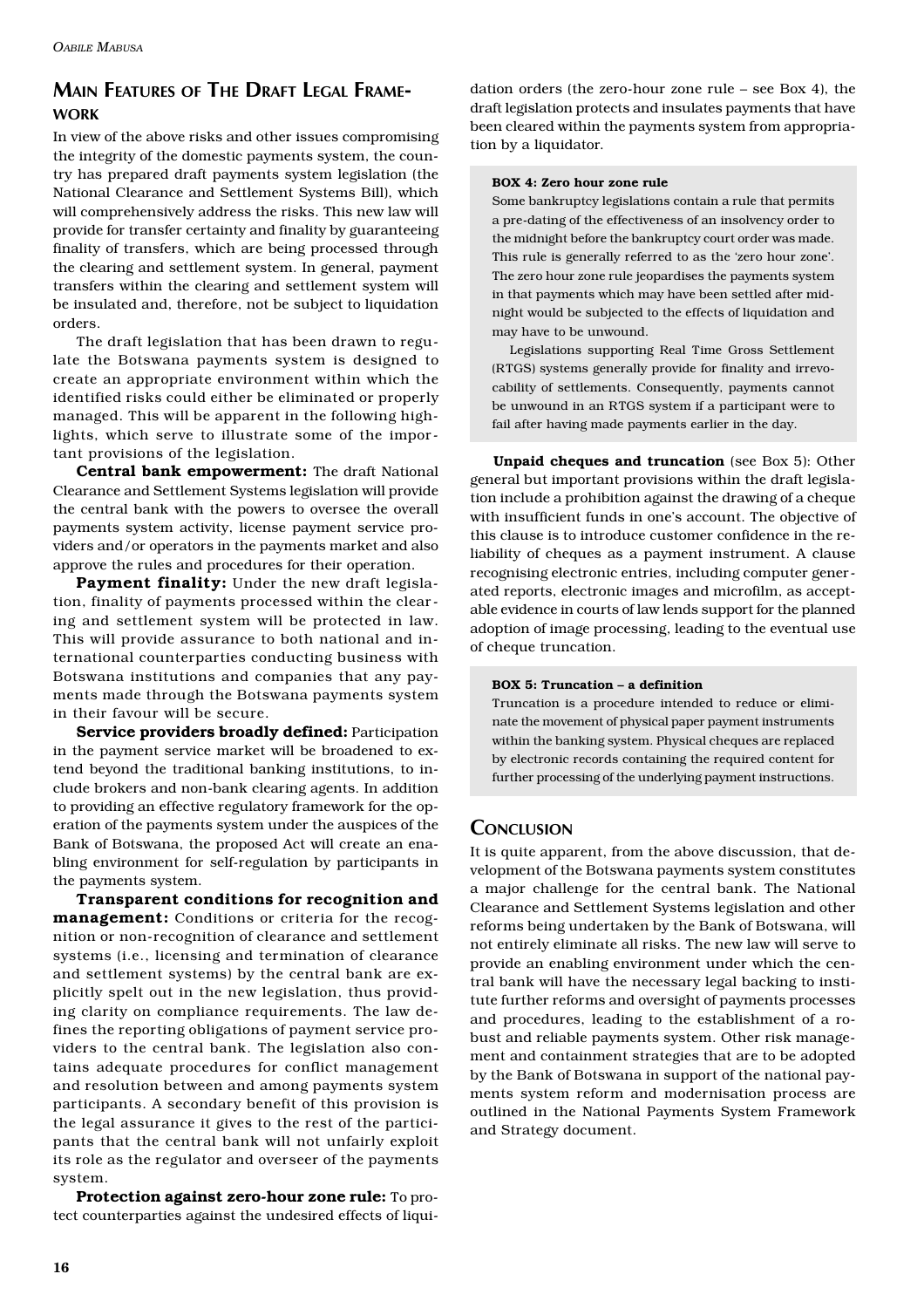# **The Application of VAT in Botswana:Considerations of Consumer and Business Equity**

*Matthew Wright<sup>1</sup>*

#### **INTRODUCTION**

In the 1999 Budget Speech it was announced that value added tax (VAT) would be introduced in Botswana in 2001 (Government of Botswana, 1999). The intervening twoyear period was to allow for the introduction of legislation, necessary reorganisation and training of public officers, and sensitisation of the business community to the requirements of the tax. This period was subsequently extended by a further year, and the tax was finally introduced on 1 July 2002.

By its nature VAT is an inclusive tax. Its attractive features – such as non-distortion and self-policing – depend in large part on bringing the bulk of goods and services in the economy within the tax net. Nevertheless, this does not make it immune from calls for special treatment. These arise, inevitably, with the advent of a new tax. Examples of this are found within the Southern African region. When South Africa introduced VAT in 1991 it was virtually fully inclusive. But by 1993 nineteen food commodities were exempted; and this was despite the parallel introduction of a National Nutritional and Social Development Programmer designed to facilitate food transfers to the poor (Alderman and del Nino, 1999). In Namibia, which also had a programme for introducing VAT to replace a sales tax, in early 2000 there were pressures on the government to grant concessions, especially on foodstuffs. $^{2}$ 

In Botswana too, VAT replaced a sales tax, first introduced in 1989. While its coverage was gradually expanded during the 1990s, this tax continued to exclude many goods and services and, frequently, the final stages in the production chain. Thus, with the introduction of VAT, many products and types of business are subject to indirect tax for the first time. In such a situation, that wideranging requests for concessionary treatment were (and continue to be) made, both in the build up and subsequent to its introduction, is not surprising.

Several reasons can be advanced for special treatment under VAT. These are based, variously, on questions of practicality, economic efficiency, encouraging 'desirable' forms of behaviour, and of fairness. It is the last of these that is the central focus here. Issues of equity are of great concern in Botswana where, despite rapid growth in real income levels, the income distribution remains highly skewed and a large proportion of households continue to live in poverty.

Equity considerations are examined here from the point of view of both the producer and the consumer. The implications of VAT for consumer equity are then modelled more formally. The framework used takes into account data limitations and emphasises an equity-based alternative to VAT concessions, which is using the revenues collected in part to provide compensating income transfers. The basic data source is survey information on household expenditure patterns by income level. Relevant experience from other countries is also drawn upon.

The essential view that emerges is that, while equity concerns are in many instances valid, they are not best dealt with through weakening the universality of VAT. This harms the overall integrity of the tax, with consequences for efficiency. But, more importantly perhaps, VAT concessions are also inefficient in the pursuit of their own objectives. They cannot easily discriminate between the incomes of the various purchasers of the same good. Because of this it is generally preferable to collect the tax and then use the resulting revenue for well-designed programmes of social support. The wide disparities of income in Botswana serve to reinforce this conclusion rather than to weaken it.

### **AN OVERVIEW OF VAT<sup>3</sup>**

### **Basic Principles**

The decision to introduce VAT in Botswana is in line with the general trend worldwide. This includes the Southern African region: South Africa introduced VAT in 1991, Zambia followed suit in 1995 together with Namibia making a similar move in 2000. Lesotho became committed to its introduction in 2000, and broadening the revenue base is a clear priority in the programme of structural reforms agreed with the IMF (IMF, 2000; Government of Lesotho, 2000); however, implementation has been postponed – most recently to early 2003 – due to shortages of appropriate skilled labour necessary for establishing an effective administrative structure (IMF, 2002). Outside the region, many of the former communist economies have adopted VAT; while among the developed economies, the Goods and Services Tax introduced in Australia from July 2000 is a VAT in all but name. That the United States continues to use a retail sales tax, levied at state level, is increasingly an 'aberration in world perspective' (Bird, 1999).

VAT is an *indirect* tax on consumer spending. That is, while it is consumer spending that is the object of taxation, it is collected indirectly from producers who then pass the tax on to consumers. The total collected is a proportion of the final value of the product to the consumer, which is exactly the same as a one-off sales tax collected at the point of sale to the consumer. But the special feature of VAT is that it is collected in portions at every stage in the production process. The portion collected at each stage is determined by the value added at that stage.

Compared to the single-stage sales tax this would appear to be administratively much more complex. Clearly

<sup>1</sup> Principal Economist, Research Department, Bank of Botswana.

<sup>2</sup> See 'Industry Cries: Value Added 'Trouble'' in *The Namibia Economist: 28 January 2000.*

<sup>3</sup> This section provides a brief overview of the principles underlying a VAT system. For a more detailed discussion, the reader is referred to Williams (1996).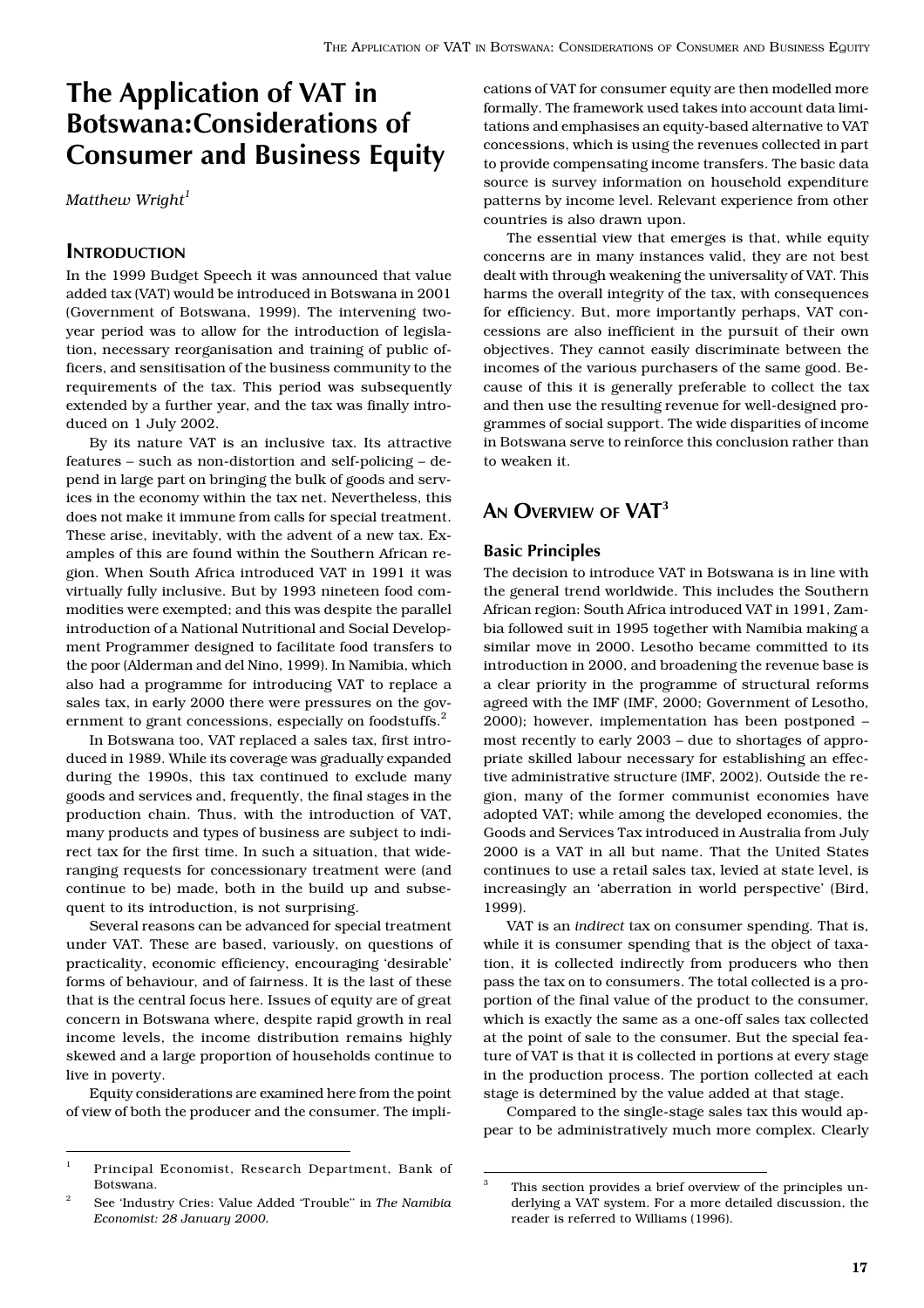the number of taxable transactions is much greater, which *must* have some impact on the costs of administration and compliance. However, set against these costs are the following supposed advantages:

Robustness in the revenue base: by spreading collection over all stages of production, revenue is still collected even if some stages are missed. This is a great weakness of a sales tax, where the final stage of collection (just before consumption) is the hardest to police. In practice this can lead to such a tax being levied at an earlier stage, which reduces the potential revenue take. In Botswana, the sales tax on most goods was levied at the point of import or at the factory gate, leaving the value added to the consumer at the wholesale and retail stages untaxed. A further problem of levying a sales tax 'too early' is that some producers whose output is itself subject to sales tax will make purchases of taxed goods. This leads to 'cascading' or 'tax on tax' in the final consumer price. Under VAT however, such a producer would get a credit for the tax already paid.

Another aspect of robustness is that, since VAT is inclusive of all consumption, revenue is expected to grow in line with economic activity. This is regardless of whether growth in value added comes at the primary, secondary or tertiary stages of production.

Robustness is a major attraction of VAT, and it is no coincidence that countries have turned to it at times when the existing revenue base is seen as being shaky. This is clearly the case in instances such as Lesotho, where the projected decline in other revenues – notably from the Southern African Customs Union (SACU) – was instrumental in the decision to introduce VAT. But it is true for Botswana also, where revenues, while currently at healthy levels, are seen as being too dependent on the proceeds from the sale of diamonds.

- Self-policing: the way VAT operates involves producers at the next stage claiming a rebate equal to the tax already paid. For this they need documentary evidence from the supplier that the tax has been paid. This means that the purchaser has no interest in colluding with the supplier to avoid payment. This is only not the case when the purchaser is the final consumer (or, equivalently, when the next stage of production is exempt from VAT). But this is no more a burden in terms of enforcement to avoid collusion than with a sales tax. The self-policing nature of VAT has been emphasised as a merit of the tax by, for example, the Lesotho Government when defending the decision to introduce the tax despite the problems of efficiency in the tax administration in Lesotho (Government of Lesotho, 2000) although the subsequent delays in implementation suggest that expectations may have been too sanguine in this respect.
- Non-Distortion: since each productive stage pays tax only in proportion to its value added, the problems of internalisation of production and/or cascading that are associated with either a simple turnover tax or an early-stage sales tax should be avoided. More generally, by levying the consumption tax at a uniform rate

over all producers, the burden of revenue raising is borne more equally by all. $^4$  Again this should help minimise distortions arising from the tax.<sup>5</sup>

Of course, these ideals are not realised fully in practice. Choosing a dividing line between production and consumption that is both enforceable and reasonable is difficult. The problem of collusion can arise when transactions are not 'arms length', where the principle of fair market value cannot be presumed to apply. Such problems also arise with other forms of indirect tax on consumption. The additional difficulty with VAT is that, even if the system is working well from the point of view of the tax administration, many more producers will incur costs of compliance than would be the case with a sales tax. $^6$ 

The extent of these problems is likely to be significant, and should be considered carefully in weighing the decision whether to introduce VAT. The sophistication of both the tax administration and the domestic business community is an important factor in assessing the magnitude of compliance costs. Much recent research on VAT has concentrated on problems of effective administration, especially in the former communist 'transition' economies (see Summers and Sunley, 1995; and Baer et al, 1996; and Jack, 1997).

### **Forms of Special Treatment**

Special treatment under VAT can be applied to transactions according to the product involved (necessities or luxuries, for example), the type of purchaser (domestic or foreign), or the type of seller (commercial business or nonprofit organisation). Using these distinctions either by themselves or in combination, the number of permutations for various concessions is clearly very large.

Two forms of special treatment are allowed under VAT: *differential rate(s)* and *exemption*. The differential rate can be either concessional or punitive. As an example of the

Although the extent to which this really is a disadvantage may be exaggerated. Business practices of proper record keeping and accounting provide the basic inputs for VAT compliance. These are already legal requirements for many businesses; so adapting to VAT should mainly be a learning process. To the extent that businesses do not follow such 'good' practices, the introduction of VAT may be seen as having the advantage of giving them further incentive to do so.

<sup>4</sup> While VAT is often introduced with the hope of raising additional revenues, its wider spread means, at least in principle, that a *revenue neutral* implementation could have a lower rate than a less-inclusive sales tax, with accompanying potential for price cuts. In the 2000 Namibia Budget Speech, the Minister of Finance attempted to soften the blow of VAT's introduction by expressing the hope that prices of beer would come *down* as VAT replaced a combination of general sales tax and additional sales levy on that product.

<sup>5</sup> What *cannot* be avoided is the extent to which the levying of the tax distorts consumer choice away from purchases that would be made in the absence of a consumption tax. However, while not insignificant, this is usually seen as not being a major problem. The uniform nature of VAT should minimise this distortion as much as possible given the need to raise the tax revenue. Moreover, VAT is typically introduced not from a position of no tax but in order to replace some other form of consumption tax where the potential for distortion of consumer choice is clearly much greater.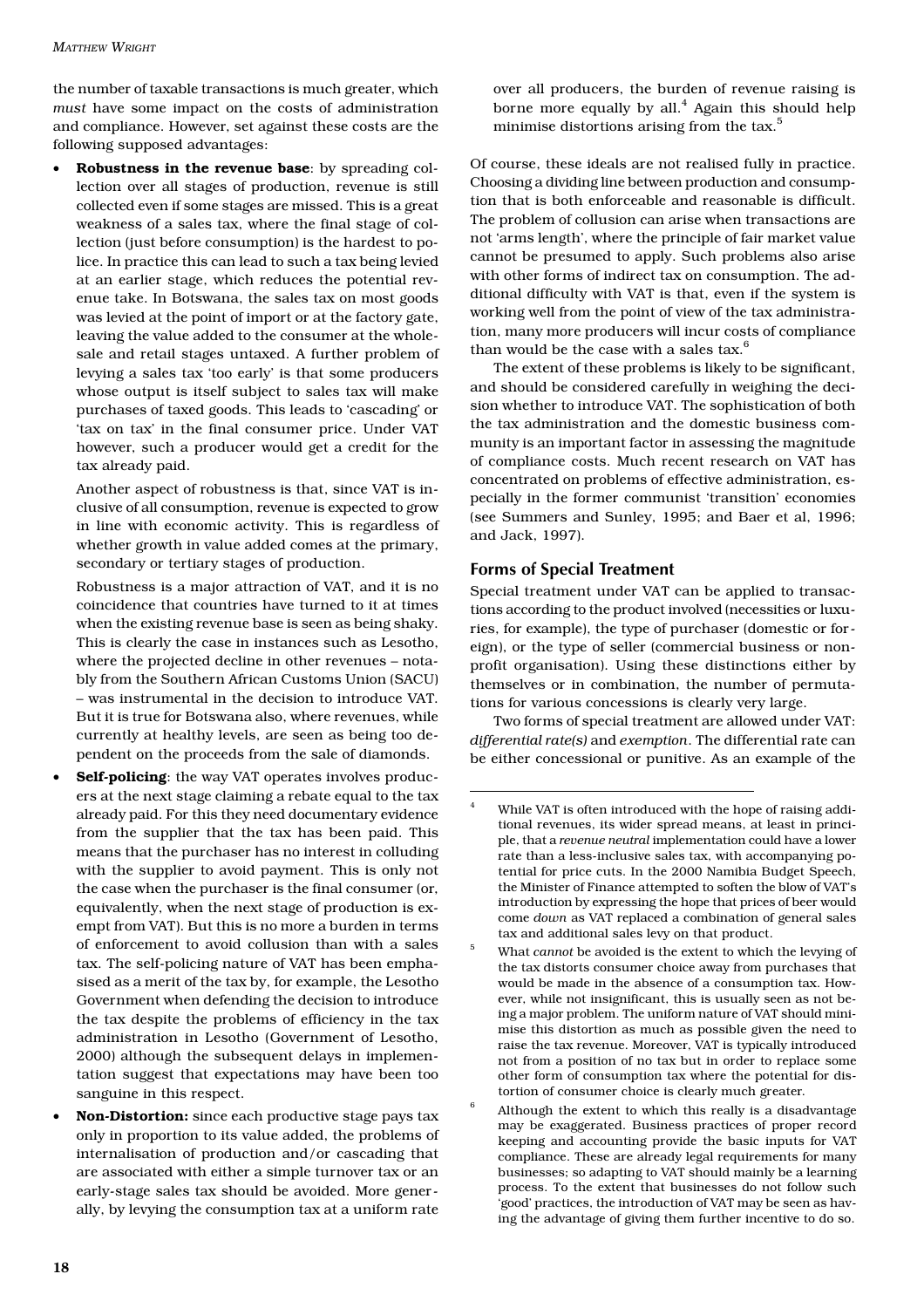latter, in Namibia a rate of 30 percent compared to the standard rate of 15 percent was introduced for some goods, notably alcoholic beverages. However, the discussion here is limited to the case for concessional rates since this is the usual objective of equity-based arguments. Such a rate is usually a zero rate, but this is not necessarily the case. In the European Union, for example, it has been agreed that the lowest concessional rate is 5 percent compared to the standard rate of 17.5 percent.

The feature of the concessional rate is that, at the stage of production when the good in question is produced *and* sold for final consumption, tax paid at the normal rate on earlier stages of production is refunded to the producer of the final product. Thus tax is passed on to the consumer at the concessional rate. If the concessional rate is zero, then all tax is refunded and none is passed on to the consumer. However, if the same good is sold as an input into further stages of production then tax continues to be levied at the normal rate.<sup>7</sup>

In contrast, VAT exemption does not refund tax paid earlier. Rather, it exempts the value added at that stage of production from being liable to any more tax. Tax already paid is not refundable, and is passed onto the consumer. As such, it is a compromise between accepting the need for special treatment and preserving the revenue base. Sometimes it is the product that is exempt, but it can also be by the type of producer. In the latter case, such producers are relieved of the administrative burden of complying with VAT

In effect, the producer of exempt products is treated as the final consumer. One result of this is that the production chain is broken. So if the good is not subsequently sold to final consumers but to another stage of production, then, even if that stage is not exempt, it cannot claim back tax paid earlier. Clearly this can put exempt producers operating within the production chain at a disadvantage, suggesting immediately that exemption is not unambiguously a benefit. This point will be returned to in the next section when considering questions of business equity.

### **REASONS FOR SPECIAL TREATMENT: GENERAL CONSIDERATIONS**

At the general level, it should be apparent that any concession risks creating an unwanted distortion. Since the tax is an indirect tax on consumption, the aim of a concession is clearly to affect consumption patterns. However, by making this concession indirectly, a distortion will also be created on the production side. There will be an incentive for producers to organise their business activities in a way that takes advantage of the concession and is not solely for the purpose of supplying the consumers in the most efficient manner. For instance, in order to maximise the proportion of value added that is not subject to tax, there is a clear incentive for exempt producers to internalise as much of the production process as possible within their operations, even if this results in operational inefficiencies.

Such simple considerations suggest immediately that there is a *prima facie* case for presuming that the objective of any proposed concession, even if itself legitimate, can be achieved more effectively by other means. The burden of proof should be on showing that this is not so.

This view is supported further in that it is quickly apparent that VAT concessions, however well meaning and apparently straightforward in principle, often cause substantial problems in practice. Consider the following 'clarification' by the South African Revenue Service (SARS) on the general principle that fruit and vegetables sold in their 'natural state' are subject to a zero rate (SARS, 1993):

Herbs (e.g., parsley), spices (e.g., ginger), green peppers, green mealies, garlic, chillies and mushrooms are all regarded as vegetables and may be supplied at the zero rate unless dried, canned, bottled or cooked. Slices of pumpkin or vegetables cut up as a soup mix (either fresh or frozen) can also be sold at the zero rate, but not when mixed with standard-rated items (e.g., dried spices). The standard rate applies to nuts. White peanuts (if not roasted, salted or mixed with other nuts or raisins) may be sold at the zero rate, the sale of all other nuts is standard-rated. The reason for this is that a peanut is a leguminous plant.

This is sufficient to bring out the general 'flavour' of the problem. The costs of applying concessions increase further as the legal definitions of categories of goods are challenged in the courts. If educational books are zero-rated, what defines 'educational'? If all books are granted the concession, what defines a 'book' – do diaries count, for instance?  $^8$  To counter such problems, in the UK, while it was announced in March 2000 that a lower (5 percent) rate of VAT was to be levied on women's sanitary products, the introduction was not to take place until January 2001. One reason for the delay was to allow the Department of Customs and Excise time to agree workable definitions of such products with relevant parties.

### **(a) Economic Efficiency**

This said, it is generally accepted that exports of goods should not be liable to VAT, and such exports are thus usually zero-rated. This is in accordance with the *destination principle*, which states that indirect tax should be levied in entirety where the good is finally consumed. This is to maximise the extent to which goods' competitiveness is unencumbered by tax. An *origin principle* could also be

As a simple example of why this is appropriate, equity considerations may lead to VAT concessions on certain foodstuffs. If, however, these are not sold directly to consumers but as ingredients for further preparation – to restaurants, for instance – then such treatment might well no longer be justified.

<sup>8</sup> SARS (1993) also reports on a court ruling on the vexed question of whether twin-cab 'bakkies' are predominantly for passenger or goods-transport use. (VAT on company passenger vehicles, outside industries that are based around their use, is often applied on the grounds that they are used more often than not as a form of consumption.) In this case, the court decided on the former, arguing that purchasers of such vehicles knowingly forego potential loading space in return for greater passenger convenience (SARS, 1993). The same issue arose in Namibia in early 2000 with the Namibia Agricultural Union arguing that twin-cab vehicles were 'tools'.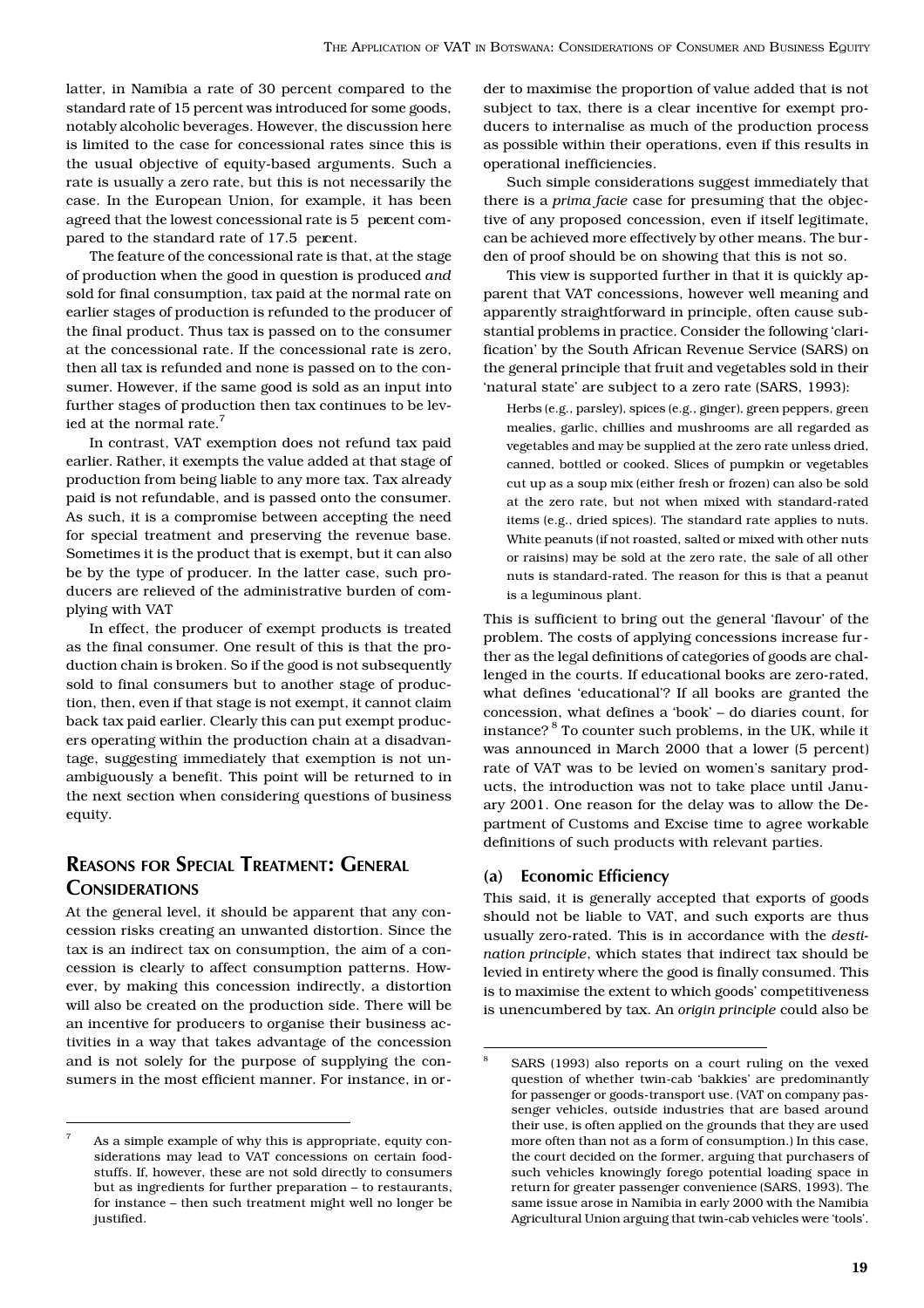applied, but co-ordination would be more difficult. Such an arrangement would clearly be vulnerable to 'tax competition' by both exporting and importing countries.<sup>9</sup>

Even this distinction between domestically consumed and exported goods can cause problems of administration, since goods labelled for export may be diverted and not in fact leave the country. In South Africa, this led to such a problem that the rules were revised in 1998 so that the zero rate was only applied when the seller was in control of the export. That is, the seller took responsibility for ensuring that the export did take place and, without appropriate evidence, the claimed rebate would not be granted.

This principle can be extended to include services that are exported, though there is less general agreement of the extent to which this should be applied. Enforcement is generally even more difficult. But in Botswana there is a strong case for zero-rating the output of the operators in the International Financial Services Centre (IFSC). Here, the risk of abuse would seem to be very small since IFSC operators are only licensed on condition that their activities are confined to providing services to non-residents. They are to be monitored on this basis by the IFSC regulatory authorities, thus relieving the tax administration of this burden.

### **(b) Practicality**

Various practical reasons also lead to concessions, usually through exemption rather than zero rating. Two are briefly mentioned here. First, the treatment of financial services is made difficult in that many services are not charged for directly, but rather through the margin between interest rates on lending and borrowing. This is problematic because it is difficult to identify implicit cost elements that are built into this margin. The usual solution here is to levy VAT at the standard rate for services that are explicitly charged for, but to exempt from VAT the portion of the business that is based on interest margins.

It is also widely recognised that the administrative costs of levying VAT on 'small' businesses may be prohibitive, both for the tax administrators and the business operators themselves. As well as being practical, exemption of such businesses from paying VAT may be regarded as an application of equity for businesses. This is dealt with in greater detail below in the sub-section on business equity.

### **(c) Encouraging 'Desirable' Consumption**

The use of taxes and/or subsidies to encourage 'desirable' and discourage 'undesirable' behaviour is a common policy objective. This differs from equity considerations in that the income of the consumer is not taken into account. Thus, for example, the costs of private education may be granted exemption, even though the major beneficiaries of fee-paying schools will be from higher income groups.

What is desirable clearly has many dimensions. As a recent example, in the United Kingdom 2000 budget VAT concessions were introduced to encourage people to invest in energy conservation. Education has already been mentioned. Health – the cost of medical prescriptions being exempted, for example – can also be encouraged. But it is also clear that the desirable behaviour argument is difficult to embrace in practice. Many producers will claim that what they produce is good not just for their profit margins but for society also. A good example of this in Botswana was the objections raised by newspapers when sales tax was extended to include them in 1996. It was argued (unsuccessfully) that such taxation went against the right of people to have access to information. The general problem about defining the appropriate practical dividing lines between classes of goods has already been mentioned.

#### **(d) Consumer Equity**

It is generally agreed that, whatever else, tax systems should avoid glaring examples of regressivity. Sometimes this is tolerated where the taxable product is very much a matter of choice. Gambling for instance is typically highly regressive in its impact on household incomes, but receives little sympathy as a case for tax concessions. This is to the extent that lotteries are increasingly popular as a means of raising government revenues. Similarly with alcohol and tobacco consumption. But where the product is a basic necessity it is deemed unacceptable. Thus taxes on wage income should fall least hard on the poor, and basic consumer necessities should not be subject to indirect tax. The latter principle has been the major reasons why staple foods have continued to be excluded from the sales tax in Botswana, although how this category is defined has not been made clear.<sup>10</sup> Whether this should continue to be the case under VAT is the subject of the formal analysis in the next section.

One general point that should be noted immediately is that, by its very nature, indirect tax is likely to be an inefficient mechanism for pursuing equity-based goals. This is for the simple reason that it is very difficult to target consumers through concessions on such taxes. In some instances this might be possible. Giving special treatment to organisations – such as charities – which might be expected to filter their clientele, may go some way to achieving this, but the scope for this will generally be limited. More generally, when goods and services are bought and

While the destination principle is the international standard, the origin principle has been applied in some cases. For example, the parts of the former Soviet Union which formed the Commonwealth of Independent States (CIS) have operated a hybrid system where trade between CIS members is taxed on the origin principle, while other international trade is taxed on the destination principle (Baer *et al*, 1996). This 'restricted origin principle' is suitable for situations where trade between different countries does not pass through effective border controls (Zee, 1995).

<sup>&</sup>lt;sup>10</sup> The term 'staple foods' first appeared in the 1996 Budget Speech (Government of Botswana, 1996, ¶91). This was to contrast food items that remained free of the sales tax from those that had been included (for the first time) the previous year. The basic distinction is that processed and canned foodstuffs are subject to the tax (Government of Botswana, 1995, ¶131). However, there was no indication of whether this was an adequate criterion for distinguishing necessities; in particular, whether all non-processed food should be treated as such.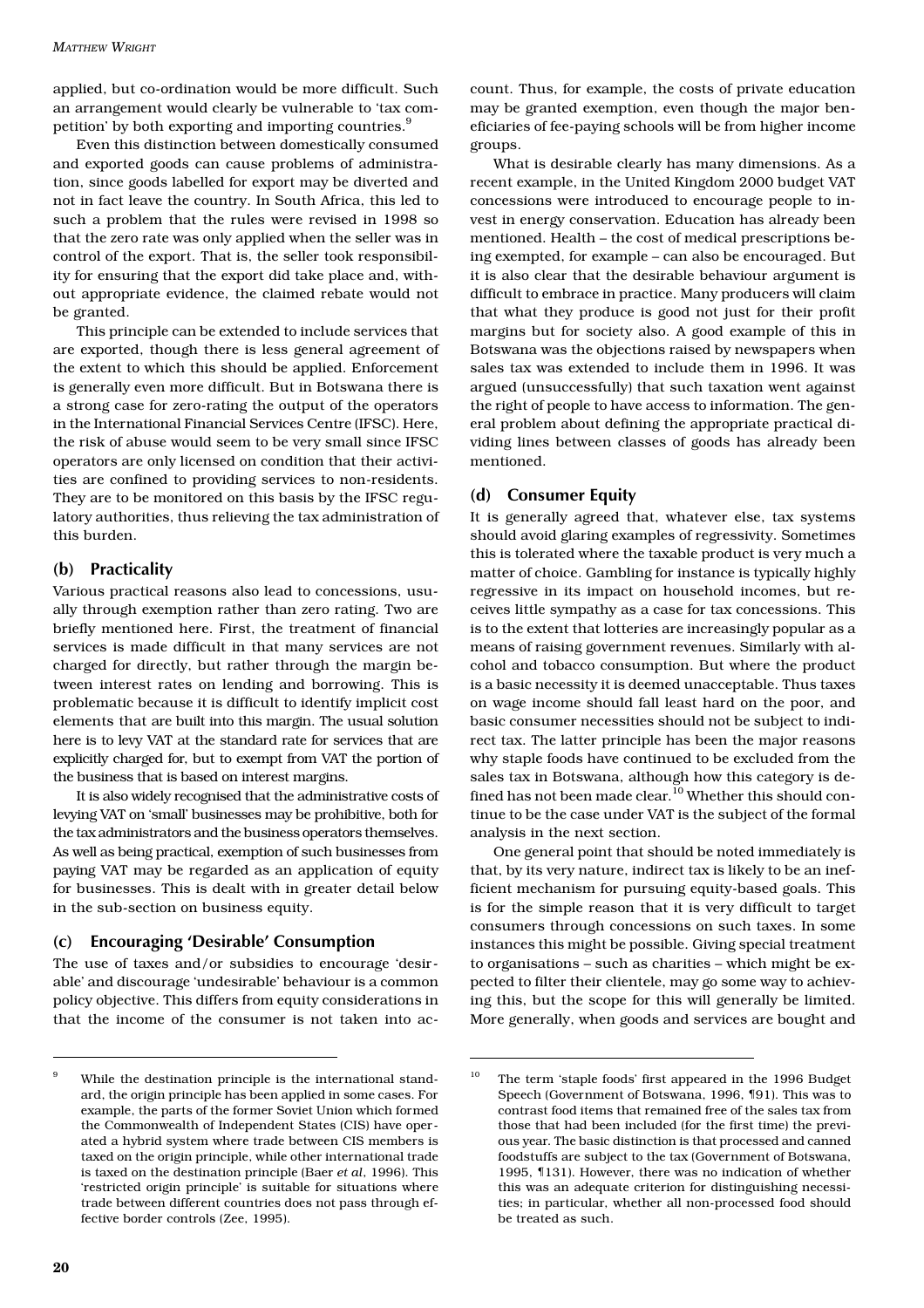sold at arms length and at market prices it is impossible to stop higher income groups benefiting from the same concession.

### **(e) Business Equity**

As noted, giving special treatment to businesses that are classified as small can be characterised in terms of a concession based on business equity. The concession is through exemption since the aim is to remove the burden of complying with VAT regulations that might prove to undermine viability of certain types of business. A concessionary rate would not do this, since the paperwork would be undiminished; such benefits as would arise would be to the consumer.

Exemption for small businesses is usually on the basis of annual turnover. However, there is little consensus on where the boundary lies between small and mainstream businesses. Some countries do not allow any exemption: five out of fifteen member states of the European Union (EU), for example, require all businesses to register for VAT (HMCE, 1998). However, when registration is compulsory smaller businesses may be subject to different rules to make administration easier. This applies in all the EU states just mentioned. In South Africa, as well as there being a turnover threshold for compulsory registration (currently R300 000 (about P190 000) per annum), much larger businesses with turnover of up to R2.5 million (P1.6 million) per annum can apply to be assessed on the basis of payments rather than invoices. This is to take account of the likelihood of primitive accounting systems being used in such businesses.

Choosing an appropriate dividing line is very important. The focus is typically on maintaining it at an appropriate level so that businesses are not disadvantaged by slipping into the tax net. But the opposite side of this is relevant also: that is, the extent to which non-exempt businesses are then faced with 'inequitable competition' from those not encumbered with the tax. Market structure is crucial in determining whether this will be important, and basic considerations suggest that it will be especially relevant for service industries. Some services can be provided very effectively on a small scale. Moreover, the proportion of value added in services in the form of direct labour costs is much higher compared to say the retail sector. This gives them a greater potential for offering lower prices that VAT-paying competitors. For this reason, some countries – Ireland and Greece, for example – set separate (lower) thresholds for services. However, this increases administration problems and risks further distortions.<sup>11</sup>

Also, as already noted, VAT exemption will hurt the competitiveness of small businesses who are suppliers to other businesses since the latter will not be able to reclaim tax paid on their inputs. Furthermore, the exempt supplier will draw attention to its smallness, and may prefer to enhance its image as a mainstream business by choosing to register. As a demonstration that the benefits of exemption are far from clear cut, in 1998 in the UK it

was reported that nearly 300 000 businesses operating below the annual turnover threshold of £50 000 had in fact chosen to register, presumably seeing greater advantages in being able to claim back VAT paid on their inputs (HMCE, 1998).

Another problem is that of *allowing* very small businesses to register. The danger is that this will in many instances result in household consumption going untaxed. For this reason, in South Africa since 1999 businesses with an annual turnover of less than R20 000 (P12 000) are not allowed to register, and those that had done so were to be de-registered.

In Botswana, such matters will need to be kept under review. Not enough is known about business structures, especially small-scale business. Other studies have set a notional dividing line between different categories of business. Of particular interest is that between micro enterprises and the rest of business was set an annual turnover of P60 000 per annum in 1996 prices. The next category of 'small' businesses then ranges from P60 000 to P1.5 million, which may be an initial indication that setting a higher threshold could lead to problems of competition. Suitably adjusted for inflation, the P60 000 may be a good starting point for setting a suitable exemption threshold. Such a calculation suggests a figure in the region of P90 000; but in the event the much higher level of P250 000 was chosen, partly to ease the administrative burden by keeping the number of expected registrations to a manageable level.  $^{12}$ 

Perhaps the most important conclusion to draw here is that he implementation of VAT will need to be characterised by flexibility. This is in the context of a dynamic developing economy, and made more necessary to the extent that the process of implementation will itself reveal information about the economic structure. In turn such flexibility will be facilitated by full and cooperative interaction between the tax administration and the business community.

It might be anticipated that exemption of small businesses may serve the equity goal for consumers as well. If the small businesses that are exempt include those whose customers are mainly on low incomes, then this might be presumed to lead to potential price savings for those consumers.

There is some truth in this. For some products, where the proportion of total value added at the exempt level is high, the benefits to the consumer may be substantial. For example, to the extent that low-income families paying housing rental do so mainly through informal arrangements, then they should benefit. Other cases are smallscale, informal vendors of fresh produce brought straight from farms, and the informal market for second-hand clothing.

However, this is not necessarily the case. The potential gains for the consumer from exemption may be quite limited, and only increase as the good in question becomes effectively zero rated. Exemption at the retail stage will not achieve this. As already discussed, it is service indus-

<sup>&</sup>lt;sup>11</sup> For instance, many services providers also sell associated retail products also (e.g., hairdressers sell hair products).

<sup>&</sup>lt;sup>12</sup> However, businesses with turnovers below P250 000 were not precluded from registering.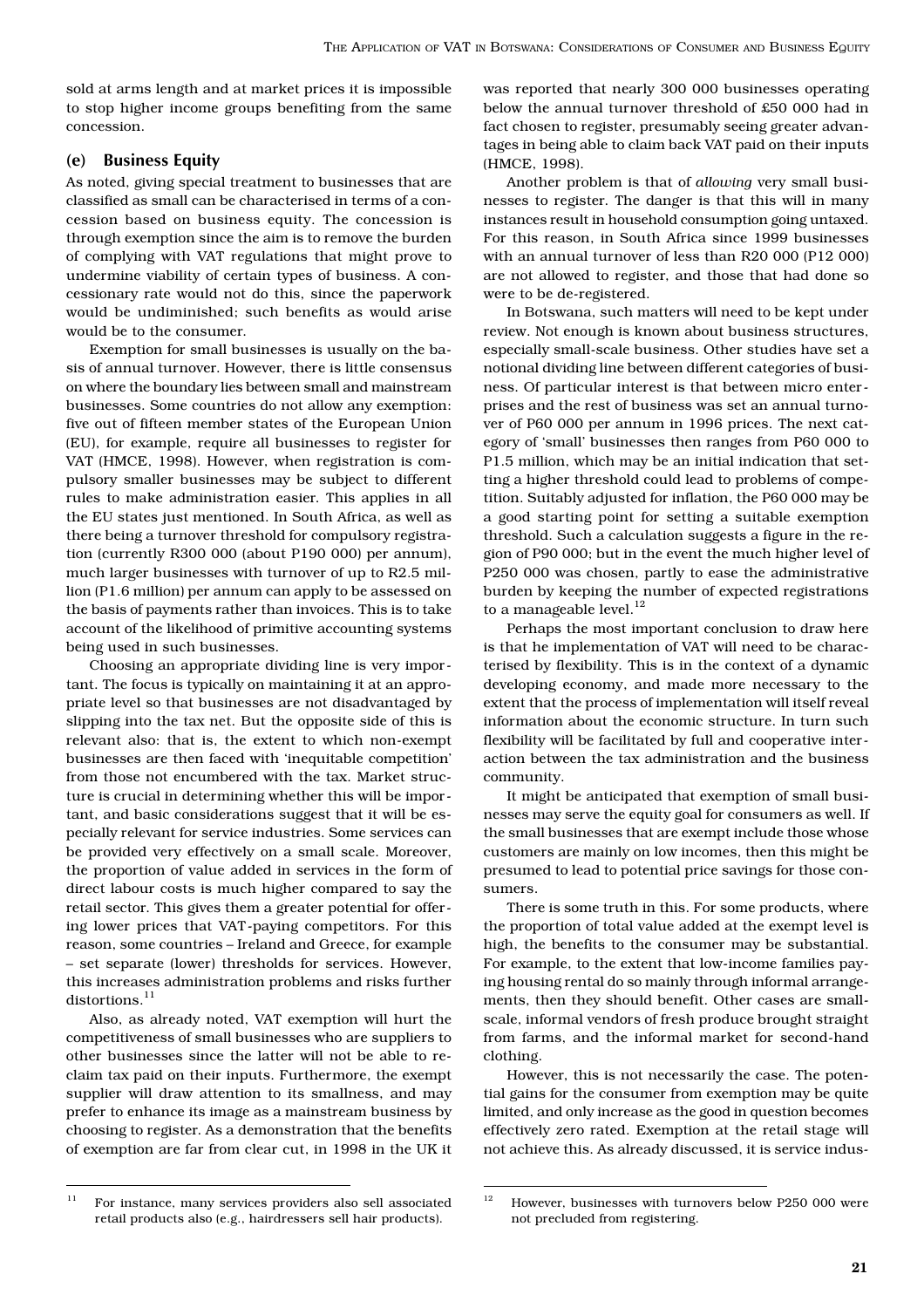tries and retailers of specialist supplies (i.e., containing a large element of service) where value added at the retail stage is highest, and such goods are unlikely to feature heavily in the shopping patterns of low-income households. Moreover, even when there is some scope for passing on lower prices, whether the producer does pass on what is 'available' to the consumer depends on pricing behaviour and who the competition is. If, for instance, non-exempt retailers are forced to raise their prices for the same products there may be no good reason why the exempt vendor should not follow suit.

### **EQUITY IN CONSUMPTION: PRINCIPLES AND ANALYTIC FRAMEWORK**

For reasons advanced earlier, it seems that exemption is unlikely to be an effective means of achieving equity-based goals. It only offers major advantages to final consumers where the value added at the exempt stage is a large proportion of the total, and even then there may be complications due to market structures. The goods that fit this criterion (typically services and special supplies) are unlikely to be those that feature in the expenditure of lowincome groups. Therefore, the following discussion will be limited to the case for concessionary (zero) rating.

In Botswana, the case for giving importance to equity considerations would seem to be strong. Despite many years of rapid growth, income inequalities remain substantial. The extent of these is sometimes exaggerated and the degree of inequality has at least not been increasing and may have been declining over the period since survey data has been available. But the skewness of the income distribution remains significant, with a national Gini coefficient in 1993/94 of 0.54 for total incomes and 0.64 for cash income (Hudson and Wright, 1997).

More important than the distribution of income, a large proportion of the population continues to live in poverty. According to a 1996 report, 38 percent of households, accounting for 47 percent of the population, were poor. Of these, the majority (23 percent of households and 30 percent of the population) were not even able to afford even basic food requirements. This latter group of 'very poor' was predominantly living in rural areas (BIDPA, 1996; Jefferis, 1997). It is generally accepted that poverty reduction in Botswana is a national goal of major importance. According to *Vision 2016* 'By the year 2016, Botswana will have eradicated absolute poverty…', and by 2007 existing poverty rates will have been cut in half (Presidential Task Group, 1997).

The view of equity adopted here is straightforward: the loss in effective spending power for low income groups due to the imposition of a consumption tax should be given a greater weight than a similar loss for higher-income groups. However, it has been argued earlier that it does *not* immediately follow from this that any regressive aspects of an indirect tax are best dealt with by not imposing the tax. This section focuses on this point more formally. The view that regressivity should by itself rule out the impositions of a tax is termed *stand-alone equity*, and is allowed for as a special case. But the central focus is on the potential for compensating income transfers.

To determine whether a good or service should be zero rated for purposes of equity, the following set of principles is adopted:

I: The good must be a necessity;

#### AND

II: Its zero rating does not go directly against other welfare considerations (*consistency* criterion);

#### AND

IIIA: The amount of revenue lost to the target group by allowing the concession must be greater than the amount lost to the non-target group;

#### OR

IIIB: It must be clear that an alternative scheme of direct compensation to the target group is not available;

#### AND

IV: Any general belief that the system must show concern for equity (*equity* criterion) must be balanced against the implications for the administration and the risk of undermining the integrity of the VAT system (*efficiency* criterion).

Central to this structure is the definition of a necessity. Here, three criteria are adopted, *all* of which must be met. First, in the economic sense where a necessity is defined as a good/service with an income elasticity of demand less than one and, as a result, the proportion of income spent on the good falls as income rises.

Second, the good must be considered a necessity in terms of being included in the basket of goods used to construct the poverty datum line (PDL) in Botswana. This is to bring some independent objectivity into the analysis by drawing a distinction between what people actually do consume and what they *need* to consume. In turn, this basically deals with the consistency criterion: major casualties that fall at this hurdle are alcohol and tobacco, which typically account for large proportions of the spending of low-income households.

Confining the choice of goods in this way may seem to be unduly restrictive. The PDL basket does not include several goods that might, with good reason, be considered basic necessities. Nevertheless, the criterion does seem to be appropriate. The current PDL is based on an extensive study that takes into account both nutritional requirements and more general living conditions (Central Statistics Office, 1991); and it is difficult, as some have tried, to characterise its components as in any way luxurious.<sup>13</sup> Moreover, and equally importantly, the PDL as currently measured has acquired a central status in policy discussion concerning social welfare in Botswana.

The third factor defining a necessity is that the weight of the good in overall expenditure is deemed sufficiently 'large'. The idea here is to weed out goods that are technically necessities by the other two criteria, but where it is 'self-evident' that such a small proportion of household

 $13$  As a simple example, the PDL goods make no allowance for the equipment with which to eat food – such as cutlery, plates etc. (Central Statistics Office, 1991, p12).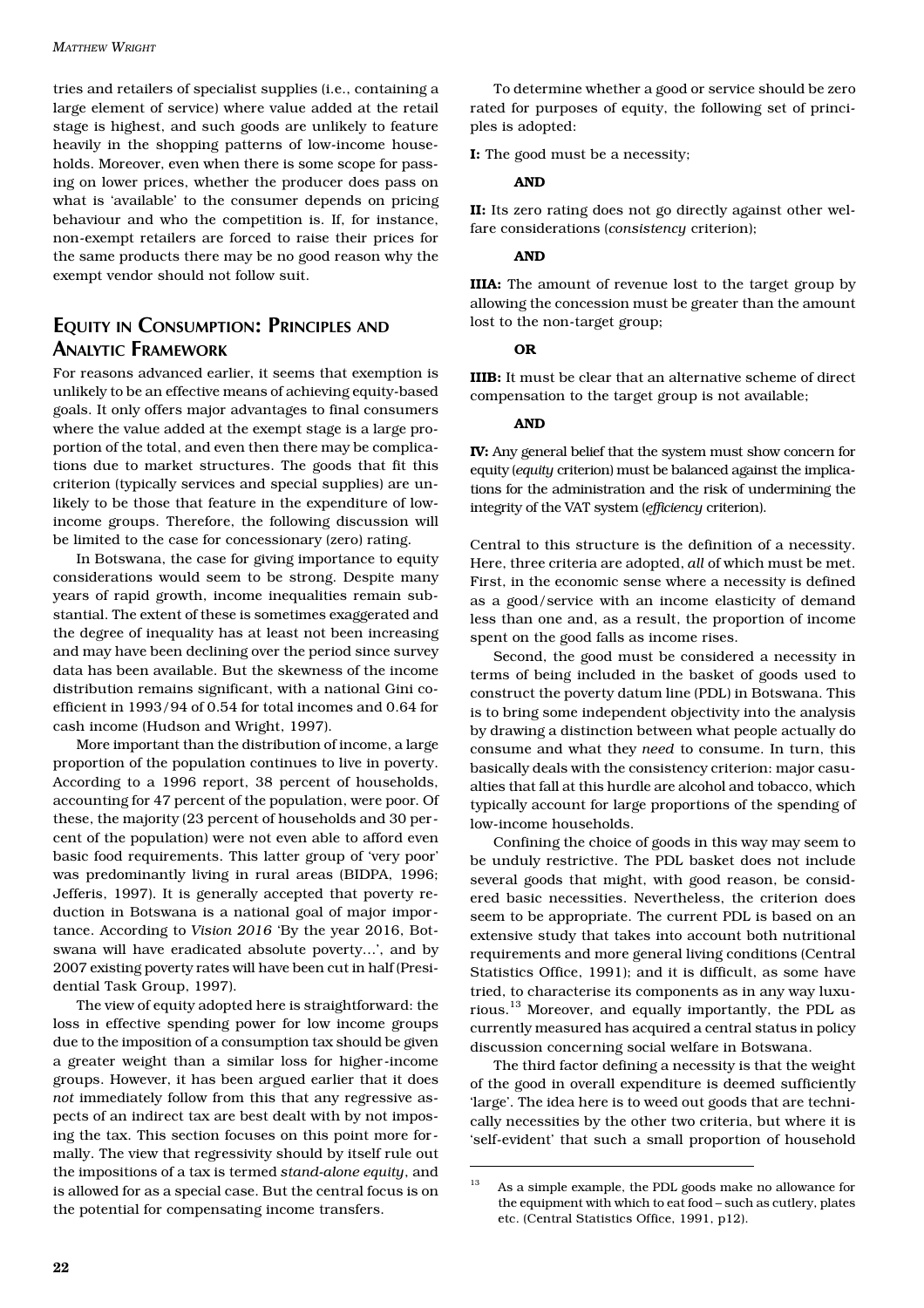income is used for their purchase that the benefits of any exemption would be outweighed by the administrative costs that would arise. Such costs are unlikely to diminish in proportion to the importance of the good in the consumption basket.

To apply these principles, consider the following framework. It is explicitly very simple, not attempting to incorporate wider general equilibrium aspects. It is designed very much with the availability of data in Botswana in mind.

The population (*P*) is made up of two groups, target (*T*) and non-target (*N*). Total expenditure (*E*) by *P* is divided in proportion between *N* and *T*,  $e^N$  and  $e^T(e^{N^2} = 1-\overline{e})$ . Within  $\mathbf{e}^{\mathbf{x}}$  each group, expenditure on good  $i$  has a weight,  $w_i^{N}$  and  $w_i^T$ , where *i* is from the subset of goods that form the PDL basket. If the necessary assumptions are made about elasticities – both price and income – such that these weights remain invariant to a price change due to the imposition of a tax, they determine the relative extent of VAT foregone if a concession is given on good *i.*

Under principle IIIa, this gives the following basic condition that should be met if a VAT concession on *i* is to be granted:

$$
w_i^T > \left(\frac{e^N}{e^T}\right) \cdot w_i^N \tag{1}
$$

or, equivalently:

$$
\left(\frac{w_i^T}{w_i^N}\right) > \left(\frac{e^N}{e^T}\right) \tag{1a}
$$

This is a very simple condition based on two ratios. It has the advantage that it can be applied on a good-by-good basis, regardless of the absolute consumption level, the effective rate of VAT, etc.

However, this simplicity comes at a price in terms of the assumptions that are being made about elasticities. What 'necessary assumptions' are needed to meet this condition is discussed in more detail in Appendix A. This derives a more complex alternative to (1a) that takes into account the lowering of real incomes following the imposition of a tax. However, it is argued that in most cases income elasticities will be sufficiently small for it to be safe to use (1a) as a reasonable first approximation.<sup>14</sup>

Changes in relative prices pose a different problem. In particular, there is the possibility that granting a concession on one good can lead to changes in consumption patterns to the extent that revenue for compensation for goods where the concession is not granted is not in fact available. Because of this, situations where goods may be close substitutes must be given careful consideration. The strategy here is to use condition (1) to create a short-list for further consideration. Then, from this, attention is given to such issues.

To the basic condition set out in (1) and (1a) are added the following variables:

- The minimum weight for a good to constitute a necessity is  $\omega_{min}^T$ ;
- Two subjective indices,  $\theta$  and  $\alpha$ . These are to take into account considerations of efficiency and equity, respectively. Efficiency is for factors additional to those implied in setting  $w_{min}^T$ . As well as costs associated with administering a concession, it can include a concern that  $\omega^T$  may overestimate the extent to which tax will be levied on low income groups on the grounds that they are more likely to use informal retail networks that are not subject to tax. The neutral value for  $\theta$  is 1, and fall towards zero as efficiency concerns increase. The value of  $\theta_i$  is allowed to vary across goods to take into account various market structures, and if  $\omega^T$  is a weighted average of subgroups – of urban and rural consumers, for example – then it could vary across these also.

Where there is no concern for equity issues  $\alpha$  equals zero. At  $\alpha$  =1 the potential for compensating transfers is fully discounted: i.e. stand-alone equity is advocated. This is the maximum value of  $\alpha$  that is considered here.<sup>15</sup> In contrast to  $\theta$ ,  $\alpha$  reflects a general concern for equity, and is assumed to be equal across all goods and consumer subgroups.

It might be argued further that, as well as being invariant across goods, setting  $\alpha$  is an either-or choice rather than a matter of degree. On these grounds it might make more sense to give alpha binary values, 0 or 1. But this is not followed here. The concern for stand-alone equity may in part be a reflection of the perceived inefficiencies of the alternative of transfers, and clearly that is a matter of degree.

A further index could be introduced to take into account the consistency principle. But, for the moment, this is assumed to be taken care of by restricting goods for consideration to the PDL basket.

Using  $\alpha$ , the following is derived:

$$
\varepsilon = 1 + \alpha \left( \frac{e^N}{e^T} - 1 \right)
$$
  

$$
1 \le \varepsilon \le \left( \frac{e^N}{e^T} \right)
$$
 (2)

The purpose of introducing  $\varepsilon$  is for clarity of thought by preserving the 0 to 1 specification for the base index. This is important since the upper band of  $\varepsilon$  varies with  $e^N$  and

As shown in Appendix A, an equivalent condition to (1) is that  $(1 + y\sigma)H < 1$ , where *y* is the proportionate difference in household average incomes between *N* and *T*, σ is the global income elasticity between the two groups, and *H* is the population ratio between *N* and *T*. Clearly, unless the population of *T* is sufficient to dominate the greater per capita spending power in *N*, values of σ will need to be very low to justify a concession, and negative if *H<1*. This does not itself fully rule out changes in weights following the imposition of a tax that would invalidate the condition in (1a). However, this would require local income elasticities that vary from their global counterparts to the point of being abnormal.

<sup>&</sup>lt;sup>15</sup> In principle, values of  $\alpha$  greater than one should indicate that the consumption tax should have progressive features. However, in the framework used here setting the index at such values would not have this effect.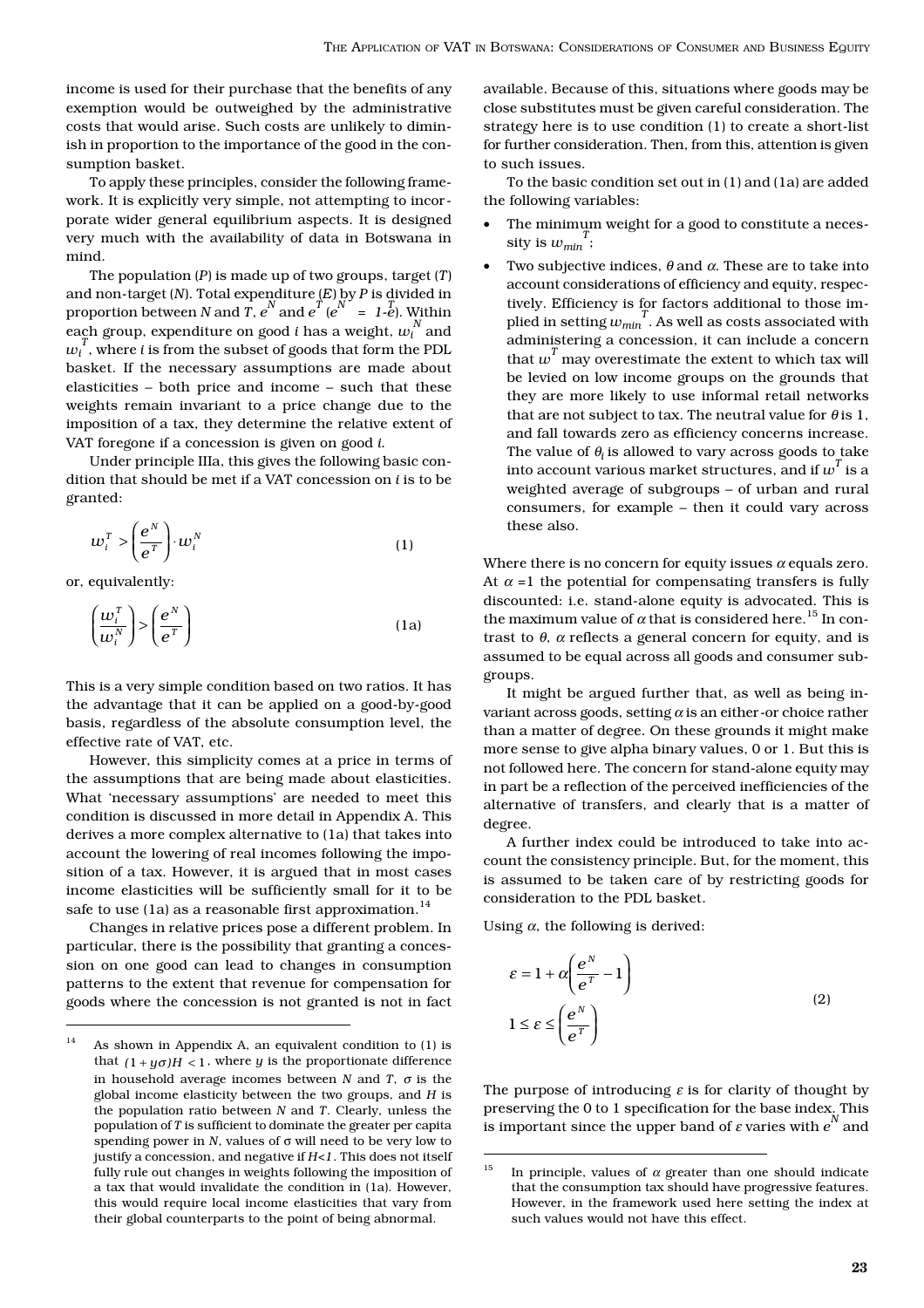*e T* which in turn are determined by the choice of *P*, its division between *T* and *N* and average incomes in the two groups. At the maximum value of  $\varepsilon$ , equal to the relative expenditure between the two groups, the sole determinant of whether the tax concession is desirable is the relative consumption weights. This ensures that  $\alpha$ =1 is equivalent to stand-alone equity.

Combining (1) and (2) results in a more complex condition:

$$
\varepsilon \cdot \theta \cdot w_i^T - \left(\frac{e^N}{e^T}\right) \cdot w_i^N > 0
$$
  

$$
w_i^T \ge w_{min}^t
$$
 (3)

or, equivalently:

$$
\varepsilon \cdot \theta \cdot \left(\frac{w_i^T}{w_i^N}\right) > \left(\frac{e^N}{e^T}\right)
$$
 (3a)

From (3) comes the following:

$$
X = \left(\frac{e^N}{e^T}\right) / \left(\frac{w_i^T}{w_i^N}\right)
$$
  
 
$$
0 \le X \le \left(\frac{e^N}{e^T}\right)
$$
 (4)

and, by combining (4) with (2):

$$
\overline{\alpha} = \frac{X - \theta}{\theta \left(\frac{e^N}{e^T} - 1\right)}\tag{5}
$$

Equation (4) defines *X*, a measure of the extent to which the considerations of equity and efficiency must combine in order for the good to be exactly on the borderline for qualification.<sup>16</sup> From this, equation (5) derives  $\overline{\alpha}$ , the minimum value  $\alpha$  must take for a given combination of *X*, relative spending powers and  $\theta$ .

Note that this formulation does not explicitly deal with the 'OR' part of principle III. But this is handled by setting  $\varepsilon$  equal to its maximum value. This then test goods on the basis of principles I, II and IV only. From this sub-group additional arguments can then be made as to why IIIB should apply.

Note also that equation (1) is set up for the situation where  $e^N \ge e^T$ . The formulation may not be appropriate where this condition does not hold since non-necessities would get selected on the basis of the overall spending power of low-income groups.<sup>17</sup>

### **DATA SOURCES**

The basic source of information on expenditure patterns in Botswana is the 1993/94 Household Income and Expenditure Survey (HIES) (CSO, 1995). This was the second such national survey.<sup>18</sup> It was based on a sample of 3608 households, of which just under half were living in urban areas. While a large enough sample for many purposes, it should be noted immediately that it is not very large. As a comparison, the 1993 Living Standards and Development Survey (LSDS) in South Africa was based on a sample of about 9 000 households (SALDRU 1994). Consequently, small sample size may impede calculation of certain breakdowns that may in principle be desirable.

From the HIES was derived the Consumer Price Index (CPI) basket that has been used since November 1996. As well as a national basket, this includes sub-indices for urban, urban village and rural categories. The urban index in turn is broken down into four income groups: low, medium-low, medium-high and high. It is the weights given to the various goods in the sub-indices that form the basis of this study.

This data source has several limitations. Most obviously, it is by now quite out of date. Between 1993/94 and 2000/01 real non-mining income per head is estimated to have increased by 27 percent. This will have moved the balance against VAT exemptions almost regardless of how the increased income has been distributed. If it has been distributed evenly or in favour of the low-income groups, the size of the target group will have shrunk. If it has been disproportionately in favour of higher income groups the imbalances in overall spending power will have risen, thus increasing the potential for compensating transfers.

As well as income levels, other characteristics of the population will have been changing over time. These include household sizes and geographical distribution, both of which showed significant changes between the two HIES studies, and it is reasonable to assume a continuation of these trends. Increased urbanisation is likely to be particularly important,  $^{19}$  as indicated by the initial results of the 2001 population and housing census, which indicate that the total urban population has increased to significantly more than 50 percent of the total (CSO 2002). This is not just a matter of higher incomes prevailing in urban areas, but also the different expenditure patterns that urban lifestyles, with access to wider possibilities for

 $19$  A factor that led to the inclusion of a separate 'urban village' category first in the 1991 Population and Housing Census and subsequently in the 1993/94 HIES.

<sup>16</sup> A value for *X* of 1 is neutral: for *X* greater than 1, equity must dominate efficiency for qualification. A value less than one shows the extent to which efficiency must dominate *to prevent* qualification.

 $17$  This is on the standard definition of a necessity based on income inelasticity of demand. However, on this it might be argued that a less strict definition is in fact appropriate, which takes the overall spending power of low-income groups into account also. On this interpretation, a necessity would be a good that is not sufficiently luxurious (i.e. income elastic) for the non-target group to spend more overall. In this case the formulation used here would continue to be appropriate.

<sup>&</sup>lt;sup>18</sup> A previous HIES was conducted in 1985/86. Prior to that, in 1974/75 there was a *Rural Income Distribution Survey*. The next HIES is being conducted during 2002 and 2003 with the initial results expected during 2004.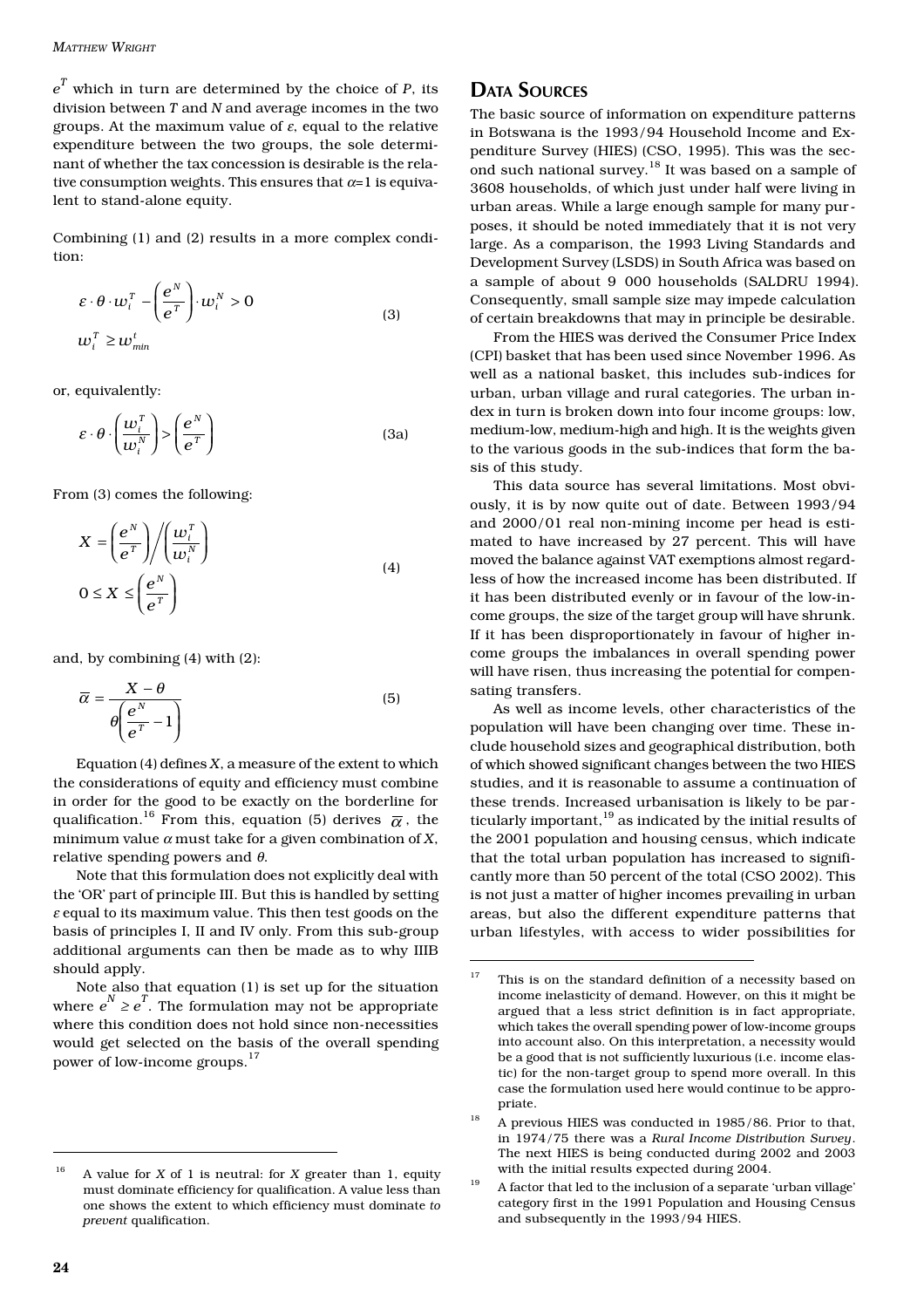spending, are likely to encourage.

Another basic problem in using the CPI weights is that they do not provide all the required breakdowns by income groups. Within the urban areas the low-income category is not based directly on any notion of poverty. Rather the P750 per month upper limit is the level below which households had a very high propensity to consume (CSO, 1995, p87). Whether this is appropriate for the purpose here will be discussed further in the next section.

Outside the urban areas, the CPI does not distinguish between low and other income categories. In urban village and rural areas the income distribution is much more concentrated on low-income levels. This means that there is less need for a further breakdown. But in any case, it also means that such a breakdown is unlikely to be feasible. The sample size for the higher income households in these areas is small, something which is aggravated by the total sample, which is smallest for the rural category (25 percent of the total) despite making up more than 50 percent of the estimated population at the time.<sup>20</sup> Potentially this raises serious problems for this study, since the higher earning non-urban households can neither be left out of the reckoning nor treated simplistically.

This is directly relevant for the purpose here since it is monetary transactions that will form the basis for VAT collection. But using cash income only can distort perceptions of the dividing line between poor and non-poor. For some families, especially those on low incomes, noncash sources of income, such as production of own produce, remain important.

To gauge the extent of this problem, Chart 1 plots the difference in the cumulative income distributions by household between the cash-only and total income measures in the low-income CPI group. Two key points emerge from this. First, the differences are much less in the urban areas, reflecting the expected greater degree of monetisation. At the P750 cut-off, only 3.3 percent more households are included in the cash-only measure. This compares to 7.1 percent in the urban villages and 10.1 percent in rural areas.

Second, it is also apparent that a principal effect of boosting incomes through inclusion of the non-cash component is to move the position of households within the subgroup rather than to move them into a higher income category. In each case the maximum distortion is well below the cut-off point.

The CPI is based on the distribution of cash income.

Table 1 calculates the extent of these two effects. First,

CHART 1: CUMULATIVE INCOME DISTRIBUTIONS: DIFFERENCE BETWEEN CASH ONLY AND TOTAL INCOME MEASURES (1993/94)



 $20$  The issue of sample size in this context is not discussed in the HIES. However, that this is a problem is evident. For instance, in rural areas, the survey contains less than 200 observations for income above P750 and P7 500. While this may be sufficient to measure the distribution of incomes, it is hardly enough to estimate a separate consumption basket. In the equivalent urban sub-sample the equivalent subsample is 846, which is nearly as large as the entire rural sample. Moreover, urban households are more homogenous by cash income levels compared to those in non-urban areas where both household composition (see CSO, 1995, table 19) and the extent of reliance on non-cash income sources vary more widely.

it measures the difference at the cut-off point as a proportion of the cumulative distribution of total income. This indicates the relative impact of using cash income as a proxy for total income. Second, it shows the extent to which the cumulative distortion is dealt with by redistribution within the group.

The previous section noted that assumptions are being made about elasticities for this basic condition of the model to be valid. At the theoretical level this is discussed in more detail in Appendix A. But the problem should also be considered in terms of what the available data can provide.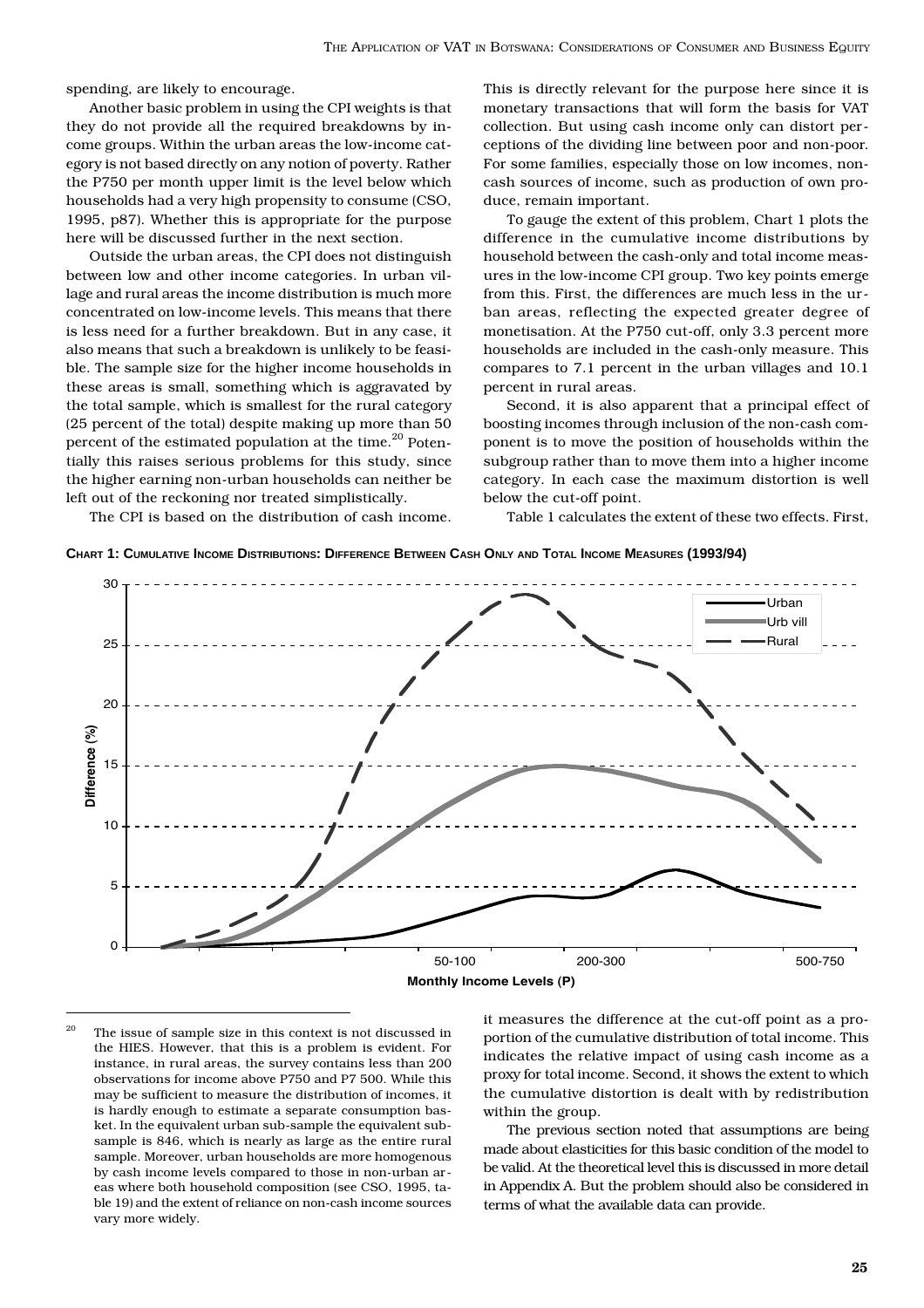**TABLE 1: EXTENT OF DISTORTION USING CASH INCOME RATHER THAN TOTAL INCOME DISTRIBUTION**

|                  | <b>Distortion at</b><br>cut-off point<br>(Percent) | <b>Redistribution</b><br>within group |
|------------------|----------------------------------------------------|---------------------------------------|
| Urban            | 6.5                                                | 48.4                                  |
| Urban<br>Village | 10.1                                               | 47.0                                  |
| Rural            | 12.3                                               | 54.9                                  |

Source: author's calculations based on CSO (1995)

Modelling consumer demand quickly becomes very complex, and often resorts to imposing various conditions. This imposition becomes increasingly great as the availability of data declines. By assuming consumption patterns that satisfy basic conditions of 'rationality', demand systems can be calibrated on limited data with a full set of elasticities.

The HIES includes information on income elasticities. Indeed, the whole basis of this study is that the elasticities implied by the consumption weights across sub-groups are usable estimates. But beyond this, no attempt is made here to apply advanced techniques of demand analysis. The view taken is that the data requirements for such analysis are greater than can be sustained by survey work that has been undertaken in Botswana at this time. $^{21}$ Moreover, even if any price elasticities might be derived from the available data, these would only be point elasticities, the relevance of which for the non-marginal effects on relative prices of introducing VAT concessions on certain goods is questionable.

This is in contrast to, for example, Alderman and del Nino (1999). In that study, expenditure data from the South African LSDS is used to construct an 'Almost Ideal Demand System'<sup>22</sup> for a range of commodity groups. Interestingly, this provides some support for the approach used here by concluding that:

'…the ranking of commodities for VAT exemption generally follows from the ranking of income elasticities; often these are all the data required for a reasonable first approximation.'<sup>23</sup>

 $23$  Note that in the cited reference the term 'exemption' is used generally to zero-rating, rather than the VAT-specific meaning.

The major case where this does not follow is '…when the impact on nutrition is considered…' as an explicit equity consideration. This is not surprising since the data in that study indicate that the weight given to certain products by expenditure can vary significantly from the contribution those products make to nutritional requirements.

### **APPLYING THE MODEL**

### **Choice of Variables**

T: As noted, low income as defined in the CPI for urban households, was not directly linked to any measure of poorness. Nevertheless its use looks reasonable, at least to the extent that it does not seem to keep the target group too small. A monthly income of P750 a month in 1993/94 prices is higher than all the PDLs for that year except the largest household sizes (Jefferis, 1997). In addition, especially in non-urban areas, cash is supplemented by noncash sources of incomes. In January 2002 prices, P750 is equal to about P1400.

The same level of P750 month is assumed to be applicable for defining *T* in the non-urban areas. Thus the problems of varying significance of non-cash income sources and differing price levels between the different areas are not pursued at this stage.

*e*: The cash income distribution is appropriate for making this calculation. The HIES provides information on several subgroups within the chosen *T* and *N.* The household weights for each sub-group are multiplied by the mid-point income to measure relative cash purchasing powers.

*w*: Matching exactly with the PDL to select the sub-group of eligible goods is not fully possible. But in most important cases a close equivalent can be found. In some cases it is more relevant to match the PDL with a sub-group of CPI goods. The main problem of matching is with household items, many of which have very low weights in the CPI, and are in most cases excluded for that reason. Appendix B lists the PDL items together with their chosen CPI equivalents where the weights of the latter are higher than the minimum.

The main focus is on food items within the PDL basket. There are two reasons for this. First these goods have by far the largest weights. Second, it is foods that, as staple goods, currently do not attract sales tax. So it is on these goods where applying VAT will impact most.

For illustrative purposes, as well as the selected PDL goods some other items are included also. Most prominent among these is chibuku (traditional beer).

From this sub-group of goods the weights from the CPI basket are applied. In principle this is correct, since it is how people actually do spend that will indicate the extent to which tax will be collected or foregone. In practice, however, use of the CPI weights requires the strong assumption that cash income consumption is a good indicator of consumption that will actually come within the tax net. As noted, to the extent that this is not the case non-neutral values of  $\theta$  may be justified.

A further practical problem is how to assign such

<sup>&</sup>lt;sup>21</sup> The available data may be sufficient to make useful approximations about the relative spending power and consumption patterns of household groups divided by income. But beyond, this these groups are so diverse to gauge responses to changes in relative prices. As an obvious example, as demonstrated above, large numbers are moved into different income groups when other sources of income are taken into account. Meaningful statistical analysis can be done to differentiate the population and their income by household characteristics (see Jefferis and Kelly, 1998). But this is less demanding on the data than attempting to model (rather than presume) behaviour in response to price changes across large number of goods.

<sup>&</sup>lt;sup>22</sup> The 'AIDS' model developed by Deaton and Muellbauer (1980) before the unfortunate associations with its acronym became so apparent.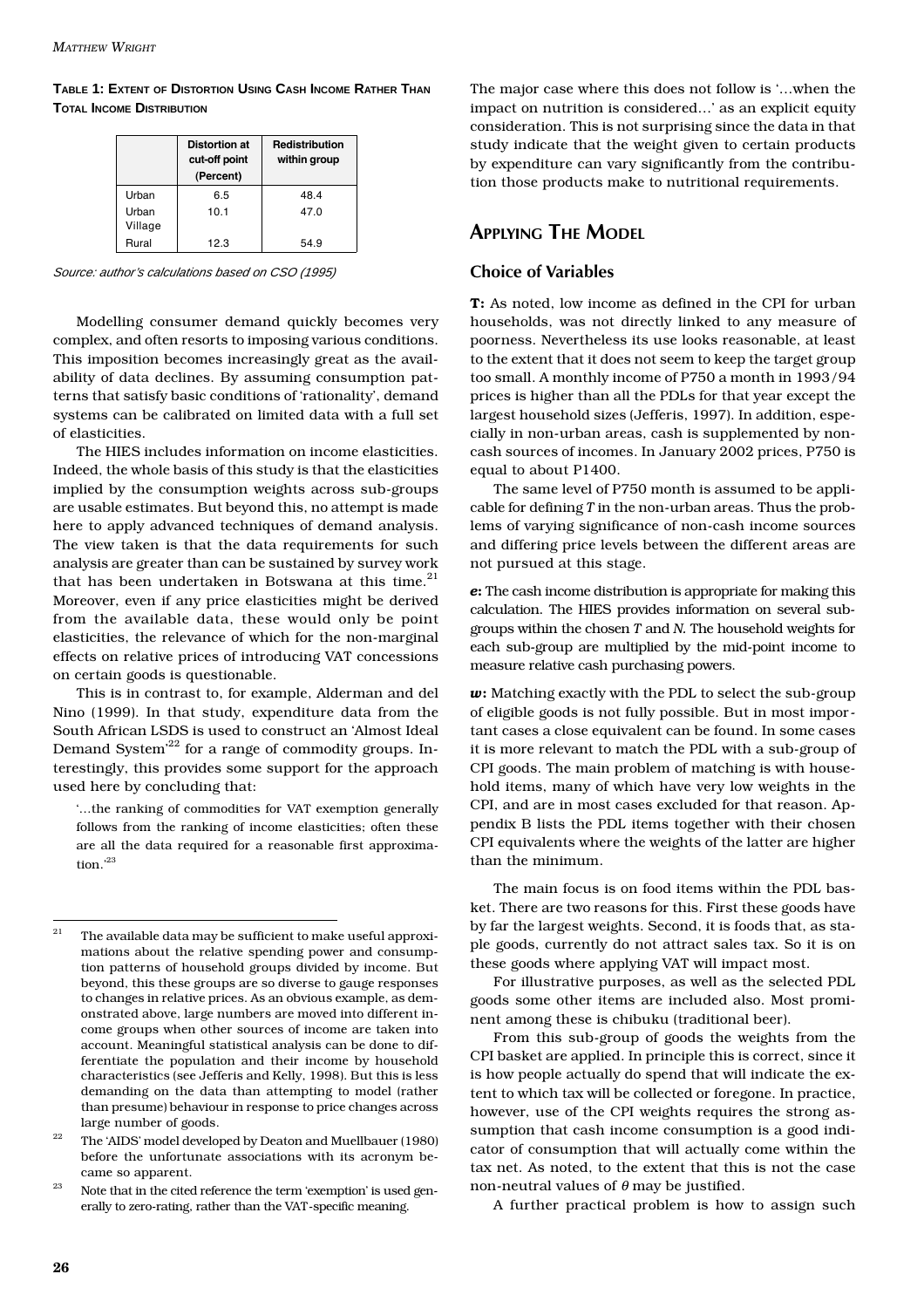weights for non-urban areas, since the weights for urban village and rural households are not broken down by income category. There are several possibilities for dealing with this. One is to assume similar spending patterns across all income groups: i.e. use the same values of  $w_i$ across all non-urban households. But this seems highly implausible. An alternative is to apply the urban weight for higher income groups and adjust that for the target group so that the weighted average is equal to the reported non-urban weights. This again seems unsatisfactory, since it implies that all the variation in consumption between urban and non-urban areas is concentrated in the low-income group and that other groups consume with the same patterns as their urban counterparts.

The central assumption used here is that income groups spending weights for the chosen goods vary in the same *proportion* across all areas, with the urban weights being used to calculate these proportions. For simplicity, only a coefficient for the low-medium group is calculated since this is the group into which most of the non-lowincome rural and urban village households fall. However, it must be recognised that this also probably goes too far by assuming that consumption possibilities in urban areas are equally available elsewhere. So this assumption is made subject to sensitivity analysis.

 $\boldsymbol{w}_{min}$ <sup>T</sup>: For the basic scenarios this is set at 0.25 percent. This is arbitrary and may well be too low. But it allows for some interesting cases to be highlighted.

<sup>α</sup> *and* θ: To start with these are set at their neutral values (i.e., equal to 0 and 1, respectively).

Based on the above, Table 2 summarises the key variables and their baseline values according to urban only and national populations. The key difference between the two populations is not the calculated average income levels – the ratios are almost exactly the same, but the much larger proportion of households in *T* in the national group.

#### **TABLE 2: SUMMARY OF KEY VARIABLES**

|                                    | Urban              | National           |
|------------------------------------|--------------------|--------------------|
| $e^N/e^T$                          | 7.30               | 4.27               |
| Average Income                     |                    |                    |
| (Pula/month, 93/94 prices):        |                    |                    |
|                                    | 363                | 281                |
| N                                  | 2708               | 2098               |
| Ratio of Average Incomes (N:T)     | 7.46               | 7.46               |
| Ratio of households in T and N (H) | $50.5/49.5 = 1.02$ | $63.6/36.4 = 1.75$ |

Source: author's calculations

#### **Scenarios**

Table 3 Lists the various scenarios that are examined, noting the objective and key assumptions. There are six in total. The first two scenarios maximise the equity index. This both tests the extent to which the selected goods are indeed necessities in the economic sense and shows the equity case for VAT concessions if compensating transfers are not feasible. Scenarios III and IV provide the baseline case. Equity and efficiency concerns are set aside, and candidates for concessionary treatment on the basis of calculated values of  $\overline{\alpha}$  (assuming  $\theta$  = 1).

The focus of two of the scenarios (I and III) on urban areas has three purposes. First, these calculations are based to a greater extent measured data rather than assumptions. Thus, they help to show the sensitivity of assumptions made to construct required data for non-urban areas. Second, it is in the urban areas where most of the VAT will be collected, not just because of higher average cash income levels but because the tax net – both the administration and the extent of eligible business participation – will be more complete. It might, therefore, be argued that this should form the basis for argument about the scope for tax collection and its potential redistribution. Third, use of urban data may be more relevant given the time that has elapsed since the HIES. During that time real incomes have grown and the process of urbanisation has continued, both through population movements and increasingly urban characteristics of previously rural areas.

| Scenario:    |                                             | Urban                                            | <b>National</b>                                                                                |
|--------------|---------------------------------------------|--------------------------------------------------|------------------------------------------------------------------------------------------------|
| ı            | Objective<br>Main Assumption<br>Sensitivity | Show necessities<br>$\alpha = 1$                 |                                                                                                |
| $\mathbf{u}$ | Objective<br>Main Assumption<br>Sensitivity |                                                  | Show necessities<br>$\alpha = 1$                                                               |
| Ш            | Objective<br>Main Assumption<br>Sensitivity | Urban baseline<br>$\alpha = 0$<br>$\alpha = 0.2$ |                                                                                                |
| IV           | Objective<br>Main Assumption<br>Sensitivity |                                                  | National baseline<br>$\alpha = 0$<br>$\alpha = 0.2$                                            |
| v            | Objective<br>Main Assumption<br>Sensitivity |                                                  | Sensitivity to non-urban<br>weights assumption<br>Non target weights same<br>as in urban areas |
| ٧I           | Objective<br>Main Assumption<br>Sensitivity |                                                  | Effect of varying $\theta$<br>$\theta$ = 0.3                                                   |

#### **TABLE 3: SUMMARY OF SCENARIOS**

Scenario V alters the assumption used to derive the nonurban weights. This uses the alternative described above where the urban (low-medium) weight is assigned to the non-target group. Scenario VI sets a non-neutral value of θ.

### **RESULTS**

Table 4 contains the basic information on the first four scenarios. As well as the PDL goods, two selected 'others' are included: rice, and traditional beer.

On the question of whether the goods are necessities, almost all pass this test. Two exceptions are chicken meat (at both the urban and national levels) and blankets (national level only). In both cases this results from the in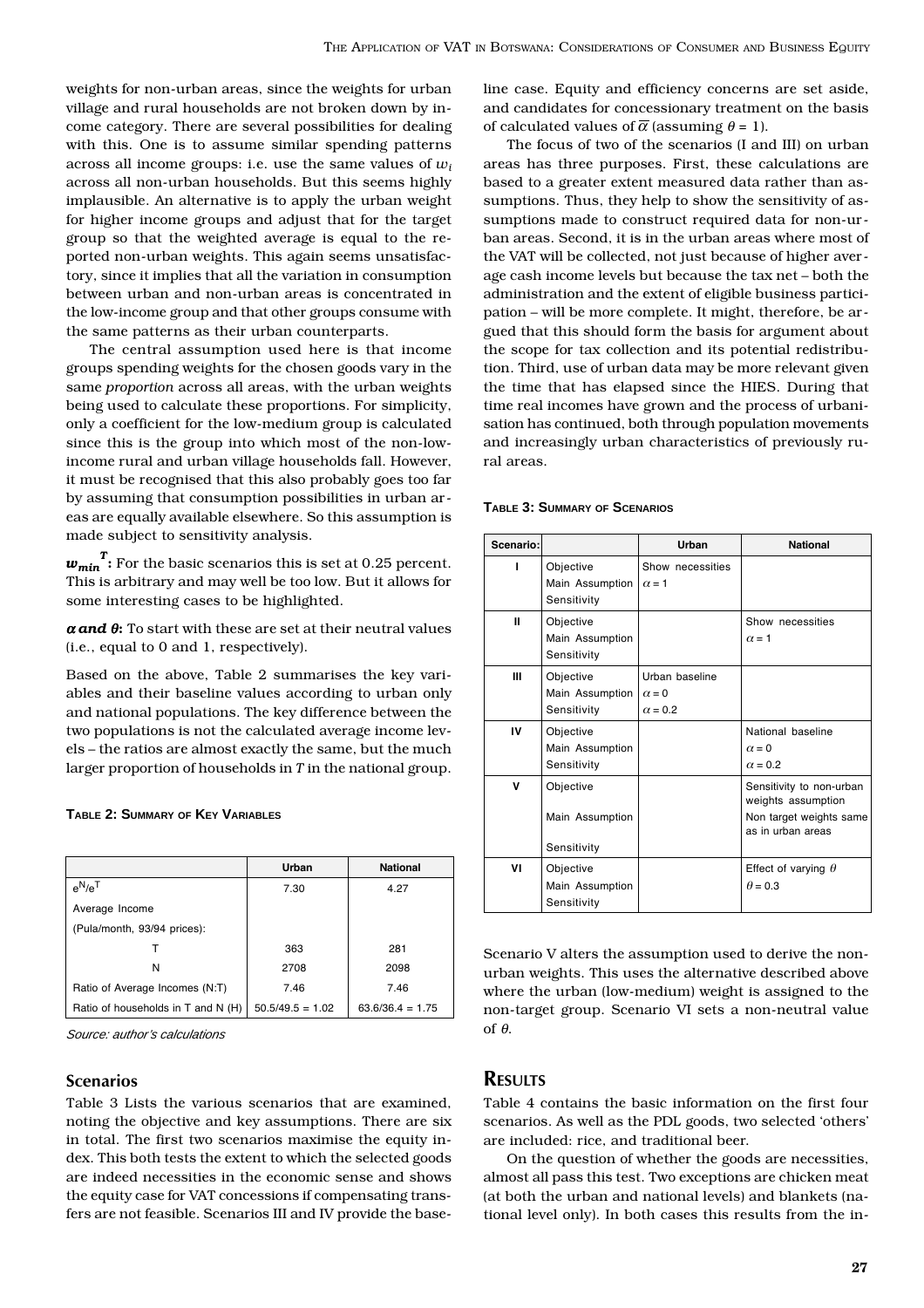crease in consumption weight between the low and low-medium income groups, which is sufficient to class this good as a luxury even though the weights fall for higher income groups. This weight pattern also occurs with beef group, although not to the same extent and that item is still a necessity. At the national level, tomatoes very narrowly fail the test. This is due to a much lower consumption weight in the rural areas. $^{24}$ 

In most instances, but by no means all, the weight ratio is higher for the national population. Since the average income ratios are identical for both populations, taken at face value this would imply that such goods are necessities to a greater extent than in urban areas alone. Such a conclusion appears to make sense given the lower average income levels in the national population, and the exceptions to this 'rule' also have plausible explanations along the same lines.<sup>25</sup>

The basic results of scenarios III and IV are very simple. On the assumptions used, *no* good qualifies for a VAT concession. For the urban population this is not surprising. The low-income group comprises just over half of the total households (50.5 percent). Given this, the income elasticity would need to be so low as to be close to being negative (see footnote 14), where richer households spend less not only in proportionate but also

in absolute terms as incomes rise. Not even chibuku meets the required ratio, as it is consumed in significant amounts in all but the highest income group.

In the national population the target group is proportionately larger. This allows for somewhat higher income elasticities. Also, as noted, the reported elasticities are generally lower than in the urban areas. Nonetheless, still no PDL good qualifies. The only qualifier is chibuku, which is not in the PDL basket.

However, this result is not maintained if  $\alpha$  is allowed to take a positive value. This seems reasonable since there are bound to be some additional costs of carrying out com-

| TABLE 4: SCENARIOS I - IV, BASIC INFORMATION |  |
|----------------------------------------------|--|
|----------------------------------------------|--|

|                                                                                   | <b>Urban Only</b>     |                                | <b>National</b>     |                      |                       |                                |
|-----------------------------------------------------------------------------------|-----------------------|--------------------------------|---------------------|----------------------|-----------------------|--------------------------------|
| <b>Weight ratio</b><br>required to qualify<br>for VAT concession                  |                       | 7.30                           |                     |                      | 4.27                  |                                |
| Product:                                                                          | $w^{T1}$              | w <sup>T</sup> /w <sup>N</sup> | $\overline{\alpha}$ | $W^{T}$ <sup>1</sup> | $w^T$ /w <sup>N</sup> | $\overline{\alpha}$            |
| Maize                                                                             | 2.44                  | 3.07                           | 0.22                | 3.06                 | 2.61                  | 0.19                           |
| Sorghum                                                                           | 0.68                  | 1.84                           | 0.47                | 1.65                 | 1.78                  | 0.43                           |
| <b>Bread Flour</b>                                                                | 0.91                  | 1.96                           | 0.43                | 1.76                 | 1.78                  | 0.43                           |
| All Grains                                                                        | 4.03                  | 2.48                           | 0.31                | 6.54                 | 2.20                  | 0.29                           |
| Rice                                                                              | 2.98                  | 1.70                           | 0.52                | 3.11                 | 1.41                  | 0.62                           |
| All grains plus rice                                                              | 7.01                  | 2.07                           | 0.40                | 9.57                 | 1.80                  | 0.42                           |
| <b>Beef</b>                                                                       | 3.60                  | 1.37                           | 0.69                | 2.63                 | 1.05                  | 0.94                           |
| Chicken                                                                           | 0.76                  | 0.85                           | 1.20                | 0.54                 | 0.72                  | 1.52                           |
| Potatoes                                                                          | 0.59                  | 1.59                           | 0.57                | 0.58                 | 1.39                  | 0.63                           |
| Cabbage                                                                           | 0.43                  | 2.14                           | 0.38                | 0.52                 | 1.82                  | 0.52                           |
| Tomatoes                                                                          | 0.41                  | 1.23                           | 0.79                | 0.28                 | 0.97                  | 1.04                           |
| Spinach                                                                           | 0.56                  | 1.28                           | 0.75                | 0.40                 | 1.18                  | 0.80                           |
| Fresh milk                                                                        | 1.04                  | 1.47                           | 0.63                | 1.34                 | 1.43                  | 0.61                           |
| Sugar                                                                             | 2.11                  | 2.61                           | 0.28                | 4.81                 | 2.39                  | 0.24                           |
| Tea                                                                               | 0.18                  | 1.99                           | 0.42                | 0.50                 | 2.07                  | 0.32                           |
| Salt                                                                              | 0.34                  | 1.61                           | 0.56                | 0.39                 | 1.36                  | 0.65                           |
| Tinned fish                                                                       | 0.21                  | 1.70                           | 0.52                | 0.20                 | 1.53                  | 0.20                           |
| 2<br>Children's' clothes                                                          | 8.39                  | 2.54                           | 0.30                | 2.90                 | 1.94                  | 0.37                           |
| 2<br>All clothes                                                                  | 3.55                  | 1.63                           | 0.55                | 7.76                 | 1.30                  | 0.70                           |
| Rent                                                                              | 11.28                 | 1.17                           | 0.83                | 4.81                 | 0.89                  | 1.16                           |
| Paraffin                                                                          | 0.65                  | 4.23                           | 0.12                | 0.52                 | 3.07                  | 0.12                           |
| Washing powder                                                                    | 1.04                  | 1.68                           | 0.53                | 1.12                 | 1.51                  | 0.56                           |
| Toilet soap                                                                       | 0.63                  | 1.95                           | 0.43                | 0.69                 | 1.68                  | 0.47                           |
| <b>Blankets</b>                                                                   | 0.34                  | 1.05                           | 0.95                | 0.41                 | 0.84                  | 1.25                           |
| Chibuku                                                                           | 8.69                  | 6.29                           | 0.03                | 7.39                 | 4.76                  | $-0.03$                        |
|                                                                                   |                       |                                |                     |                      |                       |                                |
| Key:                                                                              | Italics: Non-PDL Item |                                |                     | Qualifies            |                       | Qualifies<br>if $\alpha$ = 0.3 |
| $\frac{1}{1} w_{\frac{min}{n}}$<br>$\sqrt{T}$ = 0.25; <sup>2</sup> Includes shoes |                       |                                |                     |                      |                       |                                |

Source: author's calculations

pensatory redistribution. As illustrated in table 4, by setting  $\alpha$  = 0.3 several goods would qualify.

As a group grains now pass the test at the national level. While this is due solely to the importance of maize meal – individually sorghum and bread flour fail the test – the case for treating this as a group is strong due to them being close substitutes. However, the addition of rice (which is not a PDL defined necessity) takes the whole group out of qualification.

Sugar needs a special mention. According to the CPI, it is purchased in very large proportions in the rural areas where, with a CPI weight of 5.79 percent, it is the third largest individual-item weight in the index after urban and rural purchases of traditional beer. This has the effect of raising  $\omega^T$  from 2.11 in urban households to 4.81 nationally. From a nutritional point of view the case for not only sustaining but further encouraging such consumption may not be so strong, however. For South Africa, Alderman and del Nino (1999) also identify sugar as a case where there is a case for concessionary treatment. But the opposite is the conclusion in Hossain (1994), which for Bangladesh suggests targeting sugar – as a luxury – for *additional excise taxes* as a means of achieving equity – an interesting reflection on differing consumer patterns

<sup>&</sup>lt;sup>24</sup> At this point it is again worth emphasising that the weights here are based on monetary expenditure, which is relevant is assessing the impact of a consumption tax. There is no necessary implication that consumption of tomatoes is less important in rural areas.

<sup>25</sup> These exceptions include beef – albeit very marginally – and chibuku. While this results from the weighting assumptions used (which for meat make the product a luxury in nonurban areas), it seems plausible, reflecting greater reliance on non-cash sources for these products and/or lower average incomes in the target group making their purchase more of a luxury.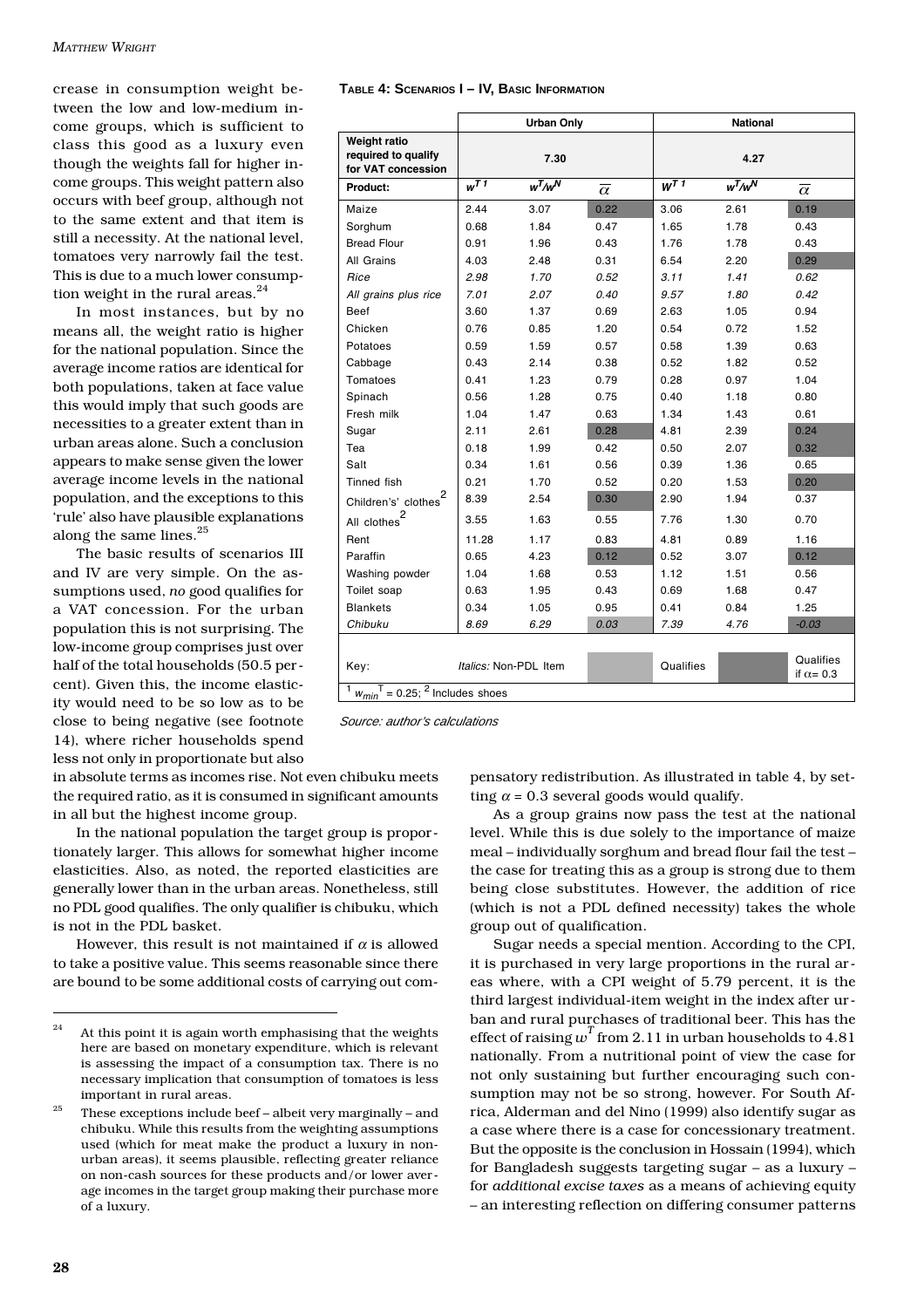among low income groups in various parts of the world.

The effect of changing the assumption about the derivation of non-urban weights (scenario 5) is shown in table 5: the case for VAT concessions for some goods is strengthened while for others it is weakened. The all grains group qualifies at a much lower value being given to  $\alpha$ . But note the roles here are reversed, with the result being driven by the eligibility of sorghum and bread flour; maize by itself does not qualify. This is because sorghum and flour are purchased in higher proportions outside the urban areas, and under the alternative assumption used most of this is assigned to the target group. Maize on the other hand is purchased in lower proportions. Sugar and tea now qualify automatically also. Blankets are no longer classified as a non-necessity (although only just). This sensitivity to the assumption made about non-urban weights strengthens further the case for treating grains together as a group. Conversely, the case against a concession for meat is strengthened. This is because it is turned overall into a luxury good. Another case in point here is that of paraffin where setting the non-target weight equal to its urban counterpart increases its importance.

Allowing for a value of  $\theta$  less that one not surprisingly makes it harder for goods to qualify. For example, under the central assumptions, but with  $\theta = 0.8$ , the only PDL good to qualify within the  $\alpha$  = 0.3 band is paraffin (although for the reason just noted it fails now to qualify on the alternative assumption about non-urban weights).

#### **National (base) National (alternative)** Product **w<sup>T</sup>**  $T$   $W^T$ /w  $\overline{\alpha}$  |  $w^T$ **<sup>T</sup> <sup>w</sup> T /w <sup>N</sup>** <sup>α</sup> Maize 3.06 2.61 0.19 3.17 3.12 0.10 Sorghum 1.65 1.78 0.43 1.93 4.50 -0.02 Bread Flour 1.76 1.78 0.43 2.01 3.61 0.06 All Grains 6.54 2.20 0.29 7.11 3.60 0.06 Rice\* 3.11 1.41 0.62 3.16 1.50 0.57 All grains plus rice\* 9.57 1.80 0.42 10.27 2.51 Beef 2.63 1.05 0.94 2.20 0.68 1.62 Chicken 0.54 0.72 1.52 0.42 0.44 2.69 Potatoes 0.58 1.39 0.63 0.58 1.41 0.62 Cabbage 0.52 1.82 0.52 0.55 2.26 0.27 Tomatoes 0.28 0.97 1.04 0.23 0.60 1.89 Spinach 0.40 1.18 0.80 0.34 0.79 1.34 Fresh milk 1.34 1.43 0.61 1.43 1.88 0.39 Sugar 4.81 2.39 0.24 5.39 5.43 -0.07 Tea leaves 0.50 2.07 0.32 0.58 5.68 -0.08 Coffee 0.20 2.24 0.28 0.22 3.16 0.11 Salt 0.39 1.36 0.65 0.40 1.60 0.51 Child 2.90 1.94 0.37 2.76 1.60 0.51 All c 7.76 1.30 0.70 7.54 1.18 0.80 Rent 4.81 0.89 1.16 2.56 0.27 4.45 Paraffin 0.52 3.07 0.12 0.50 2.42 0.23 Washing powder 1.12 1.51 0.56 1.15 1.66 0.48 Toilet soap 0.69 1.68 0.47 0.70 1.84 0.40 Blankets 0.41 0.84 1.25 0.41 1.00 1.00 Chibuku\* 7.39 4.76 -0.03 7.22 3.92 0.03 Key: Luxury good Qualifies Qualifies if  $\alpha$ = 0.3  $^*$ Non

Source: author's calculations

### **IMPLICATIONS OF RESULTS**

Following the introduction of VAT in South Africa in 1991, the number of zero-rated goods expanded rapidly to include a wide range of foodstuffs. These are listed in table 6, together with further others that have been proposed.

In Botswana, the gradual extension of the sales tax has led to 'canned and processed foodstuffs' being covered since 1995 (Government of Botswana, 1995). However, on the basis of the criteria used here it would seem to be hard to argue for the wide-ranging exemption of 'staple' foods to be continued. The equity case is far from watertight. Being a necessity is *very far* from being a sufficient condition for goods to qualify. Given the balance of the population and the gap between average incomes income elasticities have to be well below unity even when some preference for stand-alone equity is allowed.

Moreover, the question of undermining the efficiency of the tax must be taken seriously. In large part because of this, the sales tax was introduced very slowly, being applied to only a few goods in the first instance. However,

**TABLE 5: EFFECT OF CHANGING THE ASSUMPTIONS ABOUT NON-URBAN WEIGHTS**

| rains plus nce                        | ອ.ວາ | <b>UO.I</b>    | 0.4Z    | U.L       | ا ت.ے | 0.21                           |
|---------------------------------------|------|----------------|---------|-----------|-------|--------------------------------|
|                                       | 2.63 | 1.05           | 0.94    | 2.20      | 0.68  | 1.62                           |
| ken                                   | 0.54 | 0.72           | 1.52    | 0.42      | 0.44  | 2.69                           |
| toes                                  | 0.58 | 1.39           | 0.63    | 0.58      | 1.41  | 0.62                           |
| dage                                  | 0.52 | 1.82           | 0.52    | 0.55      | 2.26  | 0.27                           |
| atoes                                 | 0.28 | 0.97           | 1.04    | 0.23      | 0.60  | 1.89                           |
| ach                                   | 0.40 | 1.18           | 0.80    | 0.34      | 0.79  | 1.34                           |
| h milk                                | 1.34 | 1.43           | 0.61    | 1.43      | 1.88  | 0.39                           |
| 1ľ                                    | 4.81 | 2.39           | 0.24    | 5.39      | 5.43  | $-0.07$                        |
| leaves                                | 0.50 | 2.07           | 0.32    | 0.58      | 5.68  | $-0.08$                        |
| эe                                    | 0.20 | 2.24           | 0.28    | 0.22      | 3.16  | 0.11                           |
|                                       | 0.39 | 1.36           | 0.65    | 0.40      | 1.60  | 0.51                           |
| Iren's clothes <sup>1</sup>           | 2.90 | 1.94           | 0.37    | 2.76      | 1.60  | 0.51                           |
| lothes <sup>1</sup>                   | 7.76 | 1.30           | 0.70    | 7.54      | 1.18  | 0.80                           |
|                                       | 4.81 | 0.89           | 1.16    | 2.56      | 0.27  | 4.45                           |
| ffin                                  | 0.52 | 3.07           | 0.12    | 0.50      | 2.42  | 0.23                           |
| hing powder                           | 1.12 | 1.51           | 0.56    | 1.15      | 1.66  | 0.48                           |
| t soap                                | 0.69 | 1.68           | 0.47    | 0.70      | 1.84  | 0.40                           |
| kets                                  | 0.41 | 0.84           | 1.25    | 0.41      | 1.00  | 1.00                           |
| uku*                                  | 7.39 | 4.76           | $-0.03$ | 7.22      | 3.92  | 0.03                           |
| Key:                                  |      | Luxury<br>good |         | Qualifies |       | Qualifies<br>if $\alpha$ = 0.3 |
| PDL item; <sup>1</sup> Includes shoes |      |                |         |           |       |                                |
|                                       |      |                |         |           |       |                                |

this same logic does not carry through to the implementation of VAT. In that case concessions will increase rather than reduce the administrative burden.

This said, there does seem to be a reasonably robust case for zero-rating basic cereal foodstuffs as a group. As well as the criteria used here, this is backed up by two further considerations. First the large overall weight in the target group's consumption basket. Second, nutritional arguments would tend to amplify this importance further (Alderman and del Nino, 1999).

Paraffin also seems to emerge as a candidate for serious consideration, and makes the valuable point that it is not necessarily only foods that should be considered for targeting. Again this is a similar conclusion to that drawn by Alderman and del Nino (1999) for South Africa. However, in this case nutritional arguments would work against its inclusion as would the weight in the low consumption basket: on a higher setting for  $\omega_{min}^{-T}$  it might not qualify for consideration at all.

The emphasis in the model used here has been on the potential for compensating income transfers. If these are not possible then many more goods would qualify for spe-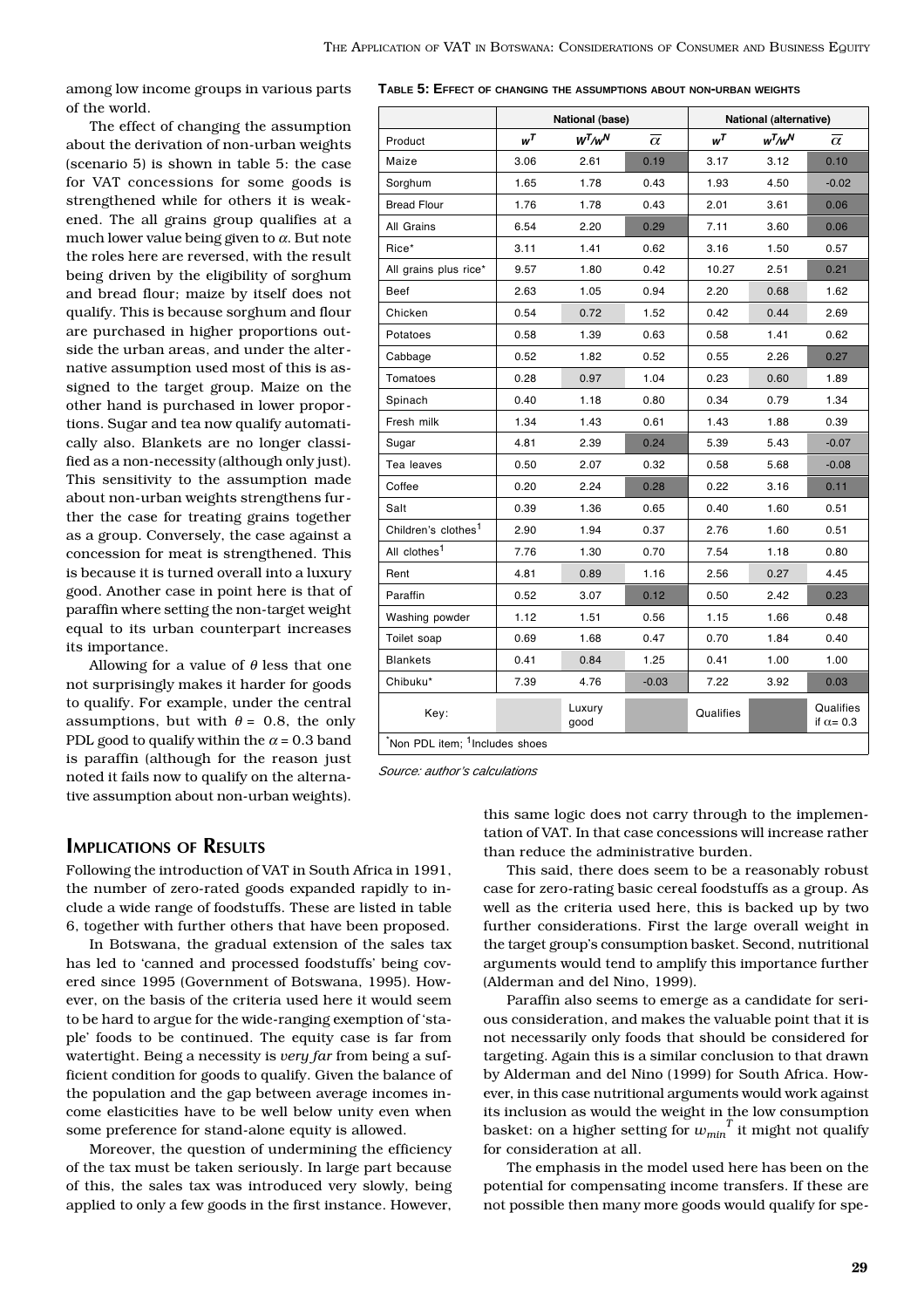#### **TABLE 6: ZERO RATED GOODS IN SOUTH AFRICA**

| As of 1993             | Others proposed        |
|------------------------|------------------------|
| Maize                  |                        |
| Samp                   |                        |
| Mealie                 |                        |
| Dried mealie           |                        |
| Brown wheaten mealie   |                        |
| <b>Brown Bread</b>     | White bread            |
|                        | White flour            |
| Dried beans            |                        |
| Lentils                |                        |
| Eggs                   | Egg powder             |
|                        | Red meat               |
|                        | White meat             |
| <b>Tinned sardines</b> | <b>Tinned herrings</b> |
| Fresh milk             |                        |
| Powdered milk          |                        |
| Cultured milk          |                        |
|                        | Margarine              |
|                        | <b>Butter</b>          |
| Vegetables             | Dehydrated vegetables  |
|                        | Canned vegetables      |
| Vegetable oil          |                        |

Source: Alderman and del Nini (1999)

cial treatment. Apart from the isolated cases where the good is not an economic necessity the only barriers to qualification would be the values assigned to  $\overset{\circ}{w_{min}}^{T}$  and  $\theta$  .

In this context it is important to consider the extent to which such transfers might be possible in Botswana. Clearly their introduction is neither cost nor problem free. The difficulties experienced in recent years in South Africa in spending effectively on poverty alleviation programmes even when funds have been budgeted, is indicative of the problems that can arise. The extension of concessions to VAT occurred despite the existence of a parallel programme aimed at providing food for the needy. However, it should be borne in mind that some of the administrative difficulties experienced in South Africa are exceptional. Elsewhere, there have been moves away from VAT concessions towards targeted transfers. For instance, in the United Kingdom, old age pensioners receive direct support for paying their winter fuel bills as an alternative to charging a lower rate of VAT for the whole population.

In relation to this, it has been pointed out that the least costly forms of income transfer are those that are not means tested. This is certainly true: providing a lump sum payment to all households regardless of income would be relatively easy to administer. However, precisely because this form of support is non-targeted, it is also relatively wasteful and would need to be modelled carefully to compare it with the alternative of a VAT concession.<sup>26</sup>

### **CONCLUSIONS**

Income inequalities and poverty in Botswana remain matters of social concern. But from this it should not be concluded that there is automatically a strong case for exempting low-income groups from paying consumption taxes. Since it is inherently difficult to discriminate between income groups for consumption purposes – especially in preventing those on high incomes gaining access to concessions – the potential loss to the tax base is in most cases large compared to savings for those on low incomes. This result is a natural consequence of the very inequalities which are the source of concern.

If there is no possibility of equity concerns being met through income transfers, then the use of tax concessions becomes more relevant. However, the analysis in this paper still remains valid since it emphasises that this is very much a second best approach. If the policy makers are willing to consider equity concerns as relevant then it would be much better look for ways to make such transfers possible rather than undermine the tax base through wide-ranging and administratively costly concessions.

It might be argued that the focus on the potential for compensating income transfers is not relevant to Botswana. If a backward looking view is adopted this argument has some force. Relevant experience from elsewhere also suggest the need for caution. However, looking forward the trend is likely to be towards the introduction of such programmes. *Vision 2016* explicitly calls for the introduction of effective social safety nets (Presidential Task Group, 1997). More generally, as per capita incomes increase, it is to be expected that the role of government will move gradually towards being involved in distributional transfers (Bank of Botswana, 2000, chapter 2)*.* The main purpose is to encourage such a forward-looking approach. This it does by providing a consistent analytic framework that focuses on key issues, namely the definition of a necessity and the alternatives to tax concessions as a way of achieving equity-based objectives.

### **REFERENCES**

- Alderman, H. & del Nino, C. (1999) Poverty Issues for Zero Rating VAT in South Africa.
- Baer, K., Summers, V. & Sunley, E. (1996) *A Destination VAT for CIS.* IMF Staff Working Paper WP/96/35.
- Bank of Botswana (1996) *Annual Report 1995*
- (2000) *Annual Report 1999*
- Bird, R. M. (1999) *Rethinking National Taxes: a New Look at Tax Assignment*. IMF Staff Working Paper WP/99/165.
- Central Statistics Office (1991) *A Poverty Datum Line for Botswana November 1989.* Government Printer, Gaborone
- (1995) *Household Income and Expenditure Survey: 1993/94* Government Printer, Gaborone.
- (2002) *Population of Towns, Villages and Associated Localities in August 2001.* Central Statistics Office, Gaborone.
- Deaton, A. and Muellbauer, J. (1980) 'An Almost Ideal Demand System' *American Economic Review* vol. 70.
- Government of Botswana (1995) *Budget Speech 1995* Government Printer, Gaborone.

- (1999) *Budget Speech 1999* Government Printer, Gaborone.
- Government of Lesotho (2000) *Budget Speech for the Fiscal Year 2000/2001* Maseru.

 $26$  In the framework developed here this can be done using a higher value of  $\alpha$ . However it would be better to model the costs of providing a transfer to the whole of *P* rather than just *T* more explicitly.

<sup>— (1996)</sup> *Budget Speech 1996* Government Printer, Gaborone.